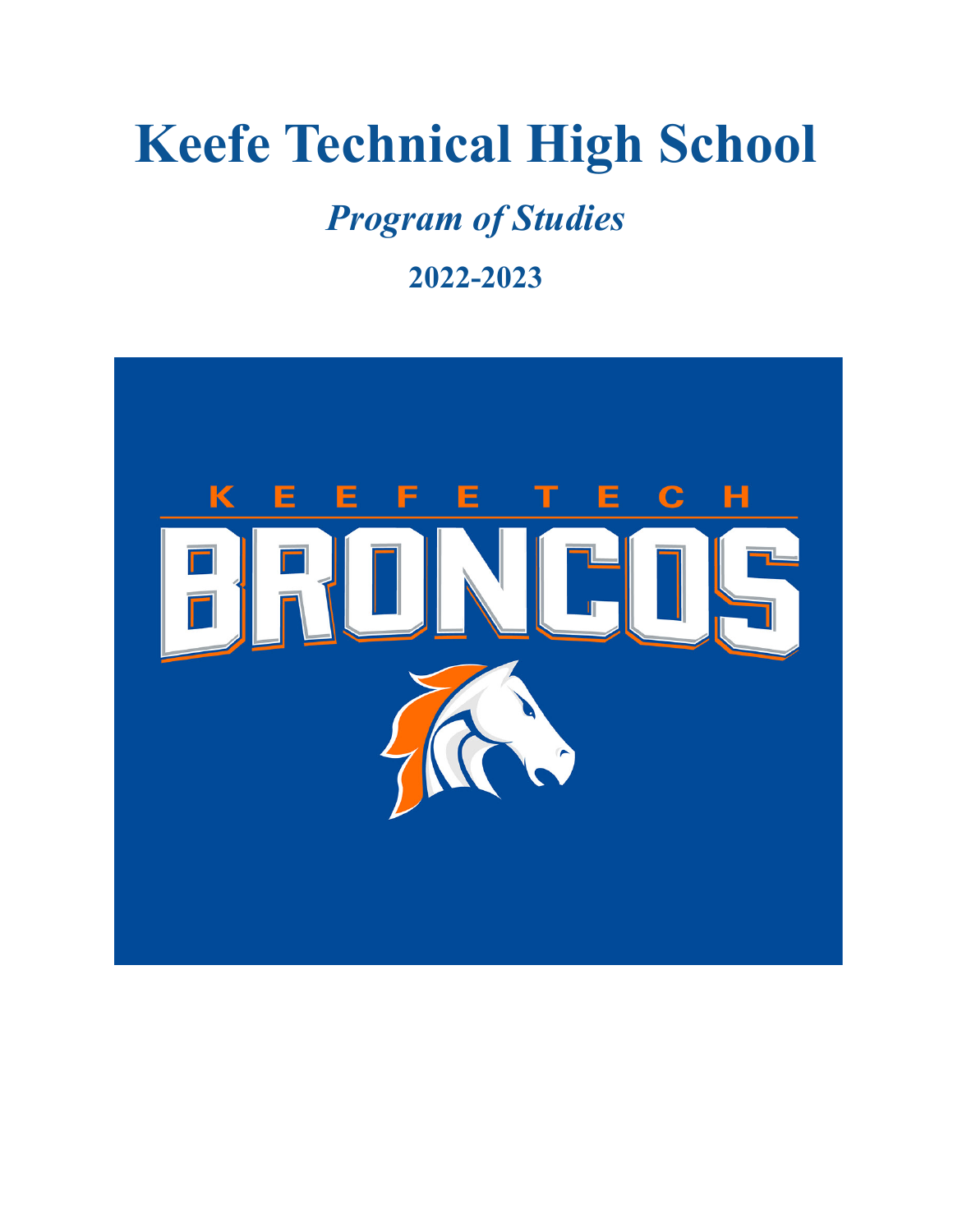## **FOREWORD**

Dear Student:

This Program of Studies is intended to give you a general overview of the courses offered at Keefe Regional Technical School. It should be helpful in selecting your classes for the coming year.

The Program of Studies and all other related school services offered at Keefe Regional Technical School are established in an effort to meet the individual needs of each student. We believe that the South Middlesex Regional Vocational Technical School District offers the best of both worlds to our students: academic excellence and career/technical skills. Students who attend Keefe Regional Technical School find their passion for skills-based learning and meet the academic requirements for life-long learning.

I encourage you to discuss your career options with your parents and make decisions that will assist you in obtaining course and career goals. We have many opportunities for you to be successful. Good decision making and career planning is the best way to begin.

Sincerely,

Frannen Snew

Shannon Snow Principal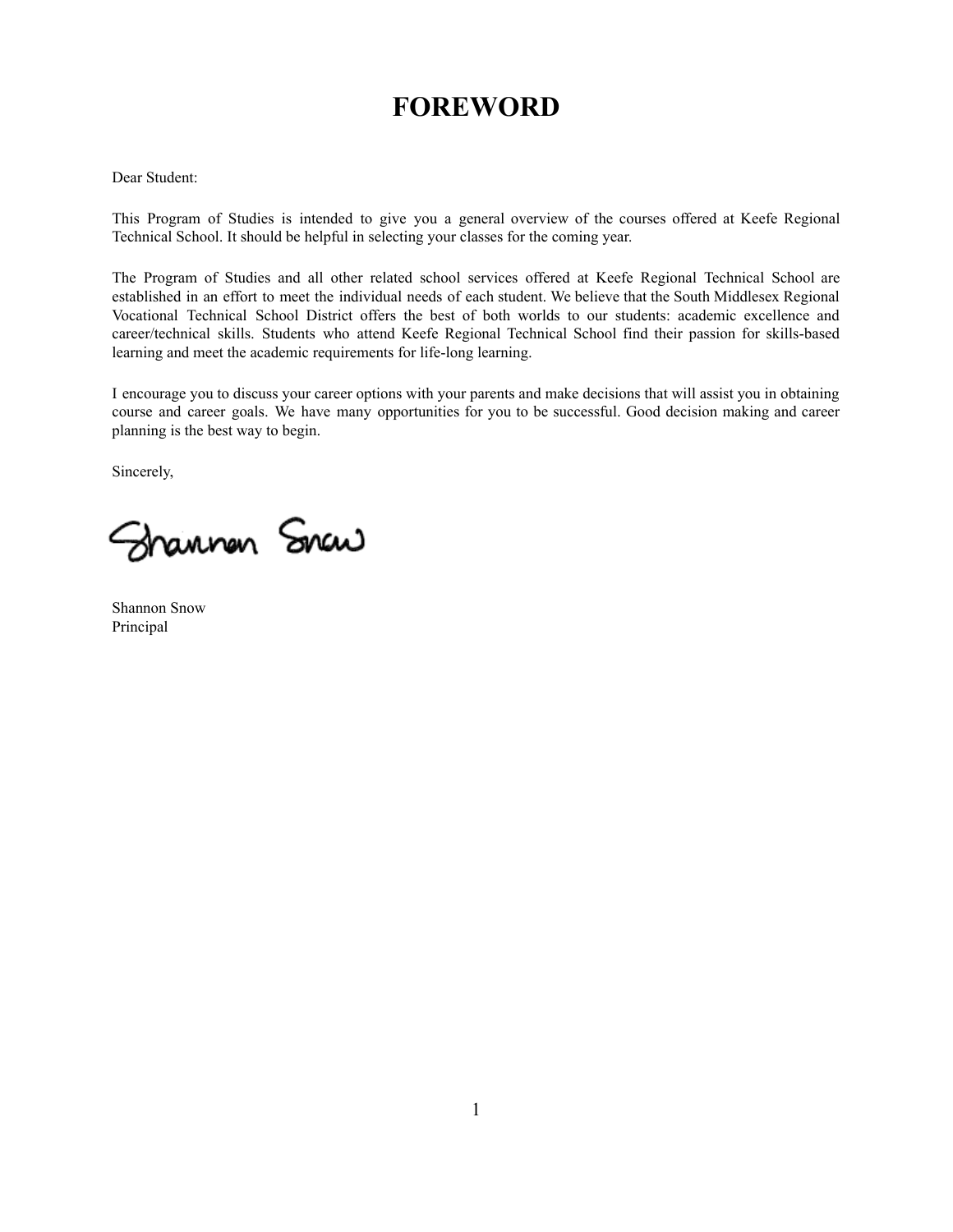# **KEEFE REGIONAL TECHNICAL SCHOOL**

## **MISSION STATEMENT**

The mission of Keefe Regional Technical School is to challenge students to demonstrate the

academic, technical, and interpersonal skills necessary for successful lifelong learning.

## **PHILOSOPHY**

Our central purpose is to provide up-to-date technical training and marketable skills to high school students. Curricula are designed to integrate career/technical and academic areas. This training will ultimately lead to satisfying employment in our global economy. Our students may become employed directly after Graduation or after pursuing further education.

Academic core subjects are English, mathematics, sciences, and social studies. A wide range of instructional settings exists to help all students achieve their individual maximum competencies. Co-curricular and extra-curricular activities further support student development.

At Keefe Regional Technical School, a student's complete education includes the development of good work habits, citizenship, and a desire for lifelong learning. Our Programs foster student self-esteem, self-respect, and social awareness. Students are to participate actively in their education and to make learning their primary goal. During their training, students will undertake school projects that will benefit our member communities and their residents.

We provide our students with skills and academic training in a safe learning environment. It is the responsibility of staff and students to develop positive relationships throughout the school. Instructors will help to foster these relationships by teaching in structured, challenging, and supportive settings. The administration will help instructors and students by providing an avenue for open and constructive dialogue within a well-disciplined environment.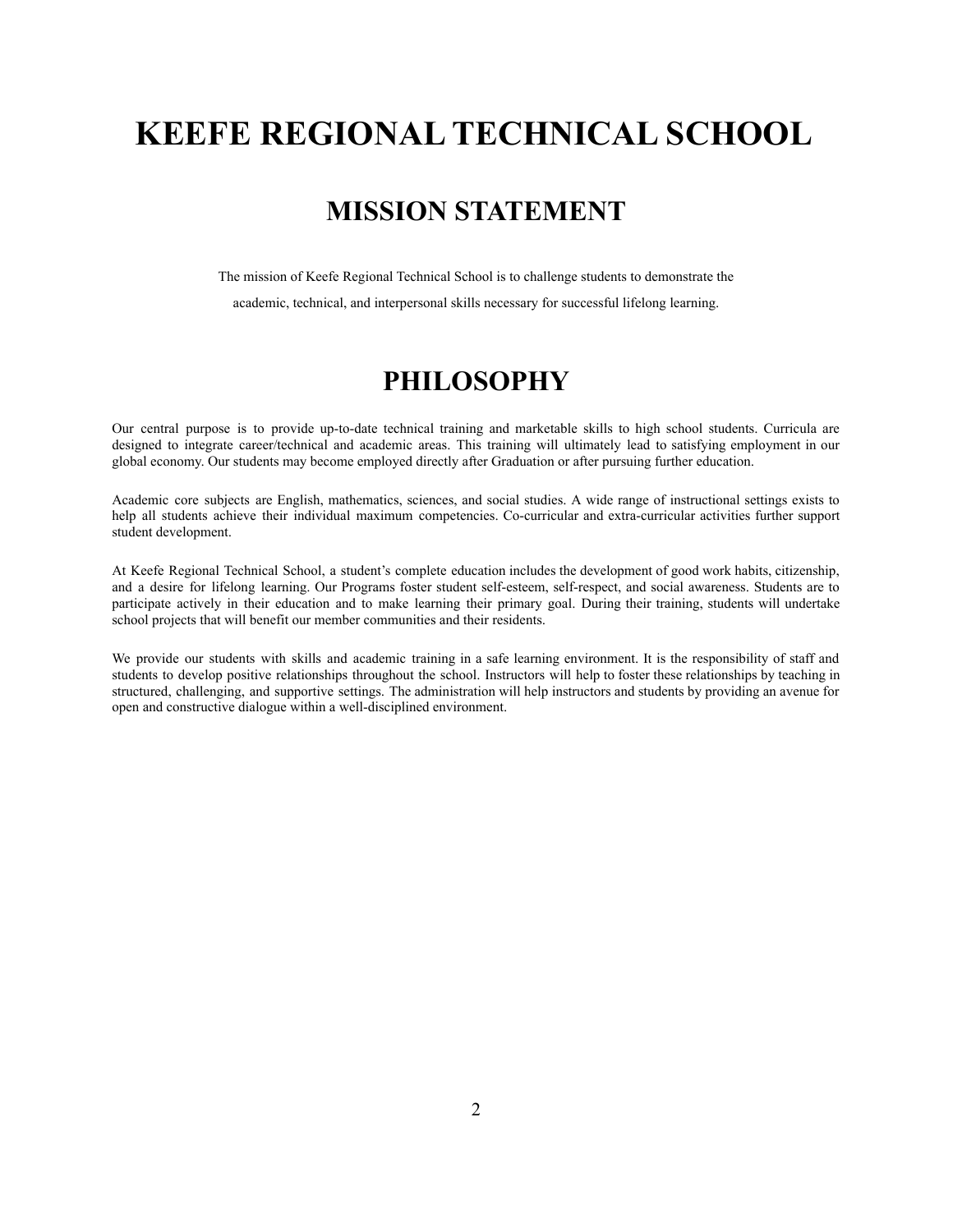## **ACCREDITATION STATEMENT**

The Keefe Regional Technical School is accredited by the New England Association of Schools and Colleges, Inc., a non-governmental, nationally-recognized organization whose affiliated institutions include elementary schools through collegiate institutions offering post-Graduate instruction.

Accreditation of an institution by the New England Association indicates that it meets or exceeds criteria for the assessment of institutional quality periodically applied through a peer group review process. An accredited school or college is one which has available necessary resources to achieve its stated purposes through appropriate educational Programs, is substantially doing so, and gives reasonable evidence that it will continue to do so in the foreseeable future. Institutional integrity is also addressed through accreditation.

Accreditation by the New England Association is not partial but applies to the institution as a whole. As such, it is not a guarantee of the individual Graduates. Rather, it provides reasonable assurance about the quality of opportunities available to students who attend the institution.

Inquiries regarding the status of an institution's accreditation by the New England Association should be directed to the administrative staff of the school or college. Individuals may also contact the Association at the following address:

> **Commission on Public Secondary Schools New England Association of Schools and Colleges 209 Burlington Road Bedford, MA 01730-1433**

**Please note:** The description of a course in this Program of Studies indicates the ability of Keefe Regional Technical School staff to provide the experience. However, if an inadequate number of students select a specific course, it will not be possible to offer the course. In cases where courses are oversubscribed, priority for enrollment will be first given to seniors, then juniors, then sophomores, and then freshmen, and the guidance department and administration will make determinations based on the best interest of the student. Students who are unable to be enrolled in a course of their first choice will be offered an alternative course.

### **DISTRICT INFORMATION**

Keefe Regional Technical School is a part of the South Middlesex Regional Vocational Technical School District. The regional school district includes five towns: Ashland, Framingham, Holliston, Hopkinton and Natick. Each member town has its own high school facility. Students residing in the district, however, have the option of attending Keefe Regional Technical School to pursue technical studies in addition to traditional academic course work.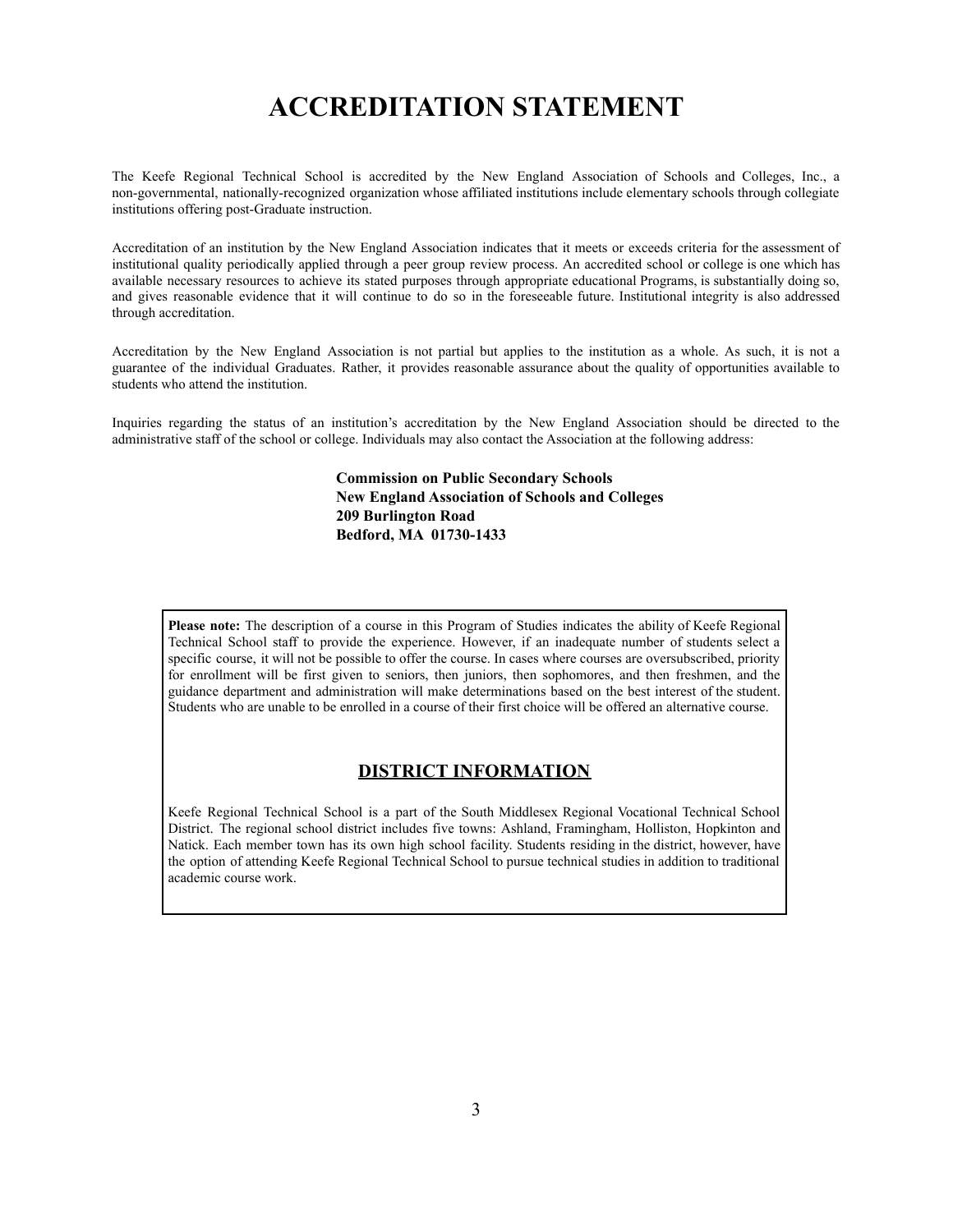## **KEEFE REGIONAL TECHNICAL SCHOOLADMINISTRATION**

| Mr. Jonathan Evans   | Superintendent-Director                                     |
|----------------------|-------------------------------------------------------------|
| Dr. Shannon Snow     | Principal                                                   |
| Ms. Dolores Sharek   | Director of Finance and Business Operations                 |
| Mr. Kenneth Collins  | <b>Assistant Principal</b>                                  |
| Mr. Anthony McIntosh | Director of Career and Technical Education                  |
| Dr. Rebecca Swasey   | <b>Academic Assistant Principal</b>                         |
| Ms. Adrienne Bogusky | Director of Guidance and Admissions                         |
| Mr. Michael Dolan    | Director of Special Education                               |
| Mr. Domenic Jannetti | Director of Satellite Vocational Programs and<br>Facilities |

## **KEEFE REGIONAL TECHNICAL SCHOOL COUNSELORS**

| Sarah Cupertino   | <b>School Counselor</b><br>Grade 9 (last names G-N) (bilingual A-D)<br>Grade 10 (last names H-N) (bilingual A-D)<br>Grade 11 (last names H-L) (bilingual A-D)<br>Grade 12 (bilingual A-F) |
|-------------------|-------------------------------------------------------------------------------------------------------------------------------------------------------------------------------------------|
| Andrea Fisichella | Lead Counselor<br>Grade 9, 10, 11 and 12 (last names $L-Z$ )                                                                                                                              |
| Stacey Lyskowski  | School Counselor<br>Grade 9, 10, 11 and 12 (last names $A-K$ )                                                                                                                            |
| Krishna Soares    | <b>School Counselor</b><br>Bilingual (all Grades)                                                                                                                                         |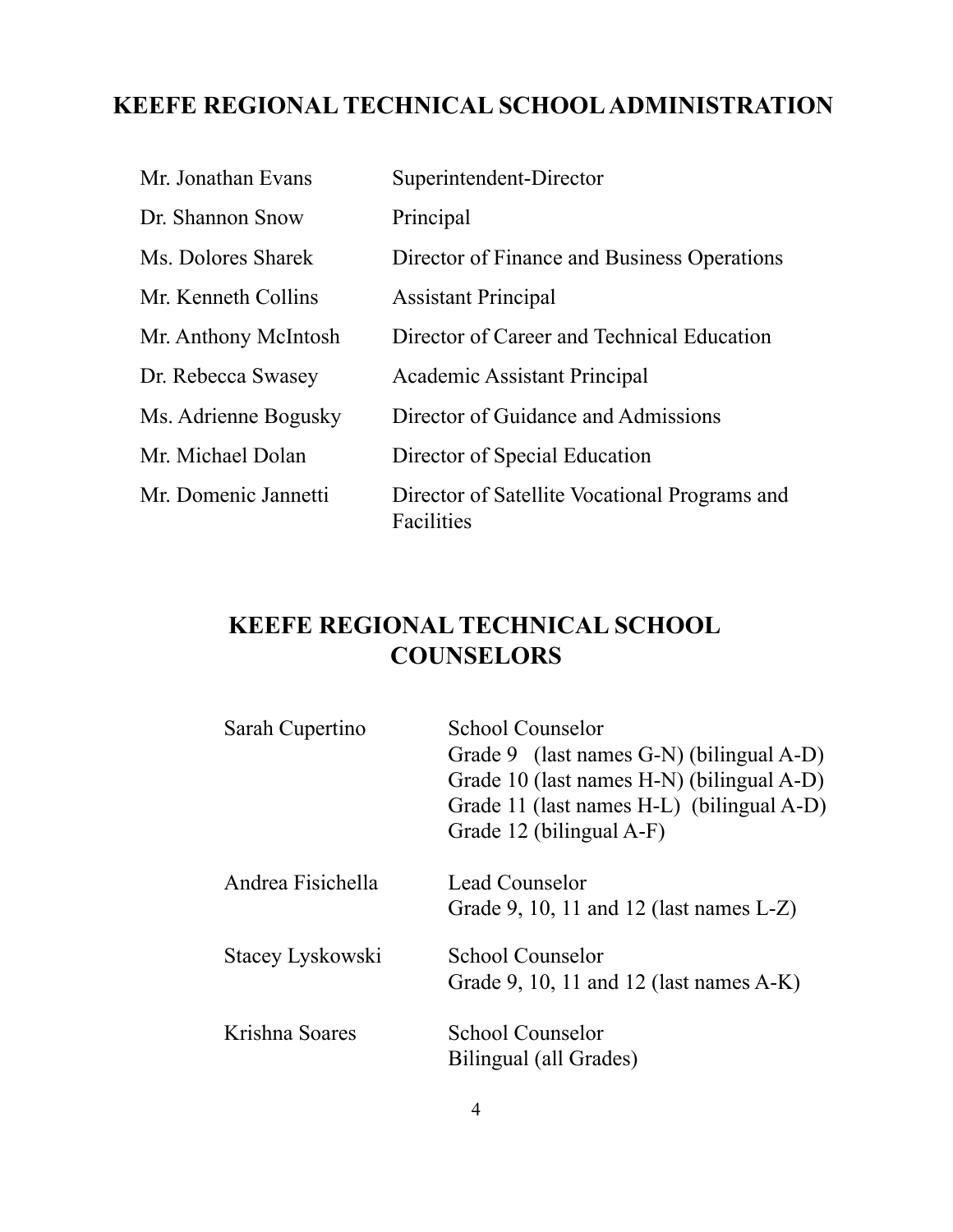## TABLE OF CONTENTS

| Forward                                  | $\mathbf{1}$ |
|------------------------------------------|--------------|
| <b>Mission Statement</b>                 | 2            |
| Accreditation                            | 3            |
| Administration                           | 4            |
| Introduction                             | 8            |
| Admissions                               | 8            |
| <b>Equal Access</b>                      | 9            |
| <b>School Counseling Program</b>         | 9            |
| After School and Evening Programs        | 10           |
| <b>Course Selection</b>                  | 10           |
| Course Changes and Withdrawals           | 10           |
| Advanced Planning & Honors level Courses | 10           |
| <b>Graduation Requirements</b>           | 11           |
| Promotion Requirements                   | 11           |
| Determination of Grades                  | 12           |
| <b>Report Cards</b>                      | 12           |
| Method of Marking and Term Grades        | 12           |
| Honor Roll                               | 12           |
| <b>Grade Conversion Guidelines</b>       | 12           |
| Grade Point Average                      | 13           |
| Extra-Curricular Eligibility Rules       | 14           |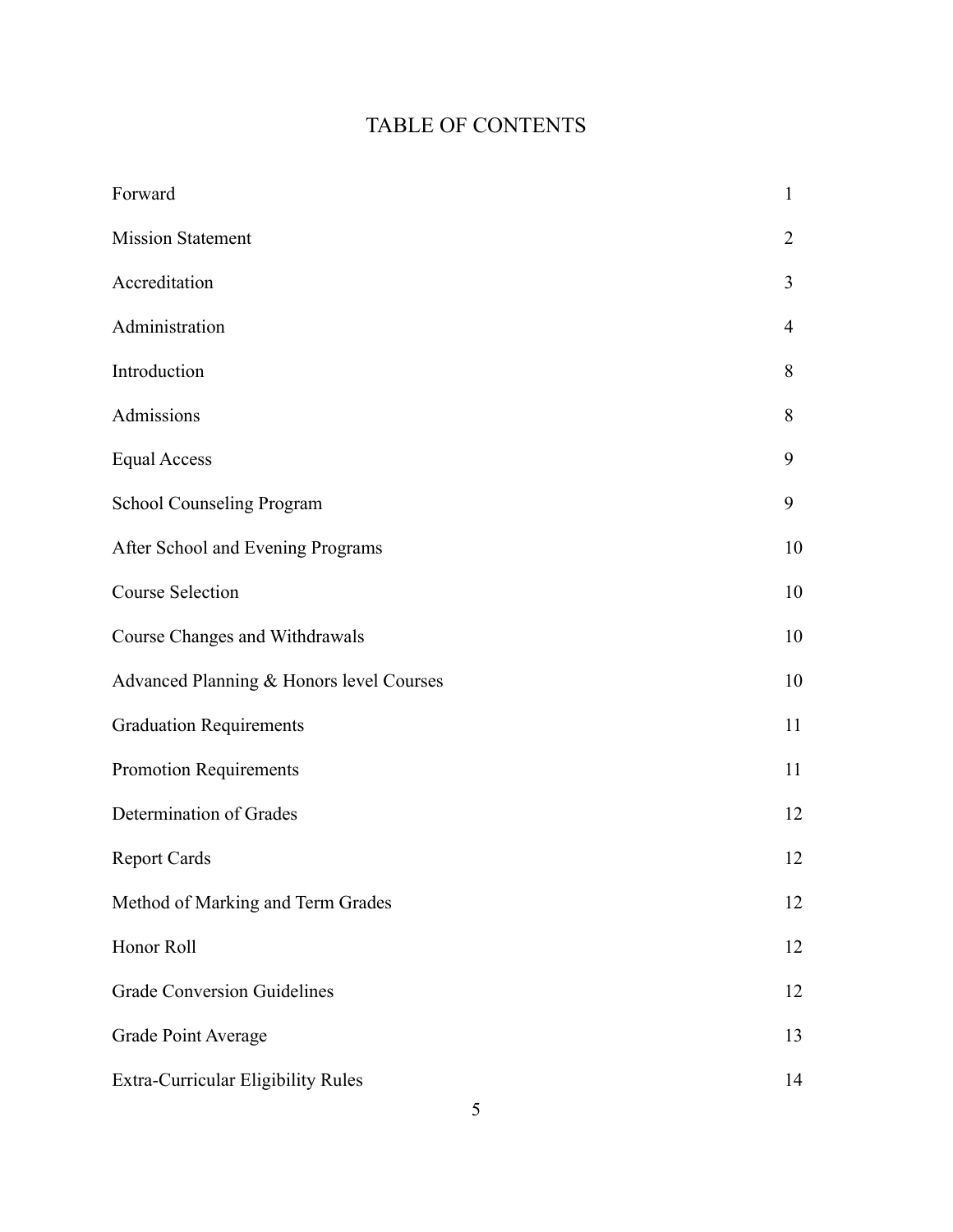| Library/Media Information Center  | 14 |
|-----------------------------------|----|
| Academic Education: Philosophy    | 14 |
| English                           | 14 |
| Foreign Language                  | 17 |
| Mathematics                       | 17 |
| Science & Technology              | 20 |
| Social Studies                    | 23 |
| Entrepreneurship                  | 26 |
| <b>English Language Learners</b>  | 26 |
| <b>Health and Wellness</b>        | 27 |
| Physical Education                | 28 |
| <b>Special Education Programs</b> | 28 |
| Literacy Skills                   | 29 |
| Learning Strategies               | 29 |
| Job Entry Training Program        | 30 |
| Electives                         | 30 |
| Career/Technical Education        | 32 |
| Career Exploration                | 32 |
| Automotive                        | 33 |
| Carpentry                         | 34 |
| Cosmetology                       | 35 |
| <b>Culinary Arts</b>              | 36 |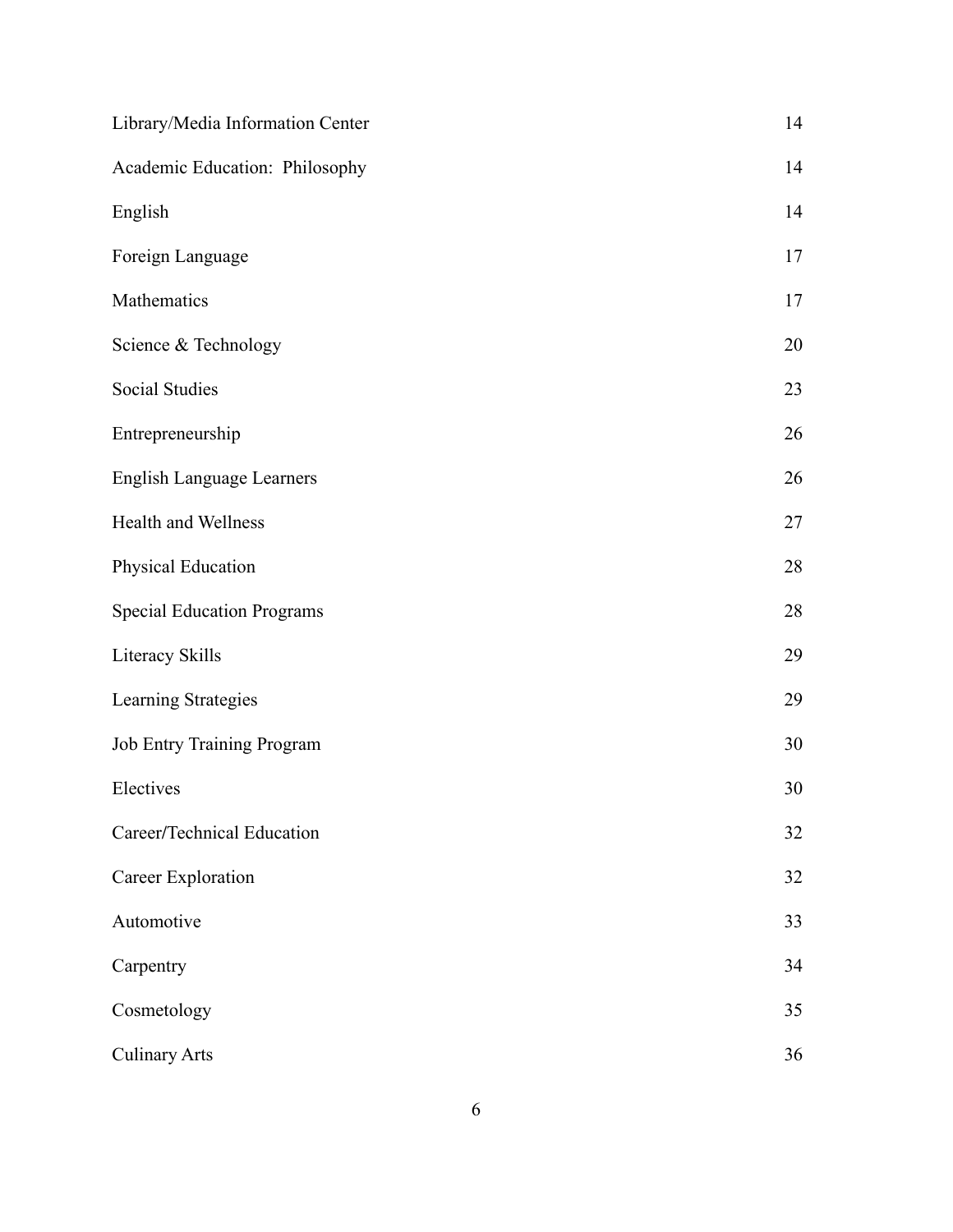| <b>Dental Assisting</b>                          |            | 37 |
|--------------------------------------------------|------------|----|
| Design and Visual Communications                 |            | 39 |
| Early Childhood Education                        |            | 40 |
| Electrical                                       |            | 41 |
| <b>Health Careers</b>                            |            | 45 |
| <b>Information Technology</b>                    |            | 46 |
| Horticulture and Landscape Management            |            | 48 |
| Legal & Protective Services                      |            | 49 |
| Metal Fabrication and Joining Technologies       |            | 51 |
| Plumbing                                         |            | 52 |
| Programming and Web Development                  |            | 54 |
| Cooperative Education                            |            | 55 |
| <b>Student Activities</b>                        |            | 56 |
| Central Office Administration & School Committee | Addendum A | 58 |
| <b>MCAS</b>                                      | Addendum B | 59 |
| College Planning                                 | Addendum C | 62 |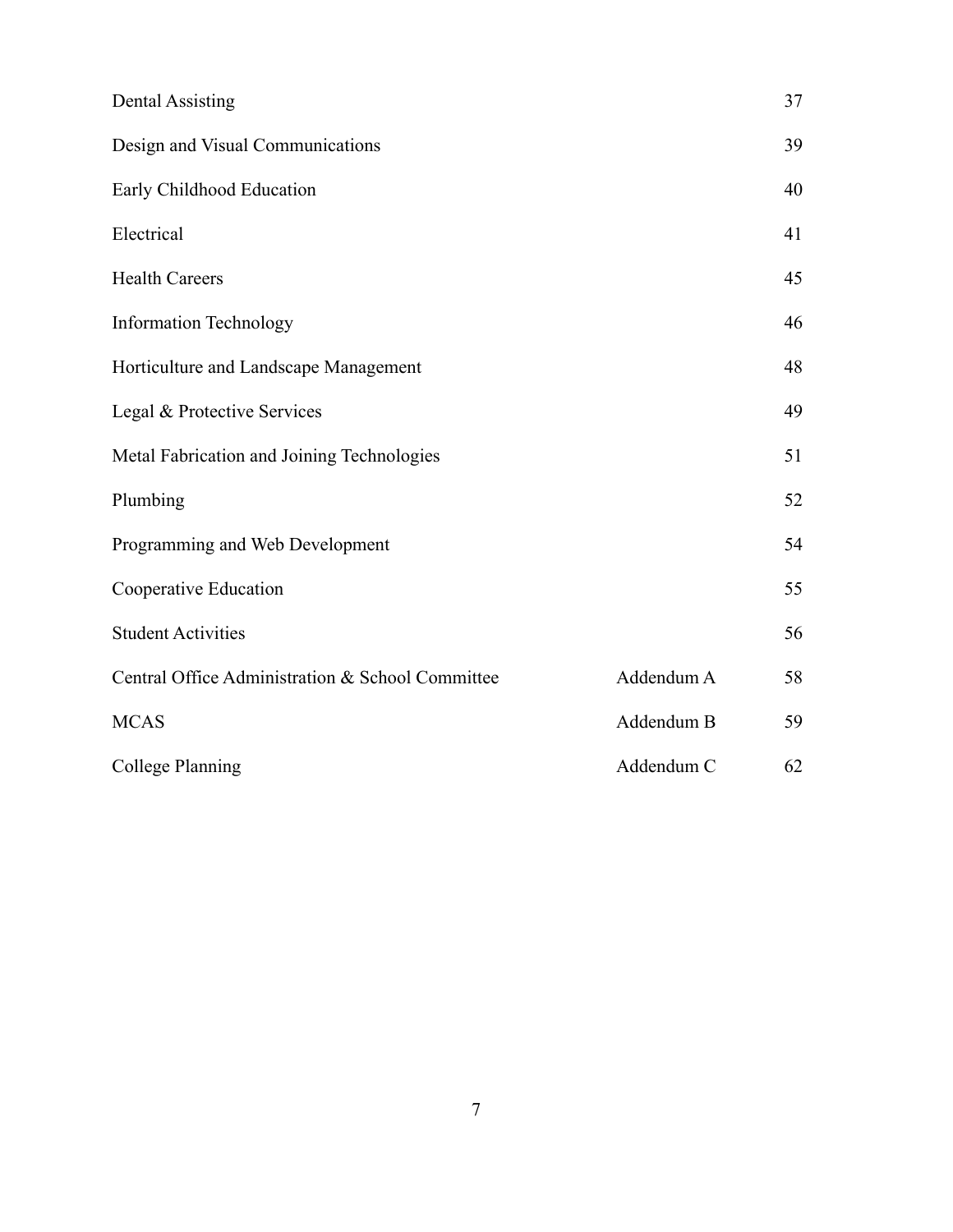## **INTRODUCTION**

The Integrated Comprehensive Program of Studies is designed to assist parents and students in selecting courses that will best meet the needs of each student. The student's individual Program should be based on ability, past achievement, school requirements and career goals. Counselors and classroom teachers will provide recommendations based on the student's performance and ability level. A full college preparatory and honors Program is available.

Keefe Regional Technical School strives to allow each student to be successful. Planning for the future is an important part of this success. Academic courses are designed to meet the learning standards set forth in the State Curriculum Frameworks.

All Grade 9 students take a core curriculum in English, mathematics, science, social studies, physical education, and health. In addition to the academic core, all Grade 9 students spend three periods every other week in a career exploratory Program. In this Program, students explore eight Career/Technical areas and receive career counseling in each area.

Grade 10 students enter a CTE Program that meets every day/five days per week on an every other week rotation. This Program continues through Grades 11 and 12 with possible internship and co-op placement during Grades 11 and 12. Students receive training in one of the following areas:

Dental Assisting Health Careers

Carpentry Early Childhood Education Legal & Protective Services Information Technology

Automotive Design & Visual Communications Landscape Design & Horticulture Cosmetology Electrical Electrical Metal Fabrication & Joining Technologies Culinary Arts Plumbing Programming & Web Development

Academic classes for Grades 10, 11, and 12 meet on an every other week basis. As with Grade 9, students take a core curriculum of English, mathematics, science, social studies, physical education, and health. Senior Seminar is required for students who are enrolled in one of our fifteen CTE Programs. Career /Technical Senior Project, transition, and academic components of CTE comprise the subject matter of this course.

Articulation agreements with local colleges provide students in Automotive Technology, Culinary Arts, Early Childhood Education, Information Systems. Qualifying seniors may participate in a dual enrollment Program with a college.

Internships and co-operative education Programs are available to qualifying juniors and seniors. In co-op, students participate in paid work experiences in their CTE fields of study while continuing to earn credit toward their diploma.

## **ADMISSIONS**

Prospective students are able to apply to Keefe Regional Technical School through an online application or with a paper one. Students interested in applying online can create an account and submit their application at [www.keefetech.go2cte.com.](http://www.keefetech.go2cte.com) If students are more comfortable with a paper format a Keefe Regional Technical School application is available from the Guidance Departments at all sending schools in the South Middlesex Regional Vocational Technical School District or through the Keefe Regional Technical School Guidance Office.

Our admissions review is based on attendance, Grades, discipline, sending school recommendation, and an interview. Admissions representatives will work with applicants and their families on transitioning to Keefe Tech.

The following information needs to be submitted with your application for Grade 9 fall admission:

- Final report card for Grade 7 and the most recent Grade 8 report card with teacher comments;
- Attendance/tardiness record for Grades 7 and 8;
- Discipline record for Grades 7 and 8;

If you have any questions, please contact the Guidance Office at 508-416-2270.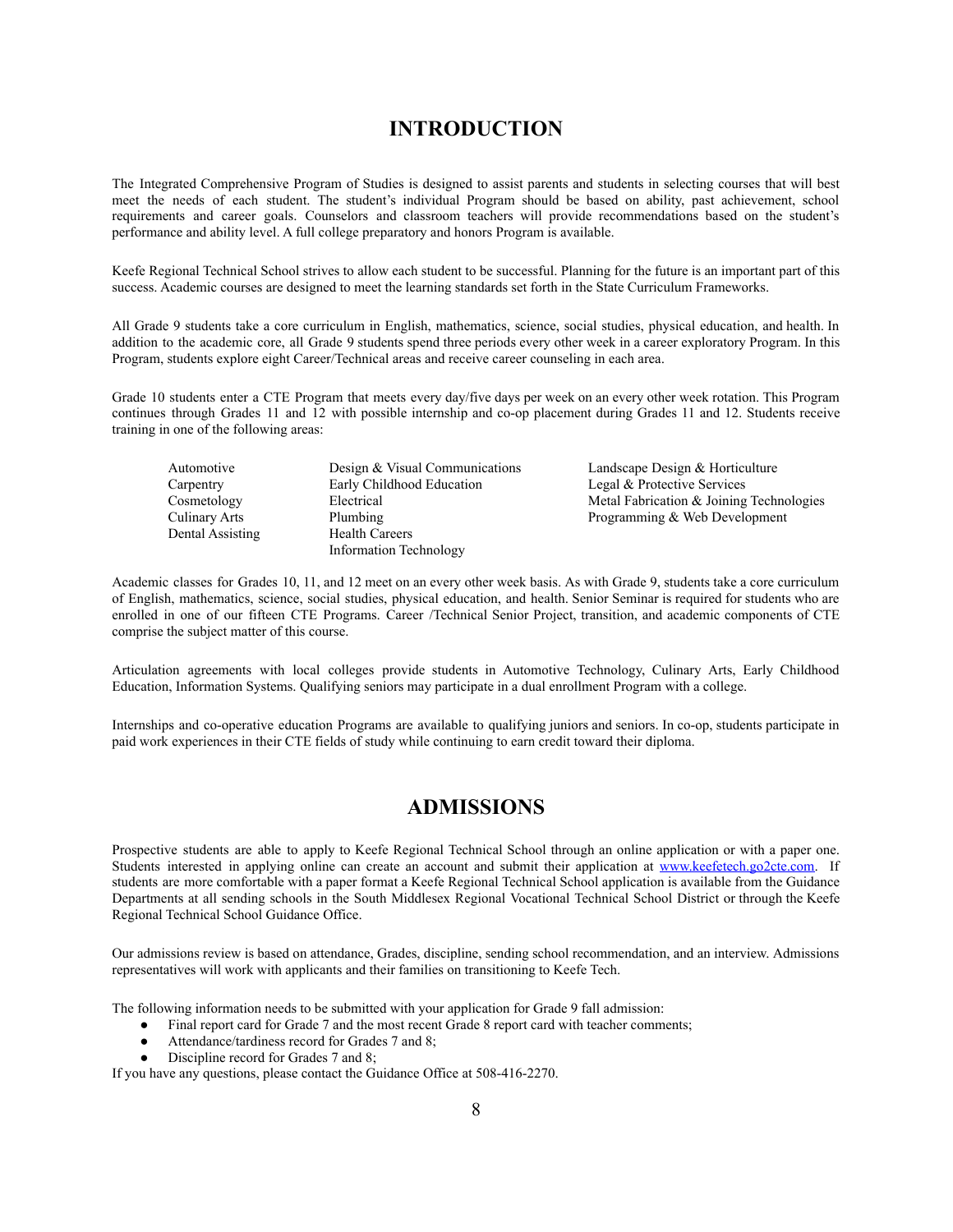## **EQUALACCESS**

All courses of study, co-curricular activities, services, and facilities offered at South Middlesex Regional Vocational Technical School District (Keefe Regional Technical School) are available to all students without regard to race, color, national origin, gender identity, religion, limited English proficiency, sexual orientation, disability, or housing status. (Title IX, Chapter 622)

## **SCHOOL COUNSELING PROGRAM**

The Keefe Regional Technical School Counseling Department consists of a full-time administrator, three full-time counselors, and an admissions school counselor. The Director is responsible for the coordination of all guidance and counseling services for Grades 9-12. The counseling load for each of the three full-time counselors is less than 250 students, and students remain with the same counselor for all four years of high school.

School counseling services are an integral part of the total educational process at Keefe Regional Technical High School. The primary goal and function of the department is to assist ALL students through a planned Program of developmental guidance and counseling services, to understand themselves in relation to their goals, abilities, interests, and needs. This planned Program of services assists the student in developing the critical-thinking and decision-making skills necessary in order to formulate future goals and plans that help each student reach maximum Growth potential. An appropriate school counseling Program in the academic/technical, workplace readiness, and personal/social domains is one that provides each student with a sense of belonging and stability during his/her high school years.

Such a Program is a shared endeavor of the student, parent, and school counselor. The guidance faculty assumes the roles of facilitator, teacher, consultant, advocate, and counselor in order to assist each student in his/her social, psychological, educational, career/technical goals, and in the development of a relevant Career Plan. Counselors are readily available to students and families by appointment and without appointments in times of significant need.

Every student is assigned a school counselor who will work with the student, parents, teachers, and other professionals. Primarily, the counselor assists the student in addressing concerns and decisions about course selections, school Progress, personal and social relationships, and educational and career-technical planning. Some small Group counseling and support Groups are available. The school counseling department has a collection of career materials and information on schools and colleges, scholarships, and supplementary material. It has established a network of referrals with community agencies to assist students and their families who are in need of specialized assistance.

## **GOALS**

- To develop each student's decision-making capabilities particularly as related to academic/technical, workplace readiness, and social development that includes the development of a relevant Career Plan;
- To help a student deal with personal problems and, if necessary, make referrals to appropriate school or community resources;
- To assist in the student's transition/adjustment from middle school to high school and high school to adulthood;
- To continually evaluate the student's academic Progress and suggest to students and parents appropriate courses of action;
- To assist parents and students in developing realistic perceptions of the student's aptitudes, abilities, and interests as they relate to educational/career planning and personal/social goals;
- To serve as a consultant to administrators and teachers by providing and suggesting materials and experiences that will help them to better understand the individuality and unique needs of each student;
- To foster in the student a sense of personal responsibility and a respect for ethnic and cultural diversity.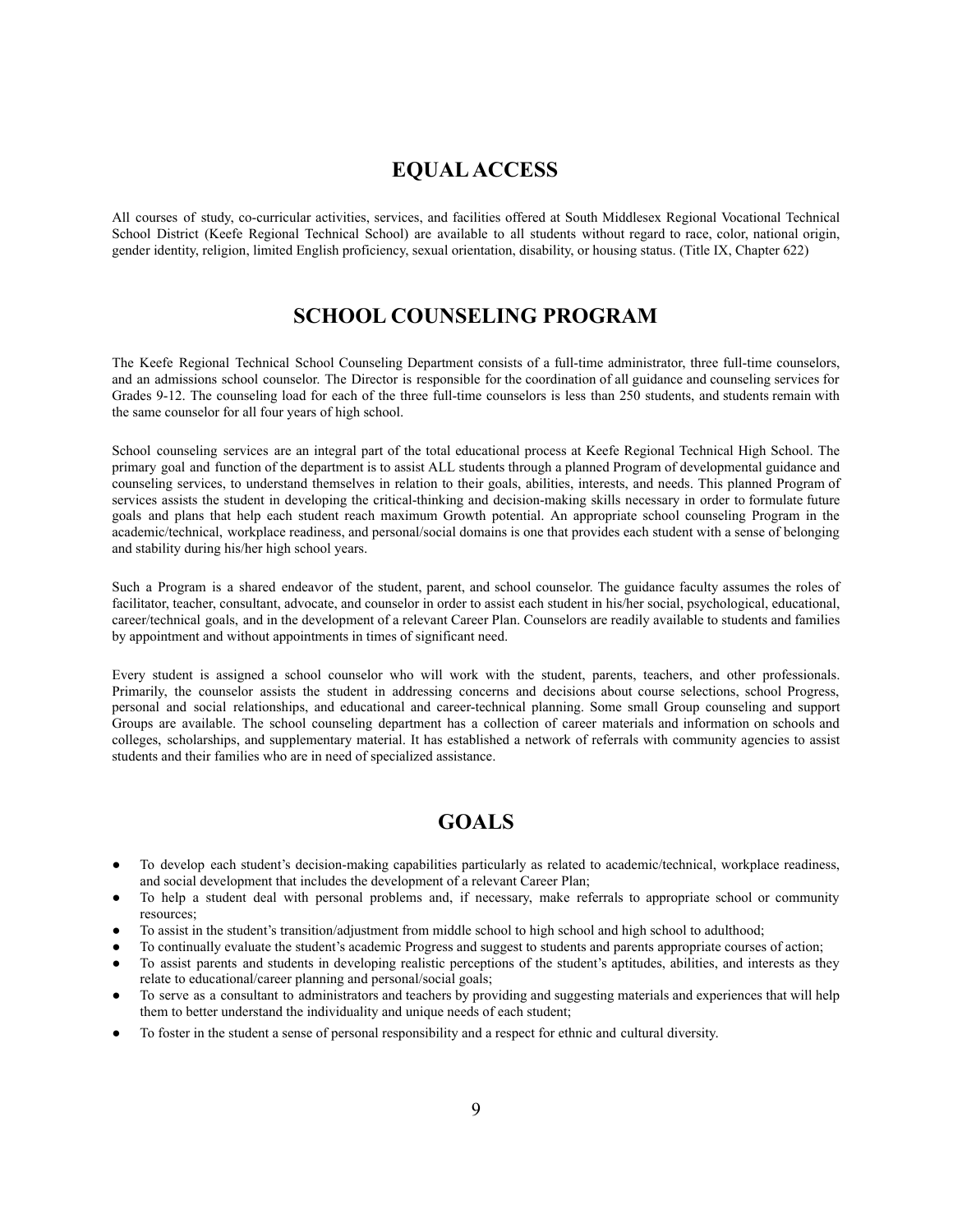## **AFTER-SCHOOLAND EVENING PROGRAMS**

The School Counseling and Admissions Department sponsors and/or participates in a number of informational after-school and evening Programs throughout the year:

- Accepted Students Day Incoming eighth Graders
- Freshmen Step-Up Day Grade 9 orientation
- Grade 9 Parent Information Night
- Parent/Teacher Night
- Career Night Open House Prospective middle school students and high school transfer students
- Welcome Orientation Dinner Accepted incoming grade 9 students and families
- Financial Aid Night
- Junior College Planning Night
- Senior Awards Night

Depending on the event, the date can be found on the Keefe Regional Technical School website [\(www.keefetech.org\)](http://www.keefetech.org), the current school calendar, or by contacting the Guidance Department.

### **COURSE SELECTION**

As you plan your Program of studies, you should choose subjects which will give you an adequate foundation in English, Mathematics, Social Studies, Science, and Career/Technical Education. You should make your choice a realistic one in keeping with your goals, your interests, your abilities, and your aptitudes.

Each counselor aims to assist the student during his/her high school years. These are the steps in developing the most appropriate individual Program of studies for each student:

- Faculty recommendations
- Individual meetings with counselors to select courses
- Parental/guardian review and signature approval

### **COURSE CHANGES AND WITHDRAWALS**

In order to minimize changes in their Program, students should carefully select the courses they plan to take the following year. It is the student's responsibility to read the course information in the Program of Studies.

All necessary course changes should be made early in the school year prior to the deadline communicated by the Guidance Department, which will be prior to October 1<sup>st</sup>. Any course changes made after this deadline will require Administrative Approval.

### **ADVANCE PLACEMENT AND HONORS LEVEL COURSES**

Advanced Placement and Honors level courses move at a rapid pace and are more in-depth than college preparatory courses. As a result, students must be highly motivated and prepared to work independently. The successful completion of one AP or honors course does not always lead to placement into another. As a student advances through the AP or honors Program of course offerings, each succeeding course may become more difficult. Standardized test scores often are used together with a student's Grades to determine eligibility for AP and/or honors courses.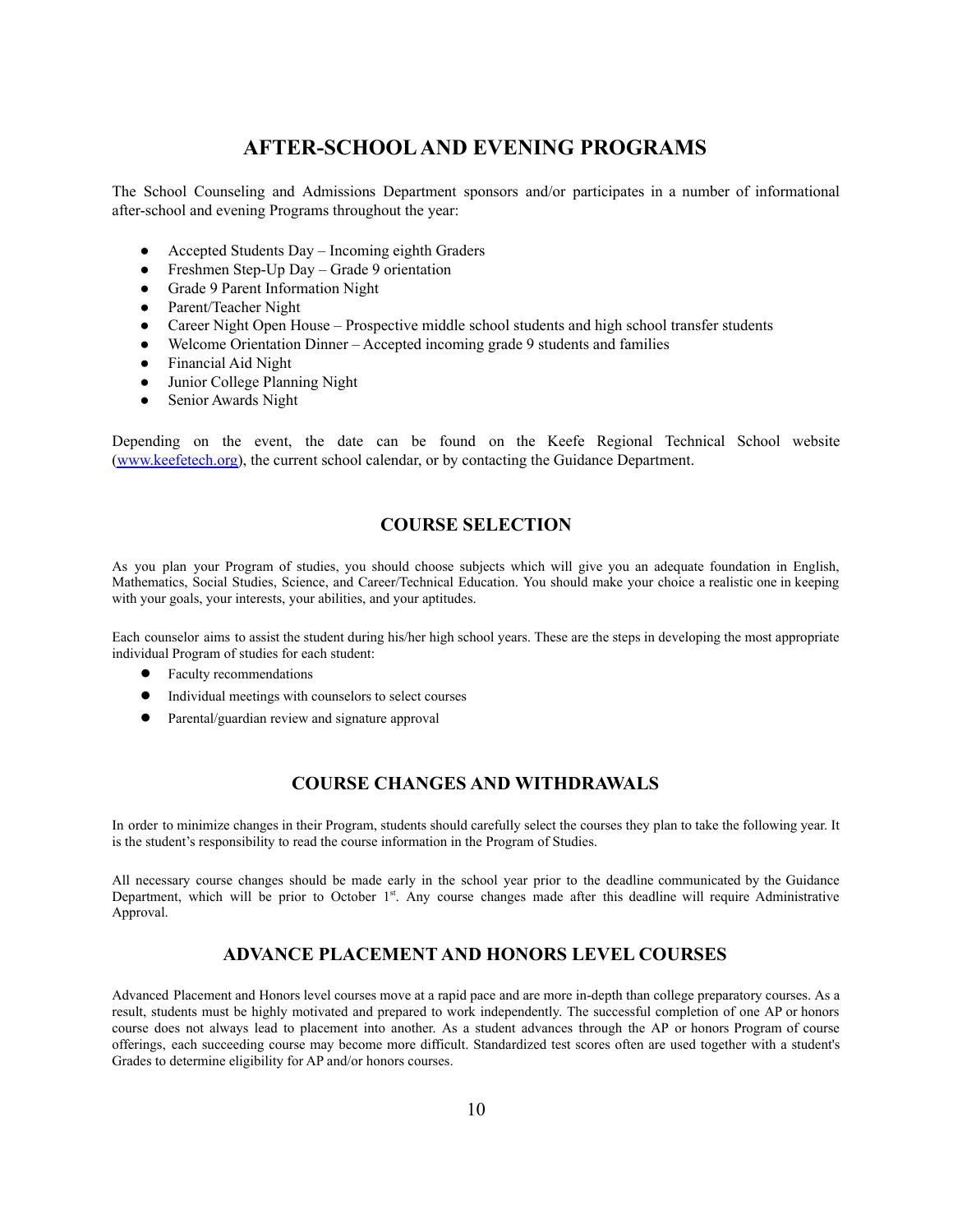The following prerequisites apply to all students interested in pursuing AP and/or Honors courses:

- 1. Current teacher approval during the course selection process;
- 2. Departmental approval for special circumstances;
- 3. Students must be responsible, conscientious, highly motivated, and able to work independently;
- 4. Approval of the Academic Assistant Principal.

Students and parents may appeal a student's denial of acceptance into an AP or Honors level course through the guidance department. Upon review, the Administrative Leadership Team will notify students and parents of the final placement decision within two weeks of appeal.

## **GRADUATION REQUIREMENTS**

| <b>DISCIPLINE</b>                  | <b>CREDITS</b> | <b>Required to Pass</b> |
|------------------------------------|----------------|-------------------------|
| <b>English Language Arts</b>       | 5.0            | 5.0 (4 courses total)   |
| <b>Mathematics</b>                 | 5.0            | 5.0 (4 courses total)   |
| <b>Science and Technology</b>      | 5.0            | 3.0 (3 courses total)   |
| <b>History and Social Sciences</b> | 4.0            | 3.0 (3 courses total)   |
|                                    |                |                         |
| <b>Foreign Language</b>            | Optional       | Optional                |
| <b>Career and Technical</b>        | 21.0           | 21.0                    |
| <b>Physical Education/Health</b>   | 1.75           | .5 (2 years of Phys Ed) |
| <b>Electives</b>                   | 7.0            | 6.0                     |

\*\*English and math must be taken each of the four years of high school.

### **PROMOTION REQUIREMENTS**

| Year                         | <b>Suggested</b><br><b>Credits</b> | <b>Required</b><br><b>Credits</b> |
|------------------------------|------------------------------------|-----------------------------------|
| <b>End of Freshman Year</b>  | 12                                 |                                   |
| <b>End of Sophomore Year</b> | 24.25                              | 18                                |
| <b>End of Junior Year</b>    | 44.5                               | 30.25                             |
| <b>End of Senior Year</b>    | 48.75                              | 41.5                              |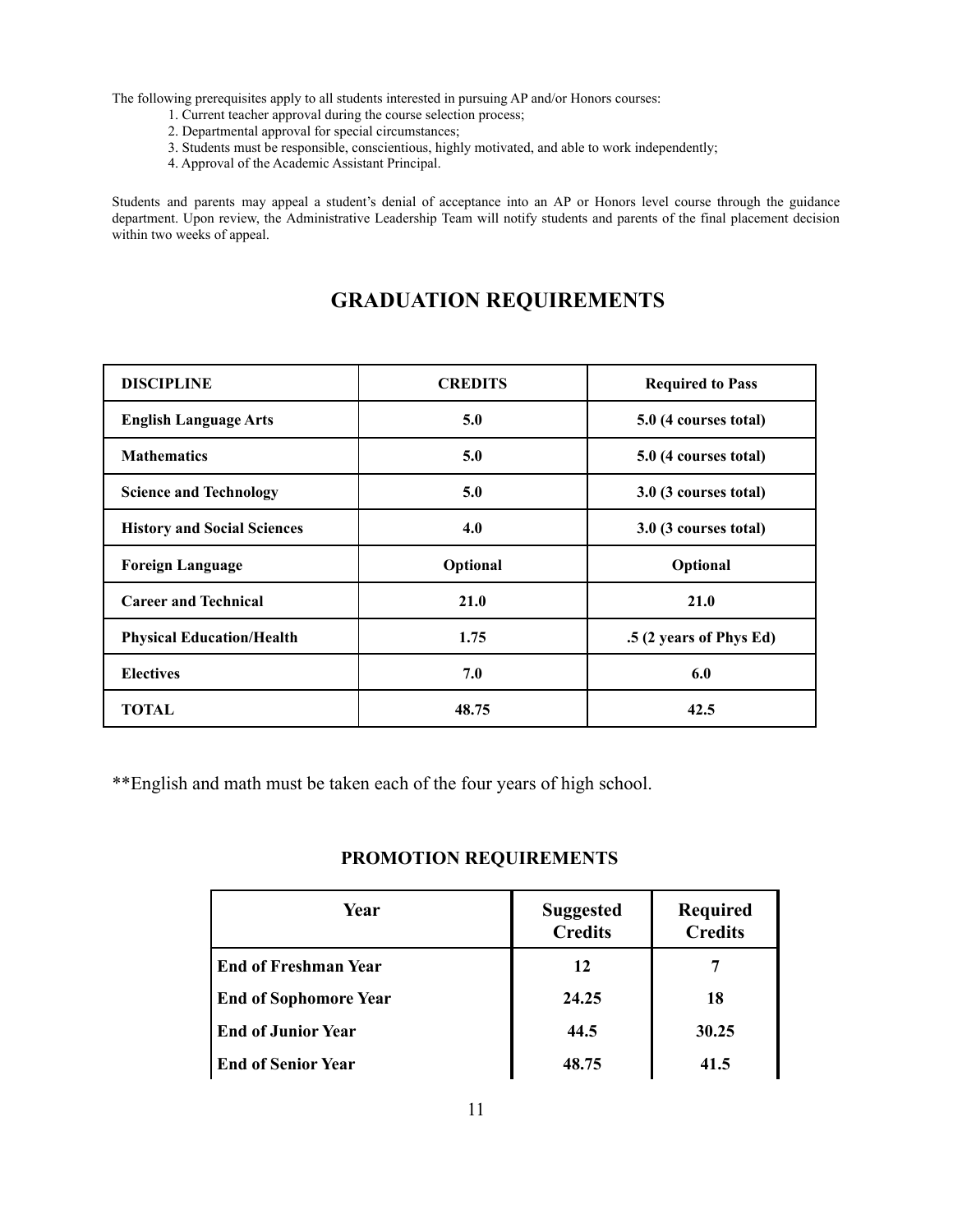| Total Credits for Graduation | 48.75 | 42.5 |
|------------------------------|-------|------|

School Counseling representatives support students in all classes to meet Graduation requirements. Over the last three years there has been an increase in the number of elective credits students need to earn in order to meet graduation requirements. Beginning with the Class of 2019, students will need to earn 6.0 elective credits to be eligible for graduation. These additional credits can be earned through successful completion on a variety of coursework, including Foreign Language courses and additional coursework in Social Studies or Science.

All students must complete four years of high school and satisfy all Graduation requirements in order to receive a South Middlesex Regional Vocational Technical School District diploma. All students must also pass the MCAS test (Massachusetts Comprehension Assessment System) or must earn a competency determination in order to receive a South Middlesex Regional Vocational Technical School District diploma. **Changes in courses, sequence, or requirements may result, subject to School Committee approval.**

### **DETERMINATION OF GRADES**

The South Middlesex Regional Vocational Technical School District recognizes that no one method of student assessment and Grading can be all encompassing. Assessment and Grade reporting at the high school is considered a positive tool to measure Growth, Progress, and the development of the student. The unique demands and challenges of academic classroom learning and experiential career technical preparation make necessary a varied focus.

Each course has an established syllabus that provides the description, philosophy and goals, highlights of major projects and activities, and assessment plan of the course. The Grading policy will address the following areas: class attendance, class participation, homework, tests, quizzes, projects, working with others, class notes, and, if applicable, extra credit. The course syllabus will also indicate the amount of and quality of work necessary for a student to earn an A or B.

Our expectation is that students strive to demonstrate proficient performance in both academic and career and technical preparation in both knowledge and skills as measured by the state and federal curriculum standards.

### **REPORT CARDS**

Report cards indicate the student's achievement in each course, his/her habits of studies, attitude, attendance, and other factors which are indicative of his/her record. They are issued at the end of each term. Advanced report cards may be issued in the case of unique extenuating circumstances and must be separately approved as such, in advance, by the Principal.

### **METHOD OF MARKING AND TERM GRADES**

### SCHOLASTIC ACHIEVEMENT

| $90 - 100$ | <b>High Honor</b> |
|------------|-------------------|
| 85-89      | Honor Roll        |
| 80-84      | Good              |
| 75-79      | Average           |
| 70-74      | Low Average       |
| 60-69      | Low Passing       |
| Below-60   | Failing           |

### **HONOR ROLL**

To be eligible for the honor roll, students must complete each of his/her courses receiving quality points.

- **High Honor Roll –** Students may not receive a Grade below 90% in order to make High Honor Roll status.
- **Honor Roll—Students may not receive a Grade below 80% in order to make Honor Roll status.**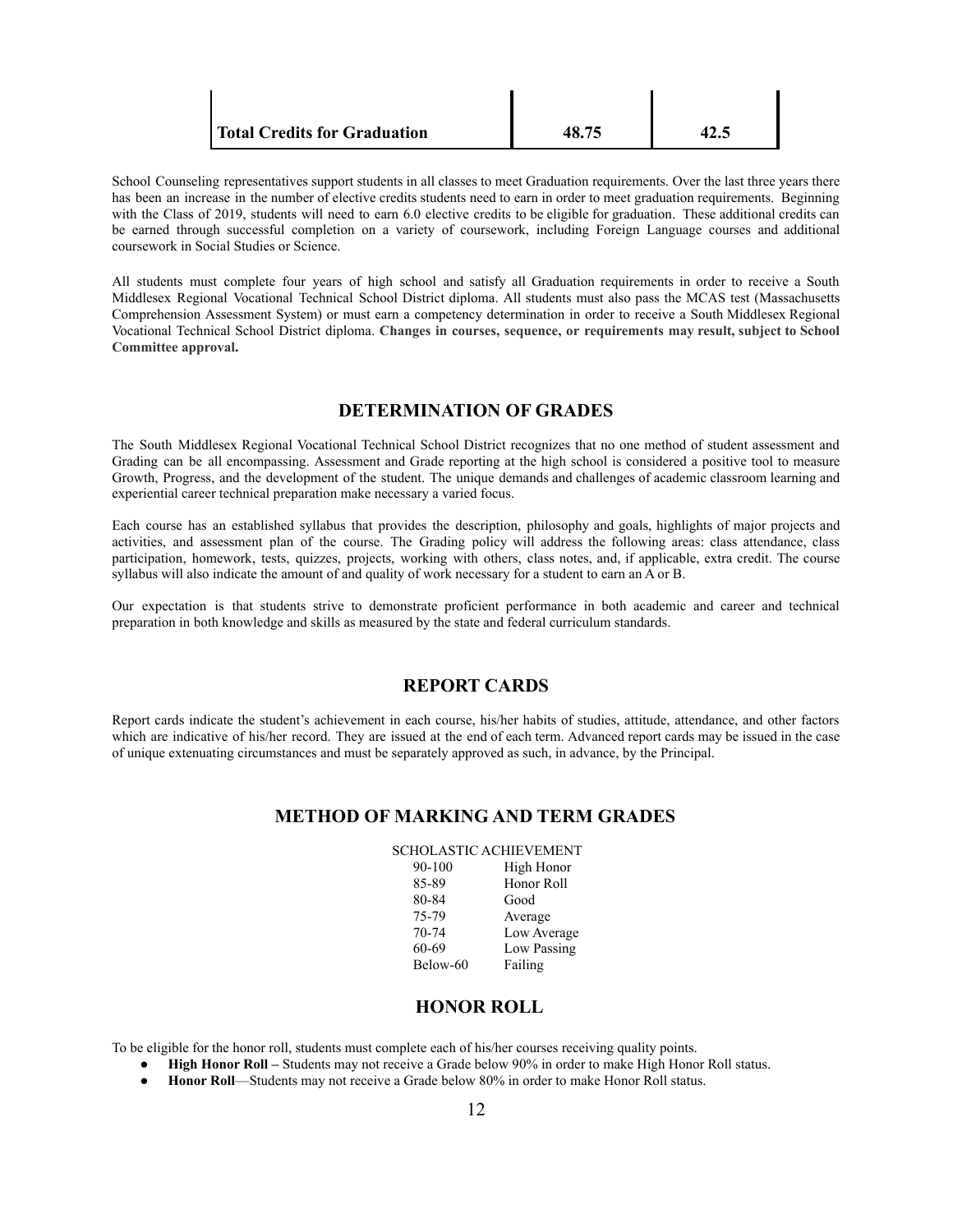### **LETTER/NUMBER GRADE CONVERSION GUIDELINES**

**A 94-100 B+ 87 – 89 C+ 77 – 79 D+ 67 - 69 F 0-59 A- 90-93 B 84 – 86 C 74 – 76 D 60 - 66 B-**  $\begin{array}{|c|c|c|c|c|c|} \hline 80-83 & C- & 70-73 \end{array}$ 

The School Counseling Department will use these guidelines to convert final semester Grades and to convert "Grade in Progress" for those students who transfer to Keefe Regional Technical School from other systems or schools.

### **GRADE POINT AVERAGE PHILOSOPHY**

A weighted Grade Point Average (GPA) will be determined for all Keefe Regional Technical High School students based on a 4.0 scale. The GPA will be based on Grades in Academic subjects and Career/Technical courses. Weight shall be given to Advanced Placement courses (+1.0) and honors level courses (+.5) according to the following scale.

| <b>GRADE</b>   | <b>COLLEGE PREP</b> | <b>HONORS</b> | <b>AP</b> |
|----------------|---------------------|---------------|-----------|
| A              | 4.0                 | 4.5           | 5.0       |
| $A-$           | 3.7                 | 4.2           | 4.7       |
| $B+$           | 3.3                 | 3.8           | 4.3       |
| B              | 3.0                 | 3.5           | 4.0       |
| $\mathbf{B}$ - | 2.7                 | 3.2           | 3.7       |
| $C+$           | 2.3                 | 2.8           | 3.3       |
| $\mathbf C$    | 2.0                 | 2.5           | 3.0       |
| $\mathbf{C}$   | 1.7                 | 2.2           | 2.7       |
| $D+$           | 1.3                 | 1.8           | 2.3       |
| D              | 1.0                 | 1.5           | 2.0       |

A Grade of 59 and below in an academic course receives no points, but the course will be included in the divisor when factoring the average.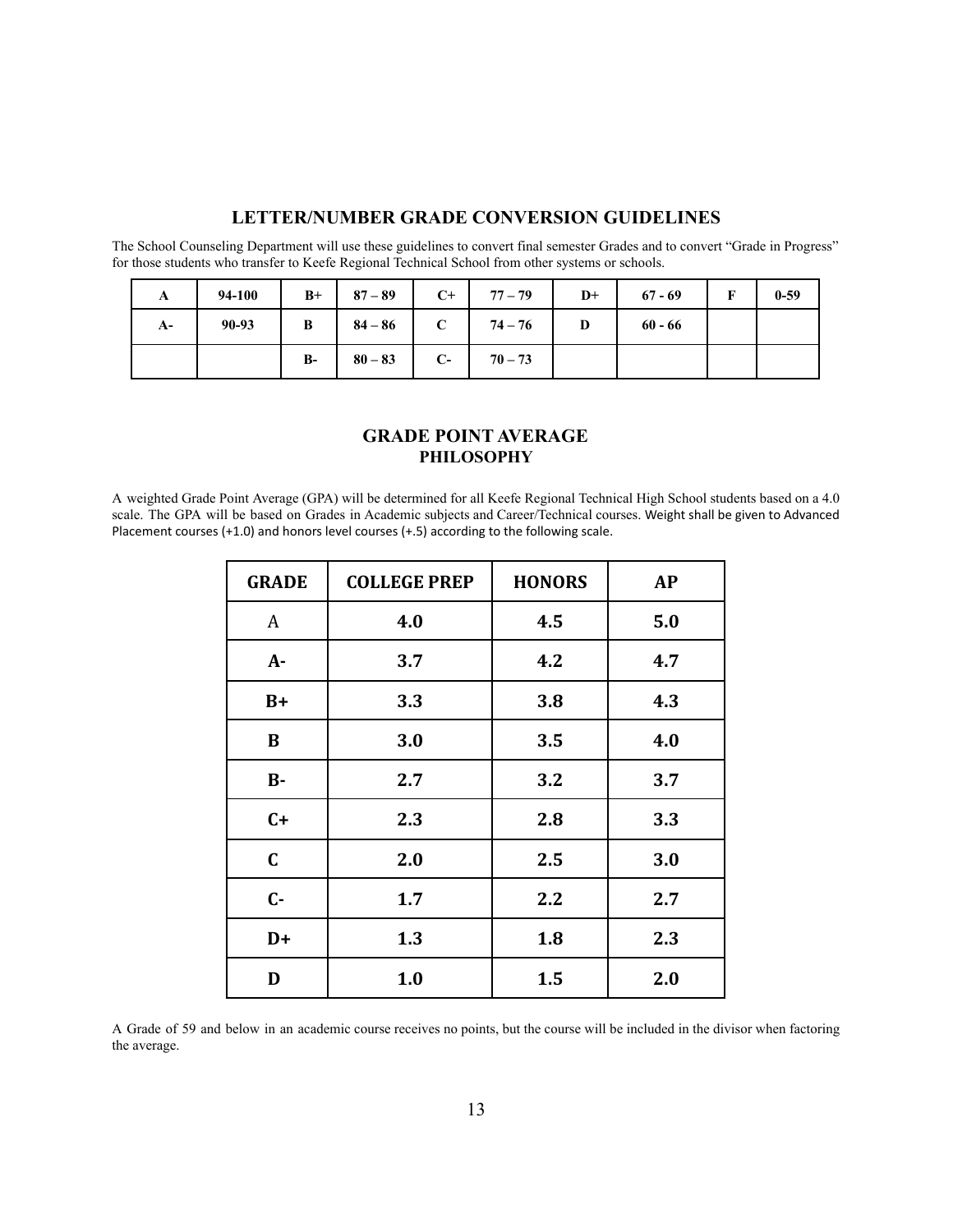The two highest GPAs will determine class valedictorian and salutatorian. To qualify for this honor, a student must be enrolled as a full-time student at Keefe Tech prior to the start of his/her junior year. Class valedictorian and salutatorian will be selected based on the Term 2 GPA during senior year.

Credits earned at another high school will be evaluated by a school counselor and approved by the Director of Guidance. Grades received outside by a transfer student at the school previously attended will be adjusted to the quality point system of Keefe Regional Technical High School in order to determine class rank. Transfer credits earned will be reflected on the Keefe Regional Technical High school transcript. A copy of the transcript from the sending school can be included in addition to the Keefe Regional Technical High School transcript when official transcripts are required.

AP Level (+1.0) Advanced Placement - Rigorous College-Level coursework.

.

|                 | Level $I - H$ (+0.5) Honors - More extensive and intensive treatment of subject matter. Independent assignments |
|-----------------|-----------------------------------------------------------------------------------------------------------------|
|                 | determined by department curriculum.                                                                            |
| Level II – CP1  | Standard college preparatory curriculum. Written projects as determined by department curriculum.               |
|                 | Percentage of variety of objective and subjective questions on tests and examinations as                        |
|                 | determined by department curriculum.                                                                            |
| Level III – CP2 | Standard college preparatory curriculum                                                                         |
|                 |                                                                                                                 |

### **EXTRA CURRICULAR ELIGIBILITY RULES**

A student cannot, at any time, represent Keefe Regional Technical School unless he/she is a student in good standing in his/her academic and Career/Technical Programs. Students must be passing nine credits based on the last marking period in order to be eligible for athletics and participation in activities.

### **LIBRARY/MEDIA INFORMATION CENTER**

The Library/Media Information Center is located on the top floor of the Main building. The center is a resource area which serves students, teachers, and counselors. It is staffed by a full-time librarian six hours a day and five days a week. Resources in the center include: interest inventories, occupational briefs, updated government employment figures, reference books, catalogues and pamphlets for colleges, universities, technical and trade schools, the military, a college and career video library and information concerning athletic eligibility for colleges and universities.

There are a number of computer stations as well as printers for student use in relation to research, career plans, and college information.

## **ACADEMIC EDUCATION**

### **PHILOSOPHY**

All academic coursework is provided at the college preparatory level in adherence to the standards and expectations of the Massachusetts Curriculum Frameworks. Honors level learning is provided in all core academic content areas for students seeking a rigorous, four-year college pathway. Opportunities exist for all students to gain academic support through enrichment electives and extra-help sessions. It is the intent of the Keefe Regional Technical School administration and faculty to provide rigorous course offerings in order to challenge students to achieve to their highest potential.

Keefe Regional Technical School students are required to enroll in six credits of core English and mathematics coursework and five credits of science and social studies coursework, all at the college preparatory or honors level. A student's guidance counselor will work throughout the four years to establish and revise a career plan that identifies additional academic electives that will best guarantee meeting college and career goals. Students are required to participate in a four-year comprehensive, developmental health and physical education Program. Additionally, all students must enroll in Technological, Entrepreneurship & Business Management and Employability Knowledge and Skills coursework that directly support career preparation.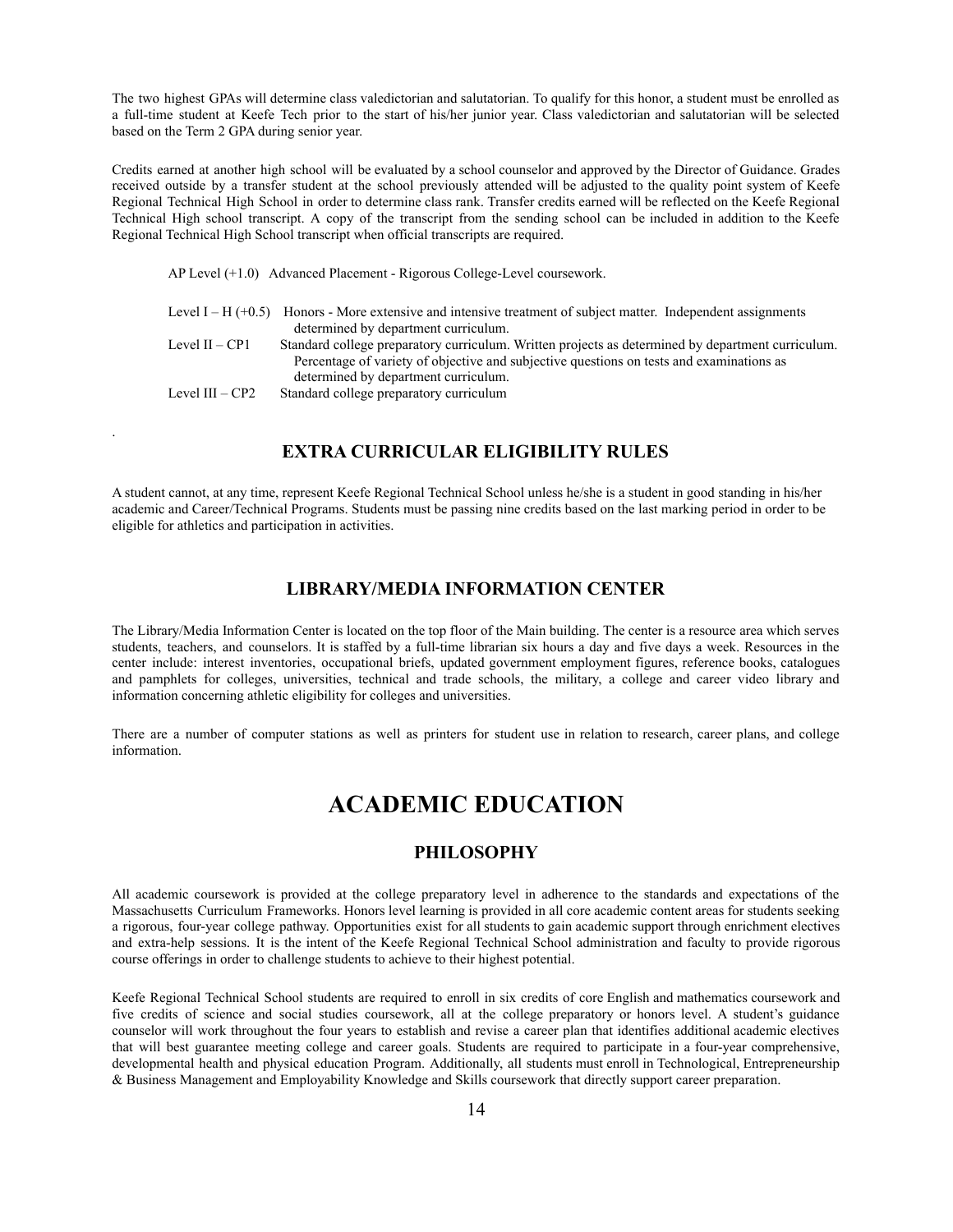## **ENGLISH**

Each year students are required to take and successfully complete an English course; they must earn a minimum of six credits overall with eight or more credits possible. The curriculum, a combination of traditional academic materials that adhere to the Massachusetts Curriculum Frameworks for English Language Arts and Literacy and integrated career technical assignments, provides students with both the skills necessary for further education and the practical experience necessary to succeed in a competitive work force.

In the freshman year, students take prescribed literature and composition courses that are supported by reading enrichment or writing workshops. In the sophomore year, students take American Literature with an emphasis on literature and composition. In the junior and senior years, students take the core courses World Literature and Survey of Literature and Composition, respectively. Seniors in the honors Program take British Literature. All courses require standards-based assessments by unit and final exams.

### **1001 – LITERATURE & COMPOSITION I HON - (GR 9) 2 CREDITS**

This course is designed for students who excelled in middle school language arts and have demonstrated advanced reading skills. Students will read a variety of literary genres including the short story, the play, the epic, the novel, poetry, and the essay. Students will learn literary terms and be asked to apply those terms as they analyze and interpret the literature. Students who select this course should be able to work more independently, participate in a faster paced program, contribute to class discussions using higher level thinking skills, and be intrinsically motivated to learn. Enrichment topics are added as time permits. Students will learn to write precisely and clearly while mastering Grammar and usage and acquiring a more mature vocabulary. Students will practice techniques for revising and editing their own work. Writing assignments focus on literary analysis, the essay, narrative, creative writing, and a research project.

### **1002 – LITERATURE & COMPOSITION I CP1 - (GR 9) 2 CREDITS**

This course is designed to help students strengthen the reading, speaking, and listening skills developed in middle school language arts. Students will develop their vocabularies and improve their reading skills while completing both fiction and non-fiction readings including the short story, the play, the epic, the novel, poetry and the essay. Students will learn literary terms and apply these terms to the readings. Students who select this course should have a solid background in reading. Students will learn the rules of usage and grammar and are expected to write clearly, concisely, and correctly. Through editing and proofreading, students will focus on syntax, spelling, vocabulary, punctuation, and capitalization skills. Writing assignments will focus on literary compositions, expository, narrative, and creative writing.

### **1003 – LITERATURE & COMPOSITION I CP 2- (GR 9) 2 CREDITS**

This course is designed to help students who need to improve their reading, writing, and communication skills in order to be successful at the high school level. Students will read some abridged versions of books that are read in the other CP level course as well as other unabridged books. Students will develop their vocabularies and improve their reading skills while completing readings including the short story, the play, the epic, the novel, poetry, and the essay. Students will learn literary terms and will use these terms to help them understand what they read. Students will learn the rules of usage and grammar and will be expected to write clearly, concisely, and correctly. Through editing and proofreading, students will focus on syntax, spelling, vocabulary, punctuation, and capitalization skills. Writing assignments will focus on literary compositions, expository, narrative, and creative writing.

### **1021 – AMERICAN LITERATURE HON - (GR 10) 1 CREDIT**

This course is designed to explore modern American literature with a focus on diverse young adult texts. Specific authors include Steinbeck, Alexie, Fitzgerald, Green, Frost, and Poe. Honors level students are expected to complete challenging requirements including, but not limited to, textual analysis, presentations, essays, and other outside, research based assessments. The course is based on the assumption that students who elect it are already proficient in writing, thus it is aimed at enhancing skills students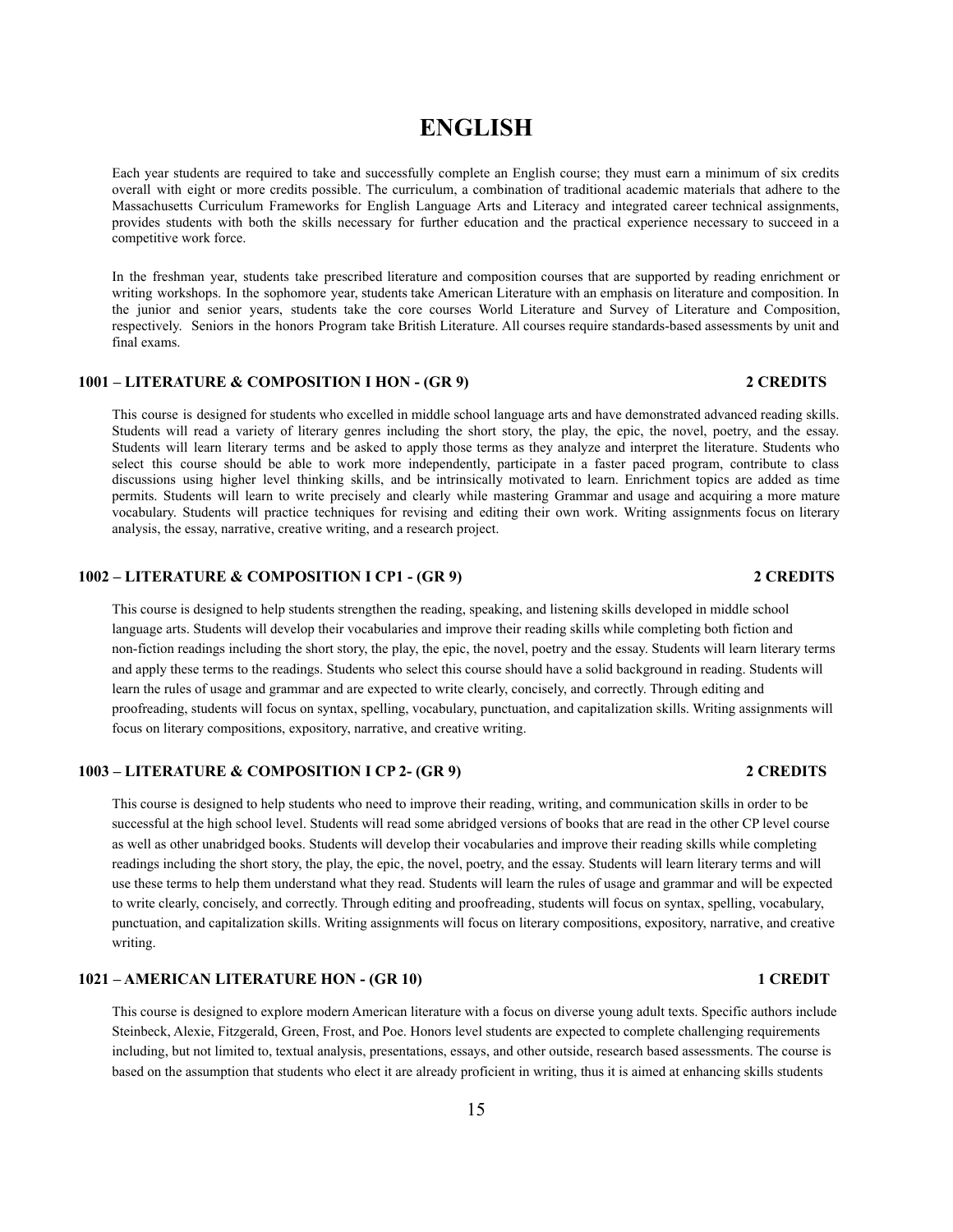already possess, rather than teaching basic skills. Students will be required to write, to peer edit, and to study the works of professional writers – both fiction and non-fiction. Consideration will be given to the study of the works of outstanding American writers.

### **1022 – AMERICAN LITERATURE CP1 - (GR 10) 1 CREDIT**

This college preparatory course is structured as a survey of modern American literature with a focus on diverse young adult texts. Students will be required to write various types of essays and compositions, including extended essay questions, designed to refine and improve critical thinking and writing skills. Some assignments will require that students demonstrate an understanding of societal and literary concepts specific to the contemporary period, for example, the American Dream. Students will continue to develop their skills in using standard English to produce concise and well-organized prose.

### **1023 – AMERICAN LITERATURE CP2 - (GR 10) 1 CREDIT**

This college preparatory course is structured as a survey of modern American literature with a focus on diverse young adult texts. Students will be required to write various types of essays and compositions, including extended essay questions, designed to refine and improve critical thinking and writing skills. Assignments will require that students demonstrate an understanding of thematic and structural elements of assigned readings. Students will continue to develop their skills in using standard English to produce concise and well-organized prose.

### **1041 – WORLD LITERATURE HON - (GR 11) 1 CREDIT**

This course will offer a survey of world literature from a variety of time periods and geographical locations. Selections will reflect the seminal values and culture of the era and location through short stories, passages, novels, memoirs, poetry and plays. Students will enhance their writing skills through textual analysis, presentations, essays, and research-based projects. This is a reading intensive course.

### **1042 – WORLD LITERATURE CP1 - (GR 11) 1 CREDIT**

This course will offer a survey of world literature from a variety of time periods and geographical locations. Selections will reflect the seminal values and culture of the era and location through short stories, passages, novels, memoirs, poetry and plays. Students will enhance their writing skills through textual analysis, presentations, essays, and research-based projects.

### **1043 – WORLD LITERATURE CP2 - (GR 11) 1 CREDIT**

This course will offer a survey of world literature from a variety of time periods and geographical locations. Selections will reflect the seminal values and culture of the era and location through short stories, passages, novels, memoirs, poetry and plays. Students will enhance their writing skills through textual analysis, presentations, essays, and research-based projects.

### **1202 –LITERATURE & RHETORIC CP1 - (GR 12) 1 CREDIT**

Senior English CP1 Literature and Rhetoric focuses on the importance of both literary composition and analysis. The course will concentrate on the skills necessary for post-secondary writing, editing and literary analysis. Additional units will incorporate the use of databases, research topics, the development of senior projects and oral presentations.

### **1212 –LITERARY ANALYSIS AND CAREER AND TECHNICAL WRITING CP1 - (GR 12) 1 CREDIT**

Senior English CP1 Literary Analysis and Career and Technical Writing focuses on the importance of both literary composition and analysis. The course will concentrate on the skills necessary for career and technical writing and editing, such as instructional texts, business communications and proposals. Additional coursework will focus on the elements of research and argument, senior presentations and film and literature.

### **1100 –AP ENGLISH LANGUAGE & COMPOSITION - (GR 11) 1 CREDIT**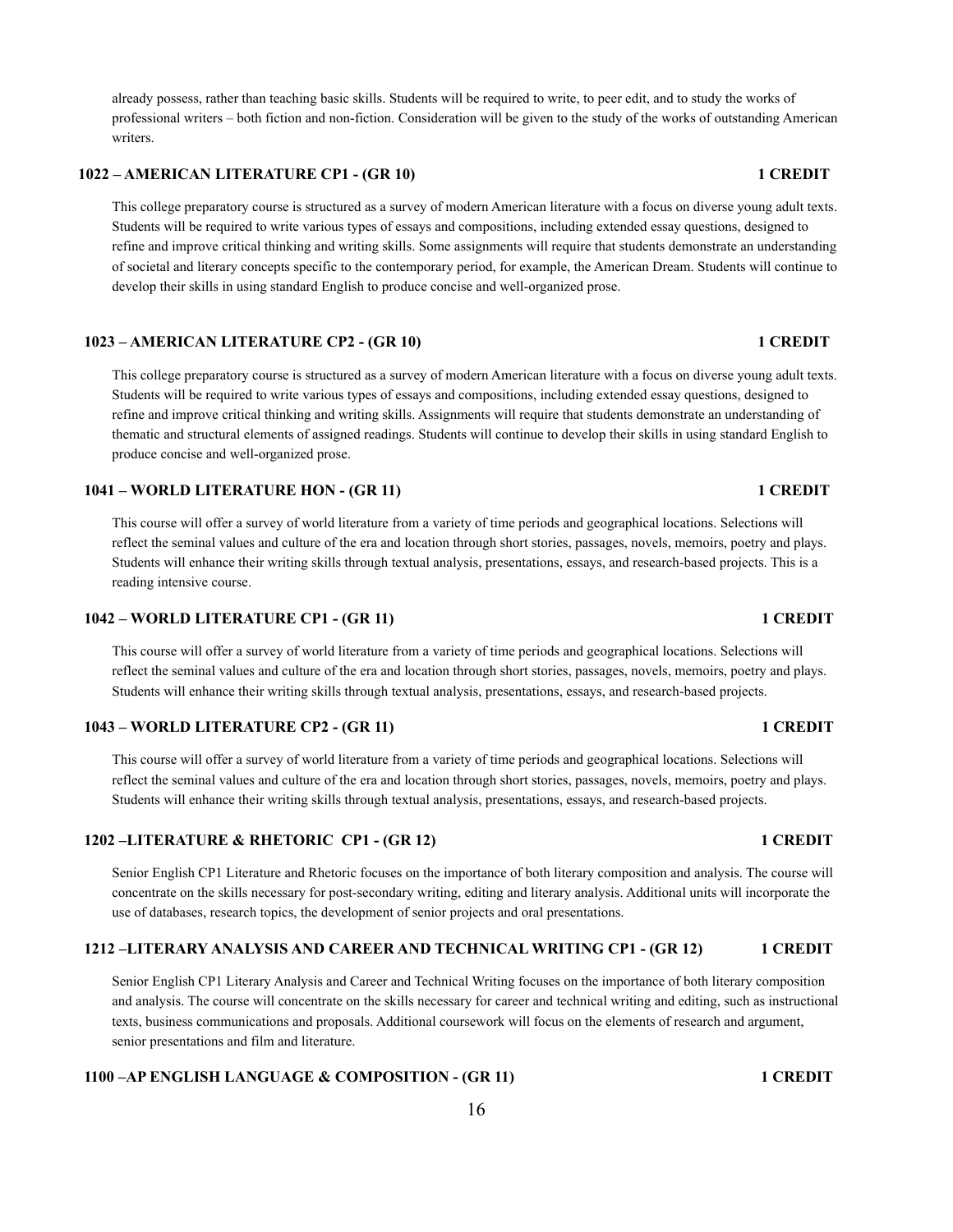This course engages students in becoming skilled readers of prose written in a variety of rhetorical contexts, and in becoming skilled writers who compose for a variety of purposes. Both their writing and their reading should make students aware of the interactions among a writer's purposes, audience expectations, and subjects as well as the way generic conventions and the resources of language contribute to effectiveness in writing.

### **1110 –AP ENGLISH LITERATURE & COMPOSITION - (GR 12) 1 CREDIT**

Following the College Board's suggested curriculum designed to parallel college-level English courses, the AP English Literature and Composition course enables students to develop critical standards for evaluating literature. Students study the language, character, action, and theme in works of recognized literary merit; enrich their understanding of connotation, metaphor, irony, syntax, and tone; and write compositions of their own (including literary analysis, exposition, argument, narrative, and creative writing).

### **1111 – BRITISH LITERATURE HON - (GR 12) 1 CREDIT**

This course is structured as a survey ranging from the Anglo-Saxon period to the modern age. Students will be required to write various essays based on novels discussed and analyzed in class. Students will read and analyze works of such authors as Chaucer, Swift, Shakespeare, Milton, and Orwell. This course is reading-intensive with a strong emphasis on refining students' writing skills in preparation for college-level work. This course is designed for the student with intentions of attending a four-year college.

## **FOREIGN LANGUAGE**

### **1802 – SPANISH I CP1 (GR 9, 10, 11, 12) 1 CREDIT**

Spanish I is designed for students who wish to apply to colleges that have a foreign language entrance requirement. The course is a combination of grammar-based and communication-based Programs that integrate material applicable to the world of work. In addition to vocabulary and grammar exercises, students also have ample opportunity to practice speaking Spanish through dialogues and question-and-answer exercises. A limited introduction is given to Spanish and Latin American cultures. This course adheres to standards set forth in the Massachusetts Curriculum Frameworks.

### **1812 – SPANISH II CP1 (GR 10, 11, 12) 1 CREDIT**

Spanish II, a continuation of Spanish I, is designed for students who wish to apply to colleges that have a foreign language entrance requirement. The review material is expanded and enhanced. Also, emphasis is placed on students increasing their vocabulary, grammar, writing, speaking, and listening skills. As in Spanish I, consideration is given to the study of Spanish and Latin American culture and histories. This course adheres to standards set forth in the Massachusetts Curriculum Frameworks. This course is appropriate for students who have completed Spanish I and II, or who are native Spanish speakers that are looking to take a language class. This class is also appropriate for graduates of Framingham's two-way immersion Program.

### **1822 – SPANISH III CP1 (GR 9, 10, 11, 12) 1 CREDIT**

The skills learned in Spanish I and II are put to extensive use via more complex grammar structure and the reading of short stories to develop vocabulary. At this level, students should be able to communicate well in all forms of Spanish, including writing short stories, reading some famous Spanish literary works, and having conversations in Spanish.

### **1852 – SPANISH LITERATURE CP 1 (GR 9, 10, 11, 12) 1 CREDIT**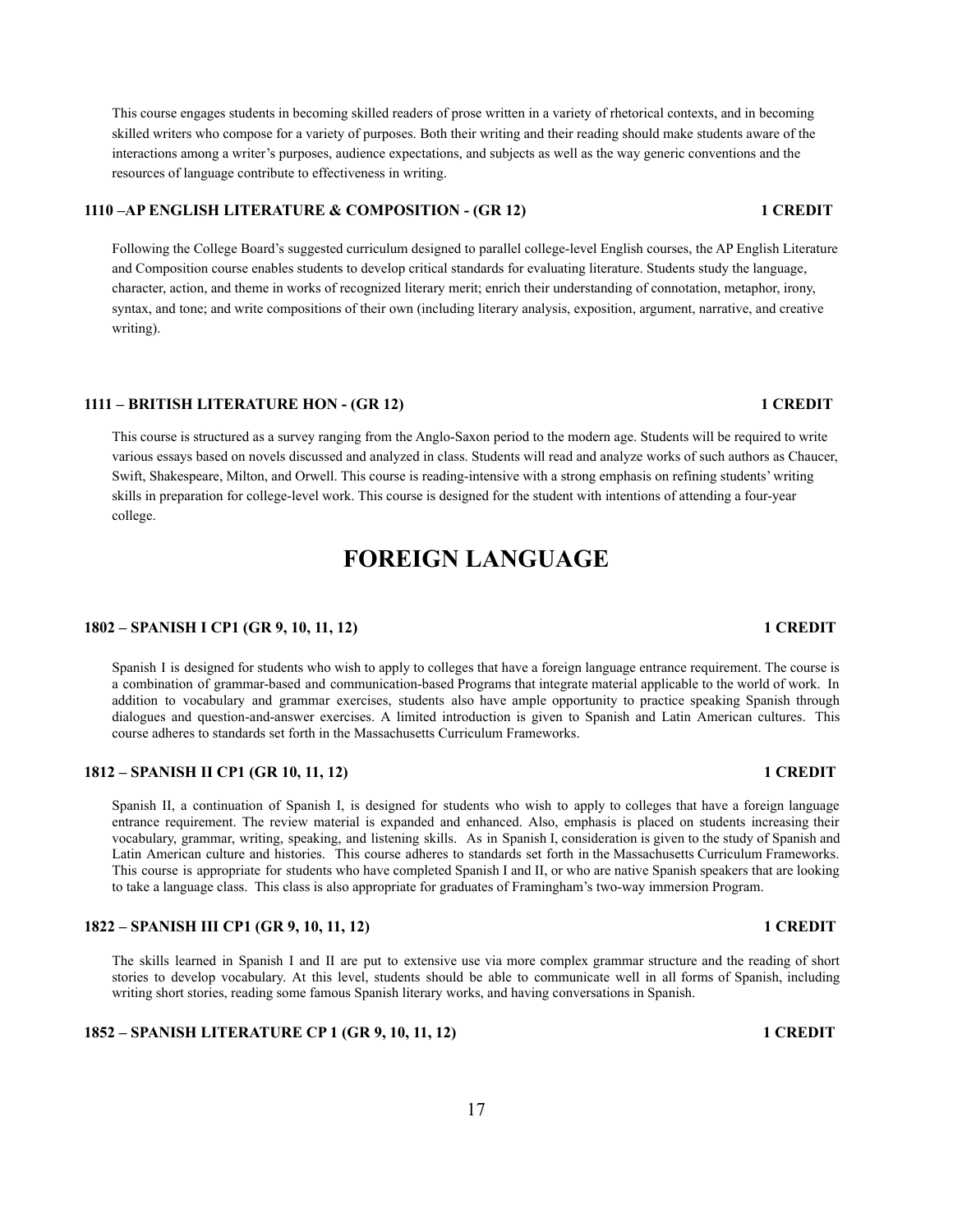This course is for students who are proficient in Spanish and who are looking to expand their language base with literature and literary analysis. Students will read and write literary responses in Spanish.

### **1702 – Portuguese CP 1 (GR 10) 1 CREDIT**

Portuguese I is designed to be a combination of grammar-based and communication-based programs that integrate material applicable to the world of work. In addition to vocabulary and grammar exercises, students also have ample opportunity to practice speaking Portuguese through dialogues and question-and-answer exercises. A limited introduction is given to Portuguese and Latin American cultures. This course adheres to standards set forth in the Massachusetts Curriculum Frameworks.

### **1712 – Portuguese II CP 1 (GR 11) 1 CREDIT**

Students continue to further develop and improve listening, speaking, reading and writing skills. Emphasis is placed on comprehension of Portuguese, as well as reading and writing practice in the target language using a variety of activities incorporating familiar vocabulary and structures. Supplementary materials are introduced to enhance language use. Aspects of contemporary Portuguese/Brazilian culture are introduced through the use of media, games, and adapted readings and in small or large group discussions. In addition to written/oral tests and quizzes, students are assessed using a variety of formats: oral dialogues, presentations, written compositions and other means. Homework assignments are an integral part of this course as they not only reinforce concepts and skills that are introduced in class, but also enable students to participate in class discussions. Completion of homework assignments is essential to success in this course. It is imperative that students in this level exhibit diligence with regard to attitude and work ethic. Continuous effort to use the target language is essential. Active participation is a must! Grade 11 Foreign Language elective.

## **MATHEMATICS**

The Mathematics curriculum is structured to best address the broad needs of students. All courses are designed for students who learn best in an applied approach. The department advances five major goals for students:

- 1. Learn to value mathematics as a tool to explore relationships between mathematics and the many disciplines it serves.
- 2. Gain confidence in using mathematical power to make sense of new problem situations and the world in which we live.
- 3. Develop ability in solving problem situations independently and in a cooperative group setting.
- 4. Given opportunities to read, write and discuss ideas, use the signs, symbols, and terms of mathematics.
- 5. Gather evidence, make conjectures, develop and support rationale using mathematical reasoning.

Students are required to complete successfully the objectives of six credits of mathematics coursework but may elect up to eight credits. Aspects of mathematics that emphasize real-life situations are integrated regularly throughout all the mathematics courses. All courses are college preparatory and fully address the goals and objectives of the Massachusetts Curriculum Frameworks.

The Honors mathematics pathway moves from Algebra Two to Geometry to Advanced Algebra and Pre-Calculus with senior year expectation of Calculus. Additional electives are available dependent upon student career plans. The majority of students follows a college preparatory pathway beginning with Algebra One but may elect Honors-level courses. The need for technological proficiency is recognized at all levels and in all courses. Students are encouraged and trained to use calculators to speed arithmetic calculations, for advanced analysis, and to explore relationships and concepts, visualize solutions, and promote hypothetical modeling of real-life situations. Additional methods utilizing computer software for exploration and analysis are also employed in all courses.

### **2001 – ALGEBRA I HON (GR 9) 2 CREDITS**

This is a rigorous course in algebra, aligned to the Common Core, which introduces abstract concepts by the use of symbolism in which quantitative relationships can be stated in general terms. Emphasis is on the relationship of the real number system. Manipulation of symbols according to mathematical laws requires a thorough understanding of fundamentals. Particular areas of emphasis include factoring, powers, functions, and the solution of linear, simultaneous, and quadratic equations. Applications will be emphasized.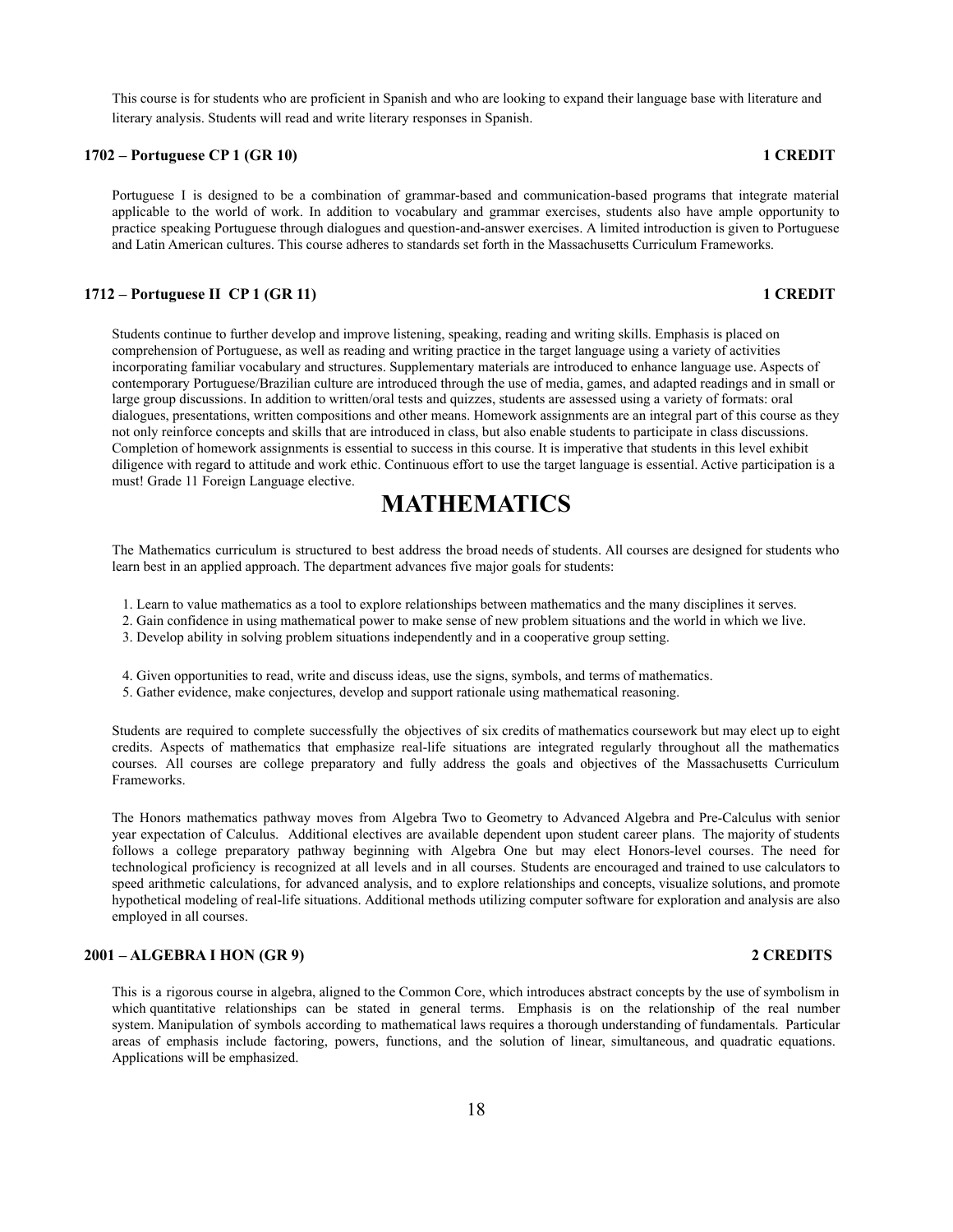### **2002– ALGEBRA I CP1 - (GR 9) 2 CREDITS**

CP Algebra I is a course that is designed to provide a solid foundation of algebra following the Common Core where students learn variable notation, operations, manipulations, functional notation, linear functions, and modeling. Students also engage in the development of components to and the applications of quadratic equations and models. Applications of concepts will be explored. This course is appropriate and necessary as preparation for the Massachusetts Comprehensive Assessment System exam.

### **2003– ALGEBRA I CP2 - (GR 9) 2 CREDITS**

Algebra I is a course that is designed to provide a solid foundation of algebra following the Common Core Frameworks where students learn variable notation, operations, manipulations, functional notation, polynomial operations, linear functions, and modeling. Students also engage in the development of components to and the applications of quadratic equations and models. This course is appropriate and necessary as preparation for the Massachusetts Comprehensive Assessment System exam.

### **2071– HONORS ALGEBRA II – (GR 9) 2 CREDITS**

This honors-level course is intended for students who are capable of benefiting from an accelerated and deeper treatment of the topics of an Algebra II-Trigonometry course in one year. Following the Common Core Frameworks, topics will include: properties and operations in the real number system, sequences and series, graphing and solving quadratic equations, systems of equations, functions, graphing first- and second-degree equations, and the elements of coordinate geometry. Students will learn to solve a wide range of problems using a graphing calculator.

### **2041 – GEOMETRY HON - (GR 10) 2 CREDITS**

The objective of this rigorous honors course is for students to develop an understanding of the mathematics of spatial forms and how this branch of mathematics lends itself to the art of reasoning. It places considerable emphasis on fundamental principles of logic and the role they play in the inductive and deductive processes. Following the Common Core Frameworks, basic definitions, postulates and theorems are critically examined and subsequently applied to a detailed study of angles, triangles, quadrilaterals, perpendicularity, and parallelism. Although mastery of concepts in two-dimensional geometry is the primary goal of the course, three-dimensional concepts are also introduced.

### **2042 – GEOMETRY CP1 - (GR 10) 2 CREDITS**

This college preparatory course will guide students in their understanding of the basic principles of geometry and help develop spatial visualization skills. It will allow time to develop deductive reasoning. Following the Common Core Frameworks, main topics will include: the study and analysis of the characteristics and properties of two-dimensional shapes, transformations, congruence, similarity, and measurement. Students will also develop an understanding of geometric and algebraic relationships through coordinate geometry as well as algebraic angle relationships. Emphasis is placed upon connected concepts useful for further career technical study.

### **2023 – INTEGRATED ALGEBRA & GEOMETRY CP2 - (GR 10) 2 CREDITS**

The course is designed to help students bring together topics of Algebra and Geometry, following the Common Core Curriculum Frameworks with direct connection to real-life application problems. Topics include: Cartesian coordinate systems, spatial understanding of geometric shapes and their properties, Pythagorean Theorem, systems of linear equations, parallel, perpendicular, and skew lines, angle relationships, and right triangle trigonometry. As the topics mirror state frameworks, students will apply concepts to open-ended questions that will apply directly to and maximize their likelihood of success on the  $10<sup>th</sup>$  grade MCAS Mathematics examination.

### **2141 – ALGEBRA II HON (GR 10, 11) 1 CREDIT**

This honors-level course is intended for students who are capable of benefiting from an accelerated and deeper treatment of the topics of an Algebra II-Trigonometry course in one year. Following the Common Core Frameworks, topics will include: properties and operations in the real number system, sequences and series, Graphing and solving quadratic equations, systems of equations, functions, graphing first- and second-degree equations, and the elements of coordinate geometry. Students will learn to solve a wide range of problems using a graphing calculator.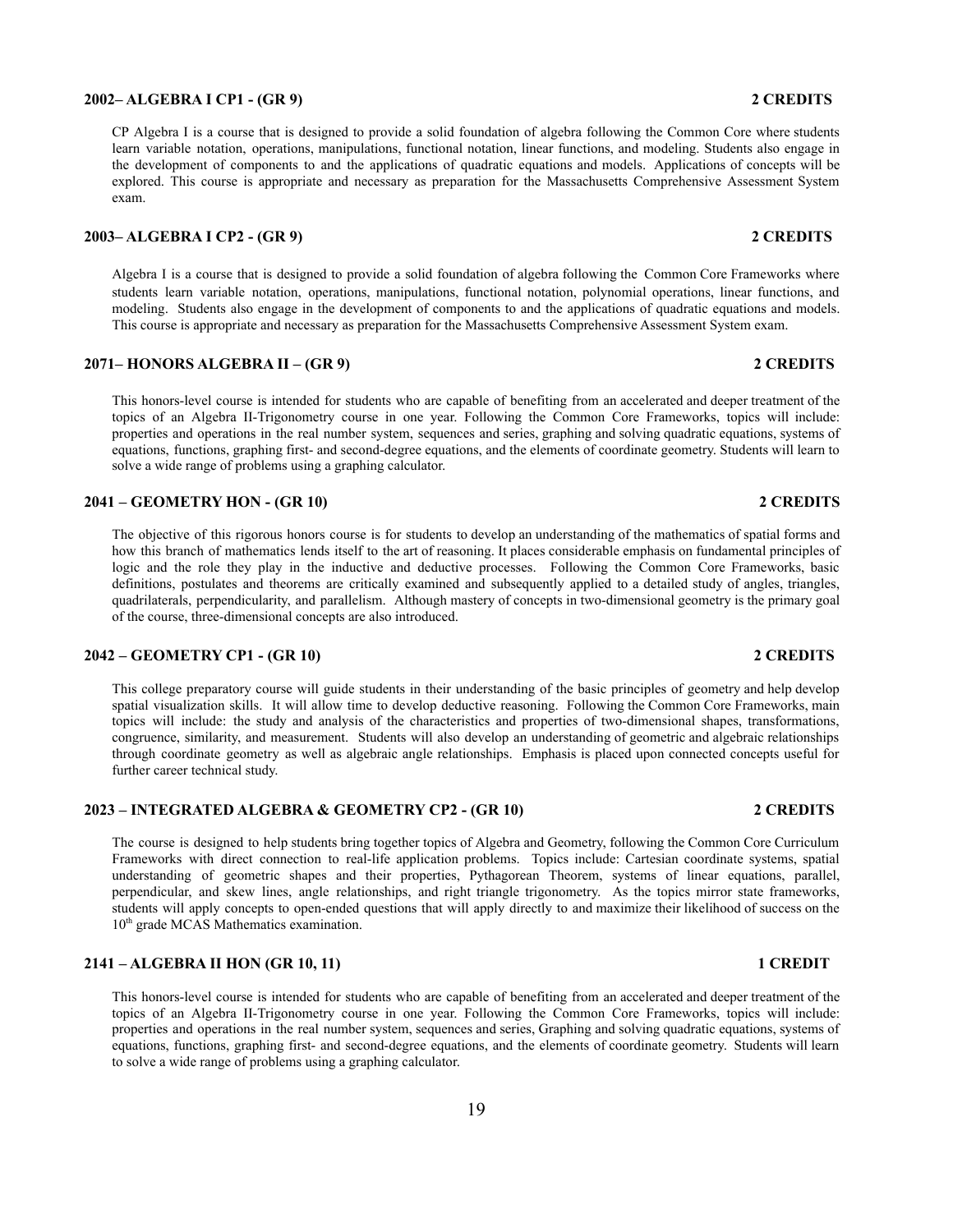### **2062 – TRIGONOMETRY CP1- (GR 11, 12 1 CREDIT**

*(Prerequisite: Successful completion of Algebra II and CP Geometry)*

This course represents the completion of a basic college preparatory sequence. Following the Massachusetts Curriculum Frameworks, topics of discussion include: real numbers and integers, polynomials and factoring, sequences and series, rational expressions, irrational numbers, simple radical expressions, exponents, and quadratic equations. This course focuses on problemsolving strategies and real-world application of mathematics. Algebra and geometry are woven together with topics from logical reasoning, measurement, statistics, trigonometry, and discrete mathematics. Linear and non-linear functions are regularly investigated through concrete experiments. The collection and analysis of real-life data with follow-up integration requires students to connect the major topics studied in Algebra and Geometry. Graphing calculators and computers are used regularly to enable modeling and validation of links between observed and abstract concepts.

### **2081 – TRIGONOMETRY & PRECALCULUS H 1 CREDIT**

*(Prerequisite: Successful completion of Algebra I and Honors Geometry)*

This course represents rigorous coursework in preparation for Honors/AP Calculus. Following the Massachusetts Curriculum Frameworks, topics of discussion include: real numbers and integers, polynomials and factoring, sequences and series, rational expressions, irrational numbers, simple radical expressions, exponents, and quadratic equations. This course focuses on problemsolving strategies and real-world application of mathematics. Algebra and geometry are woven together with topics from logical reasoning, measurement, statistics, trigonometry, and discrete mathematics. Linear and non-linear functions are regularly investigated through concrete experiments. The collection and analysis of real-life data with follow-up integration requires students to connect the major topics studied in Algebra and Geometry. Graphing calculators and computers are used regularly to enable modeling and validation of links between observed and abstract concepts.

### **2072 – ALGEBRA II CP1 - (GR 11, 12) 1 CREDIT**

*(Prerequisite: Successful completion of Algebra I)*

This college-prep level course is designed to build on students' existing mathematical skills and help them develop more sophisticated problem-solving skills. This course is important for success on the S.A.T. and in subsequent mathematics courses. Following the Common Core Frameworks, topics include: properties and operations throughout the real number system, sequences and series, graphing and solving quadratic equations, systems of equations, functions, graphing first- and second-degree equations, and the elements of coordinate geometry. Students will learn to solve a wide range of problems using a graphing calculator.

### **2073 ALGEBRA II CP2 - (GR 11, 12) 1 CREDIT**

Building upon an understanding of number systems and basic algebraic manipulations, students move through mastery of linear functions and non-linear phenomena. Following the Common Core Frameworks, students are engaged in individual and cooperative investigations and experiments demanding data collection and analysis. Using graphing calculators, the work is focused on the development of best-fit mathematical models that may be linear, quadratic, exponential, logarithmic, rational, radical, or periodic in nature.

### **2062 – TRIGONOMETRY CP1 - (GR 12) 1 CREDIT**

(*Prerequisite: Successful completion of Algebra II and C.P. Geometry)*

This course represents the completion of a basic college preparatory sequence. Following the Massachusetts Curriculum Frameworks, topics of discussion include: real numbers and integers, polynomials and factoring, sequences and series, rational expressions, irrational numbers, simple radical expressions, exponents, and quadratic equations. This course focuses on problemsolving strategies and real-world application of mathematics. Algebra and geometry are woven together with topics from logical reasoning, measurement, statistics, trigonometry, and discrete mathematics. Linear and non-linear functions are regularly investigated through concrete experiments. The collection and analysis of real-life data with follow-up integration requires students to connect the major topics studied in Algebra and Geometry. Graphing calculators and computers are used regularly to enable modeling and validation of links between observed and abstract concepts.

### **2091 – PRE-CALCULUS HON - (GR 11 & 12) 1 CREDIT**

*(Prerequisite: Successful completion of Algebra II)*

This course provides preparation for both the rigor and learning standards of a freshman collegiate mathematics elective. Standard pre-calculus topics are presented along with gaining knowledge of discrete mathematics and data analysis. Beginning with a review of algebraic properties, the course-work leads into in-depth application of algebraic and inverse functions, exponential and logarithmic functions, conic sections, matrices, determinants, and complex numbers and Vectus operations

### **2101 – CALCULUS HON - (GR 12) 1 CREDIT**

*(By special arrangement - Prerequisite: Successful completion of Pre-Calculus)*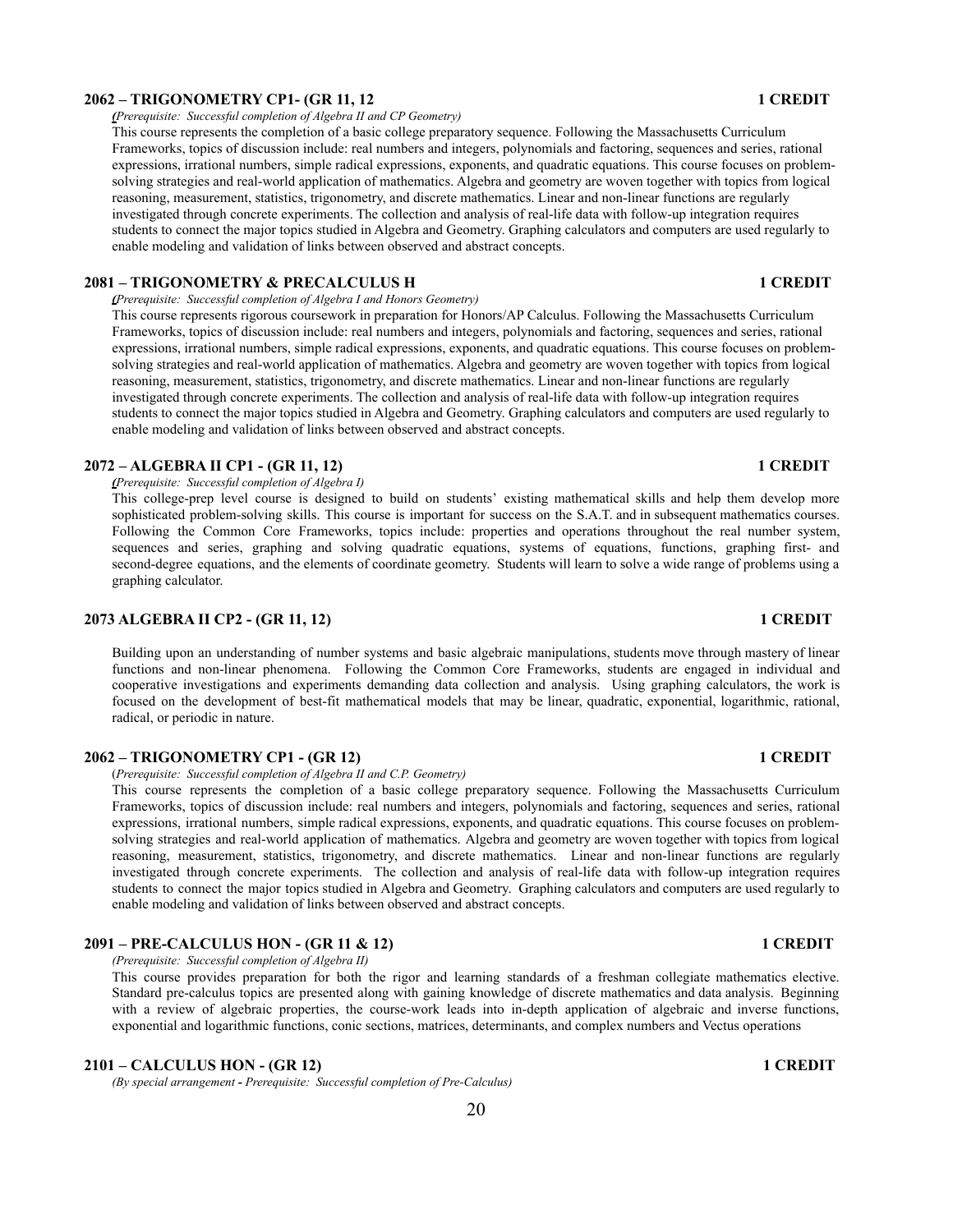This rigorous course will provide a solid foundation for students planning on studying mathematics-related topics in college. This elective develops the principal concepts of the differential and integral calculus of functions of one variable. Topics include: Exponential growth and decay, logarithmic functions, curve sketching and optimization. It is intended for students who plan on collegiate majors that will require advanced mathematical study. The concepts are presented in an intuitive manner with an emphasis on practical applications.

### **2122 – STATISTICS I CP1 - (GR 12) 1 CREDIT**

Statistics is the scientific tool for describing the world in which we live. In many ways, it is formalized common sense, requiring the use of many mathematical formulas and, occasionally, an algebraic equation. Statistics is a vital part of everyday life necessary for starting a business, planning for your financial future, or simply understanding the daily news. It appears in all facets of life from opinion polls to economic reports to the latest in health research. Knowledge of statistics is crucial to success in the modern world. The course will begin with a broad overview, hinging ideas on hands-on everyday life applications. Simple examples will be built upon to develop a step-by-step understanding, which can then be applied to more complex studies. Computations will be employed utilizing graphing calculators, IPad, computer spreadsheets, and specialized software. Throughout the entire course, the primary focus will be on case studies and projects. Readings, written reports, and cooperative work are significant components of this elective.

### **2151 – PERSONAL FINANCE (Gr 12) 1 CREDIT**

This course presents essential knowledge and skills to make informed decisions about real world financial issues. Students will learn how choices influence occupational options and future earning potential. Students will also learn to apply decision-making skills to evaluate career choices and set personal goals. The course content is designed to help the learner make wise spending, saving, and credit decisions and to make effective use of income to achieve personal financial success.

### **2100 – AP CALCULUS AB – (GR 12) 1 CREDIT**

The overall goal of this course is to help students understand and apply the three big ideas of AB Calculus: limits, derivatives, and integrals and the Fundamental Theorem of Calculus. Embedded throughout the big ideas are the mathematical practices for AP Calculus: reasoning with definitions and theorems, connecting concepts, implementing algebraic/computational processes, connecting multiple representations, building notational fluency, and communicating mathematics orally and in well-written sentences. All students are required to complete summer work reviewing pre-calculus and Algebra 2 concepts prior to entry in the course.

## **SCIENCE & TECHNOLOGY**

The Science curriculum is designed to provide courses for students that coordinate with their career/technical areas. This alignment enables students to pursue a career immediately after high school in addition to the preparation for continuing their education. Through science, students can make informed decisions, are able to ask though-provoking questions, and clearly communicate their questions and findings to those around them.

Students will come into contact with multiple science experiences that nurture and foster their increased understanding of the things they observe and investigate. They advance their ability to offer reasonable explanations, make predictions, and engage in more rewarding activities. They also learn to respect nature and their environment. Science strengthens the skills they need to think effectively, objectively, and creatively.

By the conclusion of a student's senior year, each student will have been exposed to many science themes. Students will be exposed to such themes as: the processes of life; the interaction of life and the environment, forces and motion; energy; and the nature of matter. The student will understand that science, technology, and society are all interwoven and interdependent.

### **3001 - BIOLOGY I LAB HON - (GR 9) 2 CREDITS**

Honors Biology is designed to give students an in-depth knowledge of biological science. The curriculum strictly follows the Massachusetts standards preparing students to take the Biology MCAS test at the end of their freshman year. Topics that are covered include biochemistry, cell biology, genetics, human anatomy, evolution, and ecology. Students are assessed based on daily class work, unit tests, projects, and weekly homework.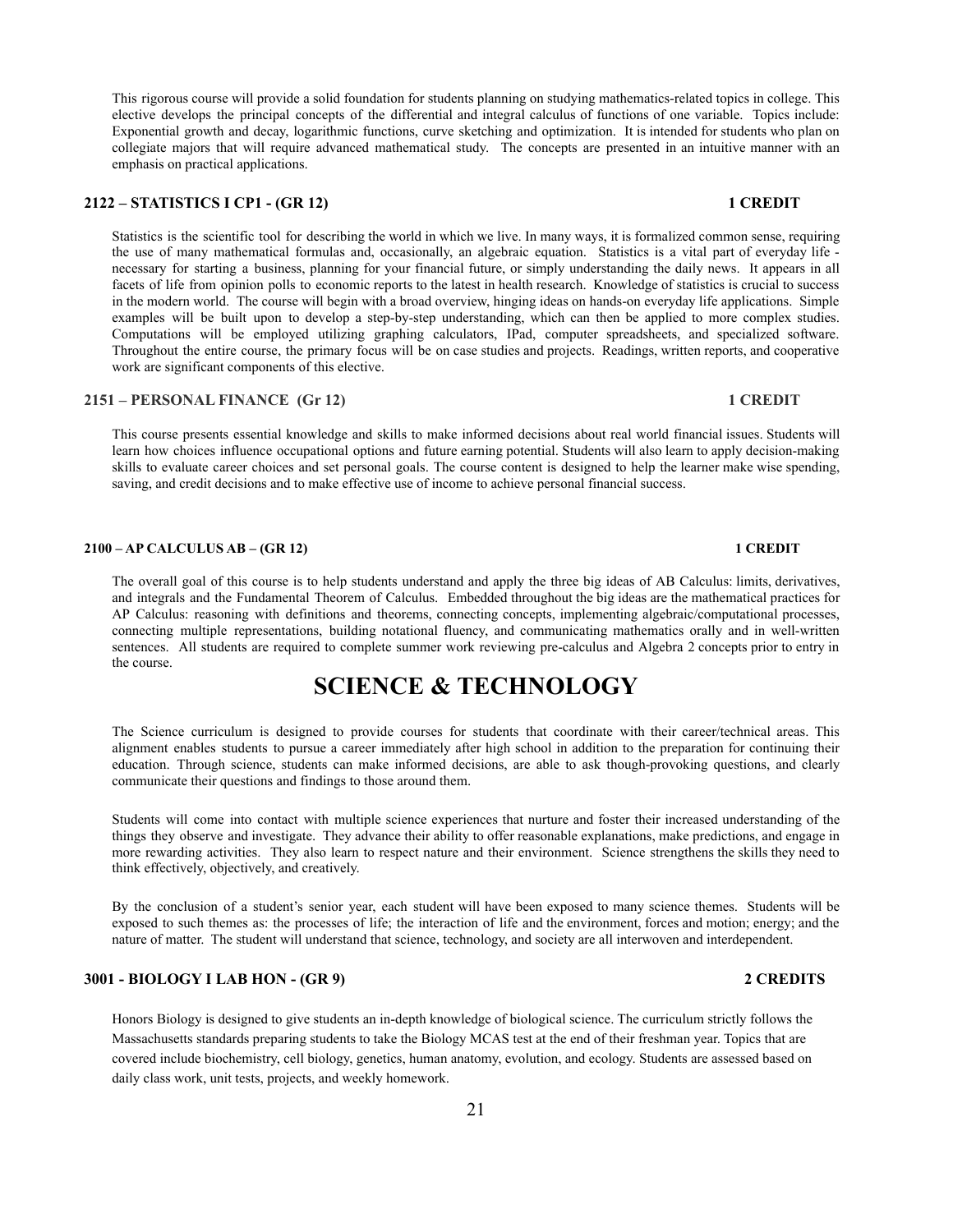### **3002 – BIOLOGY I LAB CP1 - (GR 9) 2 CREDITS**

College Preparatory Biology is designed to give students a primary knowledge of biological science. The curriculum strictly follows the Massachusetts standards, preparing students to take the Biology MCAS test at the end of their freshman year. Topics that are covered include biochemistry, cell biology, genetics, human anatomy, evolution, and ecology. Students are assessed based on daily class work, unit and district tests, and weekly homework.

### **3052 - BIOLOGY II LAB CP1 - (GR 10) 1 CREDIT**

This is a sophomore level course that is designed to meet the specific needs of students who need to meet the Biology MCAS competency requirements. Topics of study will include the chemistry of life, cell biology, genetics, anatomy and physiology, biodiversity, and ecology. Students will be prepared to take the Biology MCAS.

### **3061 – CHEMISTRY LAB HON - (GR 10) 1 CREDIT**

This is a sophomore level course for students who have strong math skills. Students will study concepts of matter and bonding, the gas laws, and balancing chemical equations**.** Students will engage in a variety of lab activities which will give a broader understanding of chemistry and its real world applications. (Department approval required).

### **3062 - CHEMISTRY LAB CP1 - (GR 10, 11) 1 CREDIT**

*(Prerequisite: Algebra II)*

This is a college preparatory course that introduces students to the fundamental concepts of matter and bonding, the gas laws, and balancing chemical equations. Students will engage in a variety of lab activities which will give a broader understanding of chemistry and its real world applications.

### **3071 – PHYSICS LAB HON - (GR 11)***)* **1 CREDIT**

*(Prerequisite: Algebra and Geometry)*

This is a junior level course for students who have strong math skills. Students will use scientific inquiry to explore the basic concepts of physics and their relationship to real-world situations. Students will study, conduct experiments, and perform calculations in topics such as motion, forces, energy, heat waves, electricity, and magnetism. (Department approval required).

### **3072 – PHYSICS LAB CP1 – (GR 11, 12) 1 CREDIT**

*(Prerequisite: Algebra and Geometry)*

Students will use scientific inquiry to explore the basic concepts of physics and conduct experiments in topics such as motion, forces, energy, heat, waves, electricity, and magnetism. Students will apply the laws of physics to everyday situations.

### **3081 – ANATOMY & PHYSIOLOGY LAB HON - (GR 12) 1 CREDIT**

This is a senior elective course in which students will take an in-depth look at the structure and function of the various systems of the human body. These systems include cardiovascular, skeletal, digestive, endocrine, muscular, urinary, integumentary, respiratory and nervous. Students will engage in various activities that will focus on the physiology of various organs including dissections. (Department approval required)

### **3082 – ANATOMY & PHYSIOLOGY LAB CP1 - (GR 12) 1 CREDIT**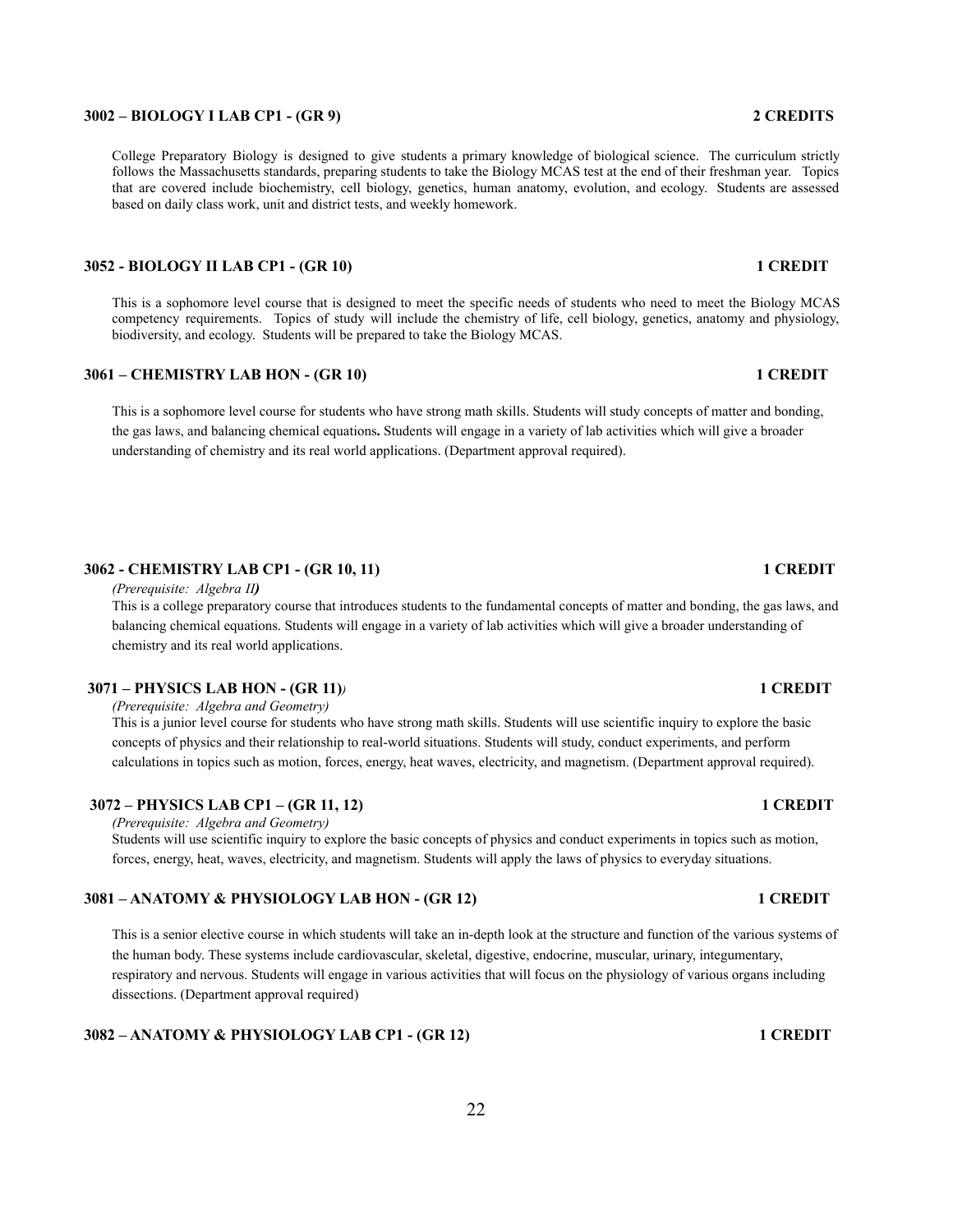This is a senior elective course that introduces students to the basic functions of various structures within the human body. Students will study the major organs of the integumentary, cardiovascular, muscular, skeletal, digestive, endocrine, and nervous systems. Students will engage in various activities that will focus on the physiology of various organs including dissections.

### **3092 – ENVIRONMENTAL SCIENCE LAB CP1 - (GR 11) 1 CREDIT**

This is an elective course that will provide students with a greater understanding of the environment in which they live. Students will study the impact humans have on the earth's ecological systems. Topics to be discussed will include energy transfer, pollution, and climate change. Students will work cooperatively to study and look for solutions to these environmental issues.

### **3094 - HUMAN BIOLOGY- (GR 11) 1 CREDIT**

This is a junior level course that is designed to meet the specific needs of students who need to meet the Biology MCAS competency requirements. Topics of study will include the chemistry of life, cell biology, genetics, anatomy and physiology, biodiversity, and ecology. Students will be prepared to take the Biology MCAS

### **3095 - BIOTECHNOLOGY LAB CP1- (GR 11) 1 CREDIT**

In this junior level course, students will study the use of cells and biological molecules to solve problems or make useful products. They will learn the fundamentals of working in a laboratory, such as maintaining a laboratory notebook, laboratory safety, proper use of equipment, and performing calculations. Laboratory skills will include DNA extraction, micropipetting, calculating dilutions, making solutions and writing SOPs. Activities will include restriction enzyme digestion, gel electrophoresis, DNA fingerprinting, plasmid mapping and bacterial transformation.

### **3093 - FORENSIC SCIENCE LAB HON – (GR 12) 1 CREDIT**

This is a course that introduces students to the fundamentals of forensic science. Students will use the disciplines of Biology, Chemistry, Physics, and Behavioral Sciences and apply them to basic principles of the American Criminal Justice System. Students will learn the techniques involved in crime scene investigation and the significance of the preservation of evidence. This course will focus on the fundamental principles of criminalist methods which include chemical analysis of trace evidence (hair, fiber, glass, and paint), principles of serology, toxicology, DNA fingerprinting, ballistics, fingerprint identification, and forensic pathology.

### **3135 - NUTRITION CP1– (GR 12) 1 CREDIT**

Nutrition and Foods assists students in understanding the role of nutrition in health and wellness. Demonstrations, hands-on food labs, guided instruction and cooperative learning are used throughout the course. Ultimately, students will be given the opportunity to have the necessary skills to plan, purchase and prepare nourishing meals and to evaluate and improve their day-to-day food choices. Elective course for grade 12.

### **3200 - AP COMPUTER SCIENCE – (GR 12) 1 CREDIT**

This course introduces students to computer science with fundamental topics that include problem solving, design strategies and methodologies, organization of data (data structures), approaches to processing data (algorithms), analysis of potential solutions, and the ethical and social implications of computing. The course emphasizes object-oriented and imperative problem solving and design using the Java language. These techniques represent proven approaches for developing solutions that can scale up from small, simple problems to large, complex problems. The AP Computer Science a course curriculum is compatible with many CS1 courses in colleges and universities.

### **3400 – AP ENVIRONMENTAL SCIENCE – (GR 11, 12) 1 CREDIT**

The AP Environmental science course follows the curriculum recommended by the College Board and is designed to provide students with scientific principles, concepts, and methodologies so that they can understand the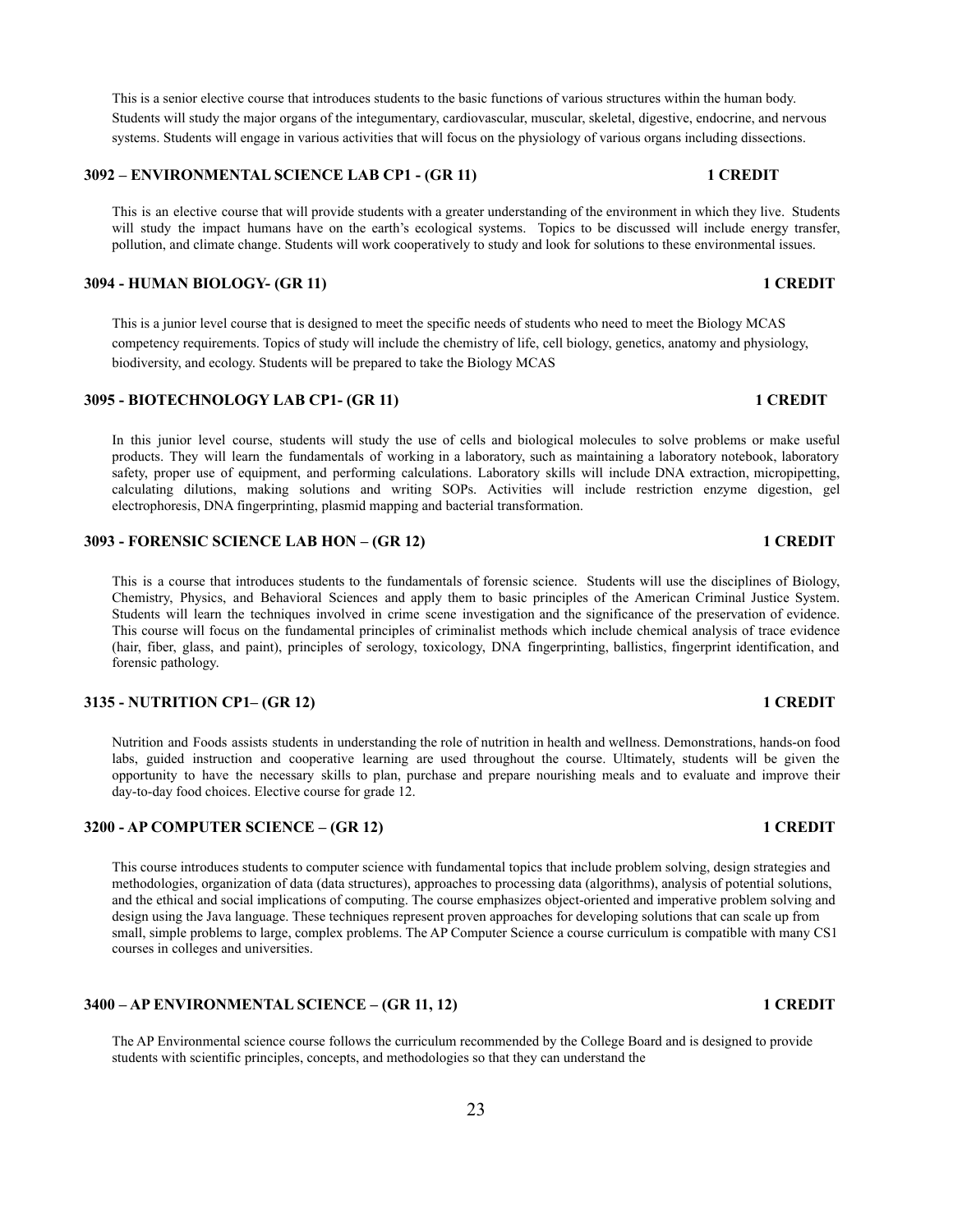interrelationships of the natural world, identify and analyze environmental problems (both natural and human made), evaluate the relative risks associated with these problems, and examine alternative solutions for resolving and/or preventing them.

### **3500 – AP PHYSICS B – (GR 12) 1 CREDIT**

AP Physics B is an algebra-based, introductory college-level physics course. Students cultivate their understanding of physics through classroom study, in-class activity, and hands-on, inquiry-based laboratory work as they explore concepts like systems, fields, force interactions, change, conservation, and waves.

## **SOCIAL STUDIES**

The primary purpose of social studies is to help young people develop the ability to make informed and reasonable decisions for the public good as citizens of a culturally diverse, democratic society in an interdependent world. Therefore, the underlying goal of the Social Studies curriculum is to develop important qualities of citizenship including disciplinary knowledge, thinking skills, commitment to democratic values, and citizen participation. Citizenship in a democratic society requires the development of skills for critical thinking, decision-making, and participation. In a democratic society, citizens of all ages make decisions that affect themselves, their families, their communities, their nations, and the world.

The social studies curriculum at the Keefe Regional Technical School is based on the standards set forth in the Massachusetts and Social Science Curriculum Framework (2018) and is designed to incorporate the major strands of Social Studies: history, civics, government, geography, and economics. Students are presented with multiple opportunities for rich experiences and in-depth study of the social sciences as they Progress through the grades. Making the subject matter relevant to the lives of our students is an important and underlying goal of instructional delivery

The sequence of courses for grades nine through twelve (Massachusetts Framework "Pathway 2") was chosen to accommodate future state assessment on the standards, skills, and concepts for both U.S. History I and II at the end of grade 10. The curriculum has been restructured to prepare our students effectively for both district and state assessments. All ninth-grade students are required to take U.S. History I, and all tenth-grade students are required to take U.S. History II. A variety of social studies electives are offered to eleventh and twelfth grade students. All courses require standards-based assessments by term or unit and final exams.

### **UNITED STATES HISTORY I**

### **The Revolution through World War I, 1754-1919**

In U.S. History I, students examine the historical and intellectual origins of the United States during the Revolutionary and Constitutional eras. Students will learn about the important political and economic factors that contributed to the outbreak of the Revolution as well as the consequences of the Revolution including the writing and the key ideas of the U.S. Constitution. Students will also study the framework of American democracy and the basic concepts of American government such as federalism, separation of powers, checks and balances, popular sovereignty, and individual rights. Other important topics that will be examined include: America's westward expansion, the establishment of political parties, economic and social change, the causes and consequences of the Civil War. The reading of primary source documents is a key feature of the two-year set of U.S. history standards. Strong emphasis is placed on the integration of new skills and concepts in the three social studies strands... history, civics, and economics. This course focuses on the development of skills in research, note taking, writing, and study skills as preparation for college. A common end-of-the-year assessment will be given to all students.

### **4001- US HISTORY I: 1754-1850 HON - (GR 9) 1 CREDIT**

### This course will trace the political, diplomatic, and cultural development of the United States from its historical and intellectual origins through the Antebellum Period, from the Civil War Period through the Progressive Era, and American entry into World War I. The course is designed to provide students with the analytical skills and enduring understandings content necessary to prepare students for college level coursework. Students work at a **rigorous** pace as they participate in a wide variety of activities that are designed to strengthen reading, writing, and research skills necessary to succeed at a four-year college.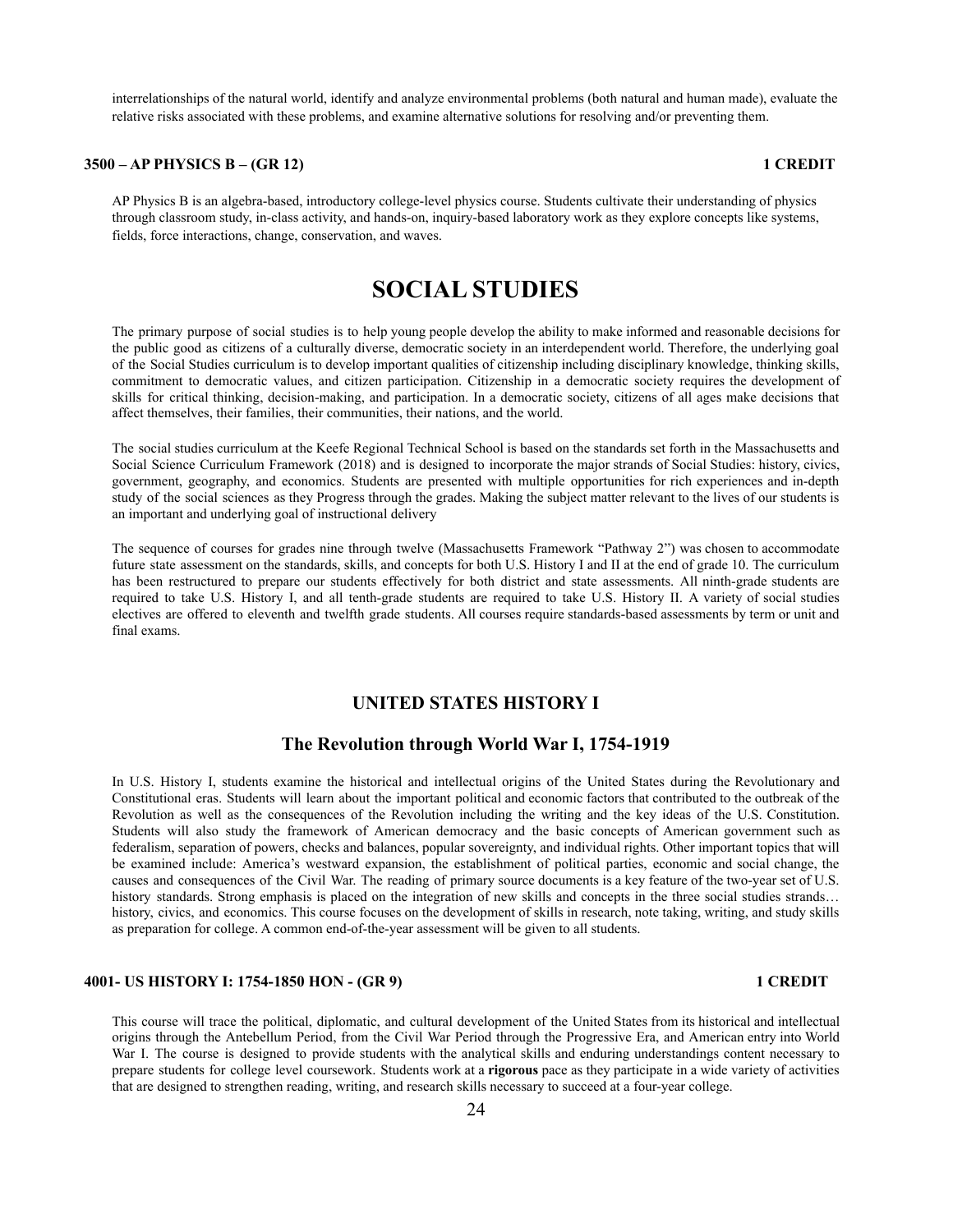### **4002 - US HISTORY I: 1754-1850 CP1- (GR 9) 1 CREDIT**

This course will trace the political, diplomatic, and cultural development of the United States from its historical and intellectual origins through the Antebellum Period and from the Civil War Period through the Progressive Era and American entry into World War I. The course is designed to provide students with the analytical skills and enduring understandings necessary to prepare students for college level coursework. Students work at an **accelerated** pace as they participate in a wide variety of activities designed to strengthen the reading, writing, and research skills necessary to succeed at a two-year college.

### **UNITED STATES HISTORY II The Roaring Twenties to Contemporary America, 1920-2001**

This course is a required course for all sophomores and incorporates the Massachusetts framework core knowledge, skills, and concepts. In U.S. History II, students will study the domestic and foreign policy issues faced by America in the post-World War I era including the prosperity of the 1920's, the causes and effects of the great Depression, and the impact of the New Deal. Students also learn about the various factors that led to America's entry into World War II as well as the consequences of those wars on American life. Finally, students study the causes and course of the Cold War, important political and economic changes during the Cold War, including the Civil Rights movement and recent events and trends that have shaped modern-day America, including the course and consequences of America's recent diplomatic initiatives.

The reading of primary source documents is a key feature of the two-year set of U.S. history standards. Strong emphasis is placed on the integration of new skills and concepts in the three social studies strands: history, civics, and economics. This course focuses on the development of skills in research, note taking, writing, and study skills as preparation for college. A common end-of-the-year assessment will be given to all students.

### **4021 – US HISTORY II: 1920 – 2001 HON – (GR 10) 1 CREDIT**

This course will trace the political, socioeconomic, diplomatic, and cultural development of the United States from the Post-World War I Era, including the Great Depression and World War II, through the recent events and trends that have shaped modern-day America. The course is designed to provide students with the analytical skills and enduring understandings necessary to prepare students for college level coursework. Students work at a **rigorous** pace as they participate in a wide variety of activities designed to strengthen the reading, writing, and research skills necessary to succeed at a four-year college.

### **4022 – US HISTORY II: 1920 – 2001 CP1 – (GR 10) 1 CREDIT**

This course will trace the political, socioeconomic, diplomatic, and cultural development of the United States from the Post-World War I Era, including the Great Depression and World War II, through the recent events and trends that have shaped modern-day America. The course is designed to provide students with the analytical skills and enduring understandings necessary to prepare students for college level coursework. Students work at an **accelerated** pace as they participate in a wide variety of activities designed to strengthen the reading, writing, and research skills necessary to succeed at the college level.

### **WORLD HISTORY II**

In this course, students study the rise of the nation state in Europe, the French Revolution, and the economic and political roots of the modern world. They study the origins and consequences of the Industrial Revolution, 19th century political reform in Western Europe, and imperialism in Africa, Asia, and South America. They will explain the causes and consequences of the great military and economic events of the past century, including World War I, the Great Depression, World War II, the Cold War, and the Russian and Chinese revolutions. Finally, students will study the rise of nationalism and the continuing persistence of political, ethnic, and religious conflict in many parts of the world. This course focuses on the development of skills in research, note taking, writing, and study skills as preparation for college. The reading of primary source documents is a key feature of the history standards for this course. A common end-of-the-year assessment will be given to all students.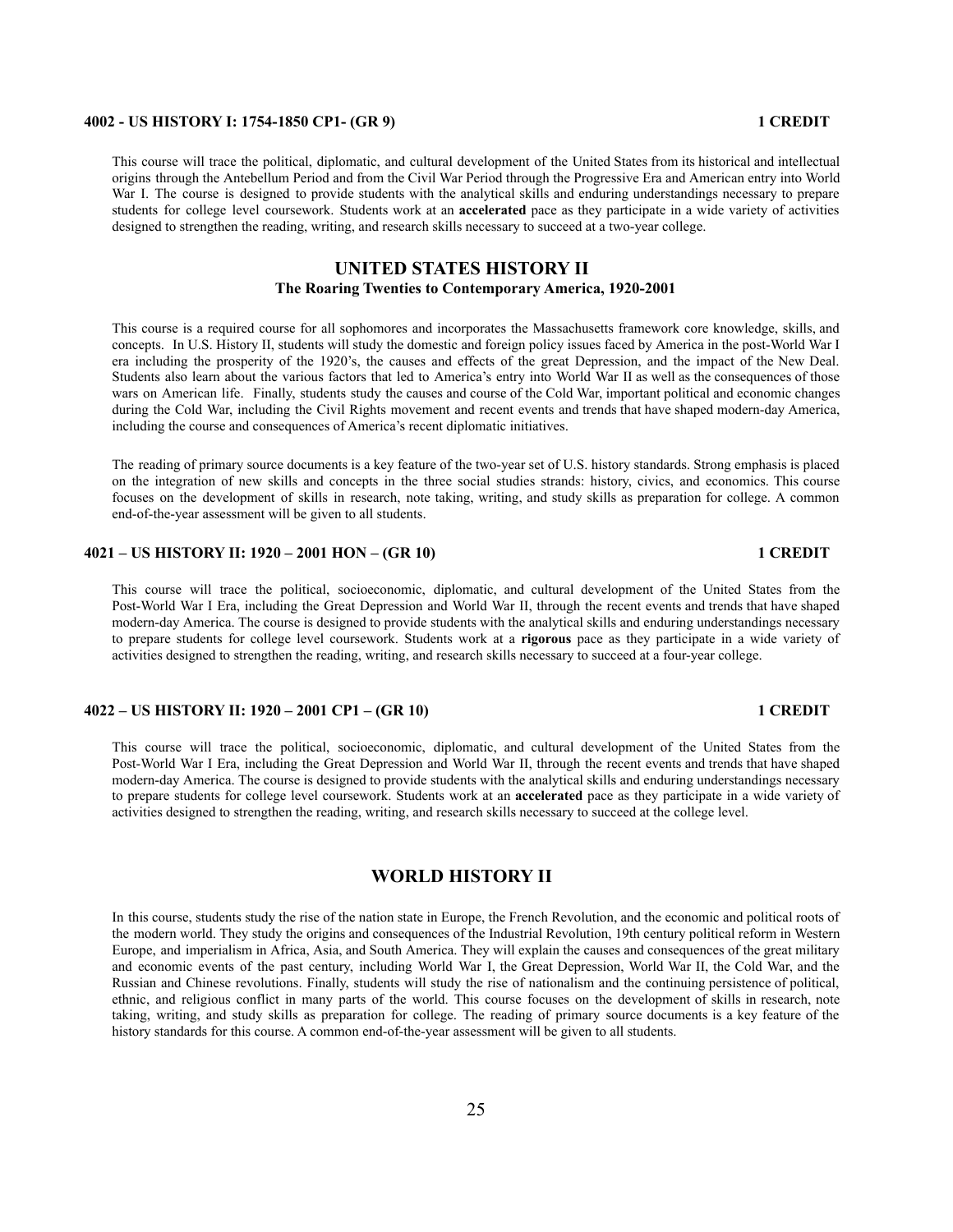### **4041 – WORLD HISTORY 1800 HON – (GR 11) 1 CREDIT**

This course will trace the political, economic, and social development of the modern world from the Industrial Revolution and  $19<sup>th</sup>$  century political reform in Western Europe through the continuing persistence of political, ethnic, and religious conflict in many parts of the world. The course is designed to provide students with the analytical skills and enduring understandings necessary to prepare students for college level coursework. Students work at an accelerated pace as they participate in a wide variety of activities designed to strengthen the reading, writing, and research skills necessary to succeed at a four-year college.

### **4042 – WORLD HISTORY II CP1– (GR 11) 1 CREDIT**

This course will trace the political, economic, and social development of the modern world from the Industrial Revolution and  $19<sup>th</sup>$  century political reform in Western Europe through the continuing persistence of political, ethnic, and religious conflict in many parts of the world. The course is designed to provide students with the analytical skills and enduring understandings necessary to prepare students for college level coursework. Students work at a rigorous pace as they participate in a wide variety of activities designed to strengthen the reading, writing, and research skills necessary to succeed at a two-year college.

### **4062 - CURRENT WORLD AFFAIRS CP1– (GR 11, 12) 1 CREDIT**

The primary goal of the curriculum is to raise an awareness of students to the world around them. By providing students with an opportunity to discuss current events, they will develop a sense of their own view on issues and begin to define themselves as a political personality. The use of a variety of technologies and methodologies is integrated throughout the curriculum. Through regular viewing of print and television media, an emphasis is placed on the role of the media in shaping world events and influencing public opinion. Students work at a rigorous pace as they participate in a wide variety of activities designed to strengthen the reading, writing, and research skills necessary to succeed at a two-year college

### **4051 – LAW & SOCIETY HON – (GR 12) 1 CREDIT**

This course examines the broad issues related to why we have laws and how such laws influence individuals and the society in which we live. By drawing on students' knowledge, values, and experiences, the course connects them with the overall framework of the law to help them become more active citizens. Students work at a rigorous pace as they participate in activities in which they solve problems and analyze case studies and hypothetical situations within the areas of criminal and civil law to develop the critical thinking skills that are necessary to succeed at a **four-year college**.

### **4052 – LAW & SOCIETY CP1 – (GR 12) 1 CREDIT**

This course examines the broad issues related to why we have laws and how such laws influence individuals and the society in which we live. By drawing on students' knowledge, values, and experiences, the course connects them with the overall framework of the law to help them become more active citizens. Students work at an accelerated pace as they participate in activities in which they solve problems and analyze case studies and hypothetical situations within the areas of criminal and civil law to develop the critical thinking skills that are necessary to succeed at a **two-year college**.

### **4081 – ENTREPRENEURSHIP HON – (GR 11) 1 CREDIT**

This course follows the National Foundation for Teaching Entrepreneurship (NFTE) curriculum which introduces students to the entrepreneurial concepts of business management, including planning, raising capital, using business information, managing employees, and marketing products and services. Students will apply these principles by creating a business plan to develop, open, market, and operate a small business of their choice. Students work at an accelerated pace as they participate in a wide variety of activities designed to strengthen both their academic and business skills necessary for success in either continuing education in their technical career areas or at either a two-year or four-year college.

### **4083 – ENTREPRENEURSHIP I CP1 – (GR 11, 12) 1 CREDIT**

This course follows the National Foundation for Teaching Entrepreneurship (NFTE) curriculum which introduces students to the entrepreneurial concepts of business management, including planning, raising capital, using business information, managing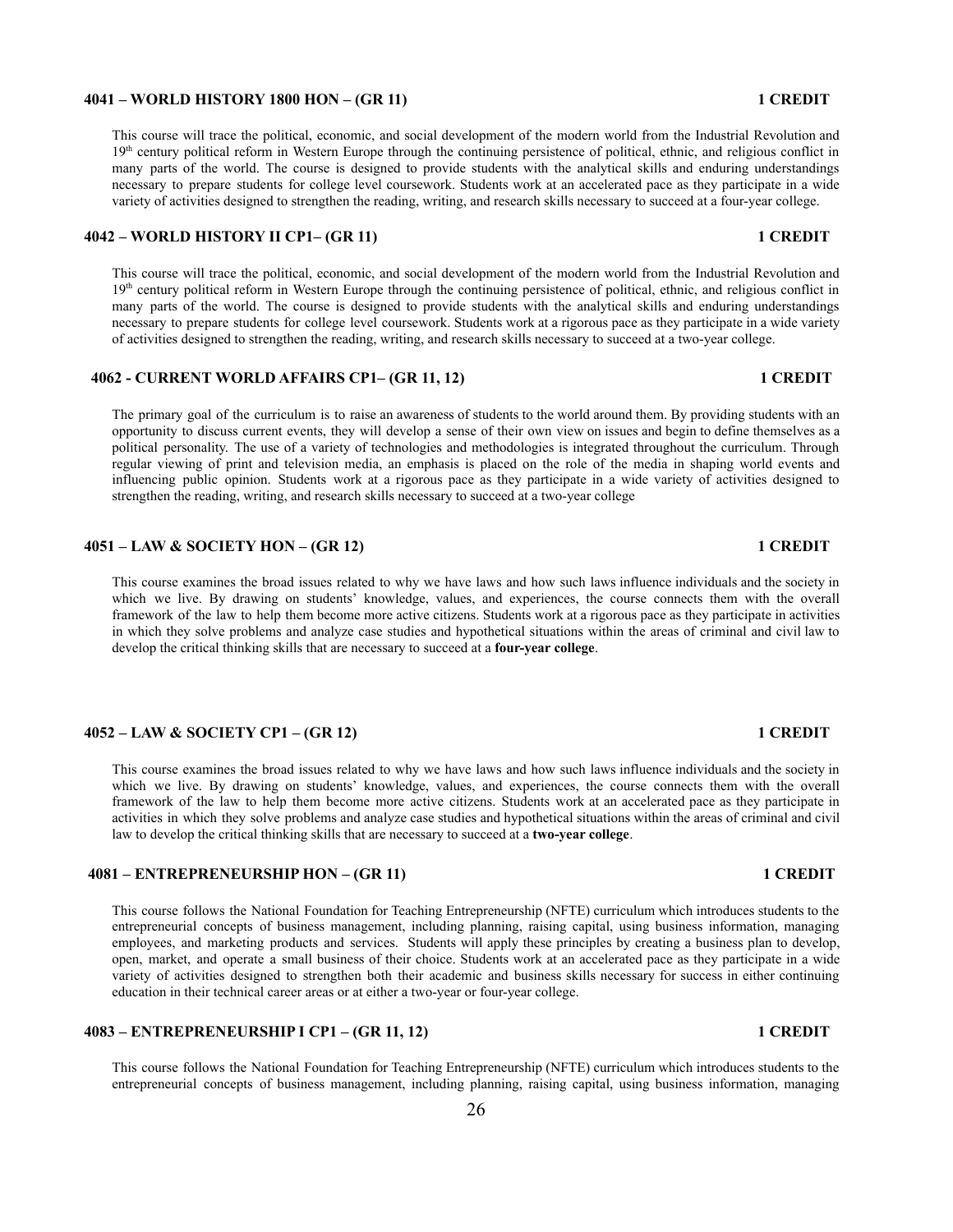employees, and marketing products and services. Students will apply these principles by creating a business plan to develop, open, market, and operate a small business of their choice. Students participate in a wide variety of activities designed to strengthen both their academic and business skills necessary for success in either continuing education in their technical career areas or at either a two-year or four-year college.

## **ENGLISH LANGUAGE LEARNERS**

This English Language Learner (ELL) Program welcomes students from all countries and language groups who do not speak English as their first language and who require assistance completing schoolwork in English. Students in the ELL Program are enrolled in English as a Second Language (ESL) classes to help them listen, speak, read, and write in English. They are mainstreamed into all other academic and career/technical education courses. In the academic classes of social studies, mathematics, and science, bilingual aides are present to help students understand and complete class work. Language support services are provided to ELL students in career/technical education classes as well.

### **501, 511 – ESL 1 CP1 – (GR 9-12) 1 CREDIT**

This course is designed for students who speak little to no English. Emphasis is on developing students' vocabulary, speaking, listening, reading, and writing skills for personal, social, and academic purposes. The focus of the course is on survival and academic vocabulary development as well as understanding and using basic English grammar including: the verb to be, present tense, continuous tense, future tense and pronouns. Students read beginning level material in this course. By the end of this course, students transition into CP ESL 2.

### **502, 512 – ESL 2 CP1 – (GR 9-12) 1 CREDIT**

This course is designed for students who are at the low intermediate level of English. There is continuing emphasis on the development of vocabulary, speaking, listening, reading, and writing skills. Students begin to use both regular and irregular past tense verbs and modals such as: can, may, might, and should. Students read high-beginning and low-intermediate material in this course. By the end of this course, students transition into CP ESL 3.

### **503, 513 – ESL 3 CP1 – (GR 9-12) 1 CREDIT**

This course is designed for students who have transitioned into the high intermediate level of English. Continuing emphasis is placed on developing students' vocabulary, speaking, listening, reading, and writing skills for personal, social, and academic purposes. Students in this course are ready for more complex grammatical structures including: present and past perfect, two-word verbs, connectors, gerunds, and infinitives. There is a strong emphasis on reading and increasing the students' independent and instructional reading level. By the end of this course, students transition into CP ESL 4.

### **504, 514 – ESL 4 CP1 – (GR 9-12) 1 CREDIT**

This course is designed for students who are at the advanced level of English but are not yet ready for mainstream classes. Students will comprehend and communicate orally using spoken English to participate in academic and social settings. They will write English for a variety of purposes with clear focus, coherent organization, and sufficient detail. Students in this course learn to use very complex grammatical structures including: conditionals, passive voice, perfect modals, embedded questions, tag questions and reported speech. Students in this course are reading novels and are able to write essays in response to MCAS questions.

### **516AC**P **ELD ENRICHMENT CP1**- **(GR 9-12) 1 CREDIT**

This course provides both individualized academic support and additional literacy practice to students. English Language Learners who are being pushed into mainstream English are eligible to take this course, and it is also open to grade 9 students in their first year out of the ESL program. The purpose of this course is to ensure that English Language Learners get the support that they need on any take-home work for academic classes, while also giving them additional support and helping to bridge the gap between ESL and mainstream classes for students who are new to mainstream English classes. This class is pass/ fail.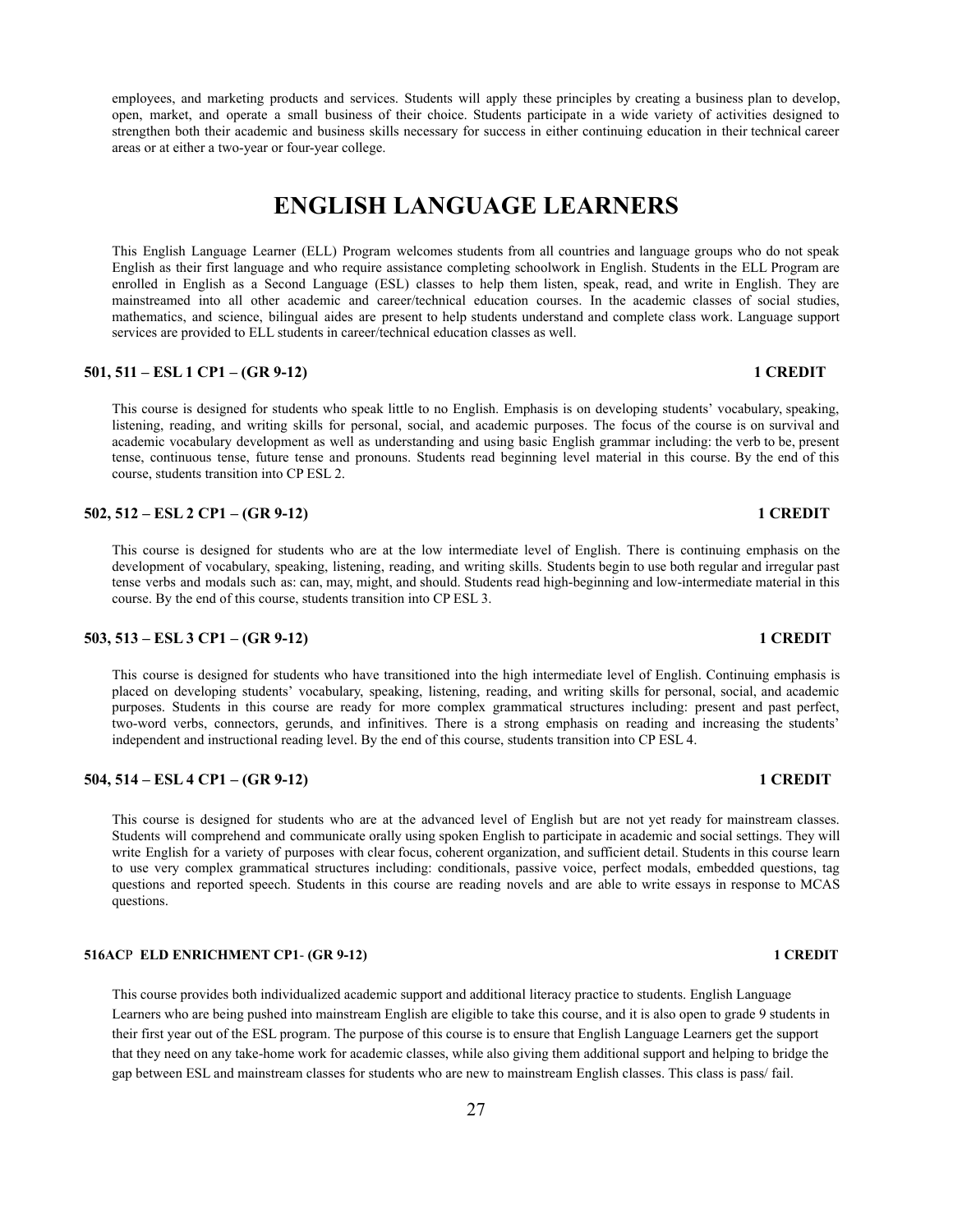### **520 ESL LANGUAGE LAB 1&2 CP1- (GR 9-12) 1 CREDIT**

English Language Learners who are enrolled in ESL 1 or ESL 2 are eligible to take this course. This course is designed to build up their productive language skills in English. English Language Learners will engage in speaking and writing activities. Students in this class will receive support with take home work for their other academic classes, while mainly focusing on the development of productive language skills in English. This class is pass/ fail.

### **521 ESL LANGUAGE LAB 3&4 CP1- (GR 9-12) 1 CREDIT**

English Language Learners who are enrolled in ESL 3 or ESL 4 are eligible to take this course. This course is designed to refine their productive language skills in English. English Language Learners will engage in speaking and writing activities. Students in this class will receive support with take home work for their other academic classes, while mainly focusing on the development of productive language skills in English. This class is pass/ fail.

## **HEALTH AND WELLNESS**

Throughout all four years, students are required to Progress through a developmental study of health and wellness topics. Through health literacy, healthy self-management skills, and health promotion, comprehensive health education teaches fundamental health concepts, promotes habits and conduct that enhance health and wellness, and guides efforts to build healthy families, relationships, schools, and communities. Fundamental health knowledge and skills need to be taught, reinforced and expanded regularly in a student's four-year high school career. A planned, sequential curriculum addresses a variety of topics with increasing degrees of complexity appropriate to students' developmental levels as they move through adolescence. Such a Program ensures thorough, balanced coverage of health content areas, and its success relies on our skilled teachers who readily adapt to incorporate emerging health topics.

### **3102A – HEALTH CP1 – (GR 9) .5 CREDIT**

Health, a required course for freshmen, meets half of the school year. Topics included are cardio respiratory function, vascular disease, tobacco abuse, fitness evaluation, substance abuse, sexually transmitted diseases, nutrition, eating disorders and weight control, violence prevention, and personal safety issues. Emphasis will be placed on the importance of developing positive personal choices that promote life-long wellness. Notebook and journals are a requirement of the course.

### **3142 – HEALTH & WELLNESS - (GR 12) 1 CREDIT**

This senior elective looks at critical issues affecting students in their everyday life. Candid discussions look at today's health risks and encourage students to evaluate choices and take responsibility for their own wellbeing. Topics covered include: physical fitness, nutrition and eating disorders, stress, suicide, marriage and parenthood, sexually transmitted infections, drug and alcohol awareness, cultural influence on behavior, and environmental and public health. Through debate, projects, and class discussions, students will analyze problems, evaluate choices, and make life-affirming decisions. Notebooks and journals are a requirement of the course.

## **PHYSICAL EDUCATION**

Physical Education is a required course for all students in grades nine through twelve unless medically excused.

Physical Education will focus on individual competence in movement skills, understanding the concepts of movement, and relating physical activity to lifelong health and wellness. Students can increase their awareness of the benefits of exercise and how it relates to fitness and overall health and wellness. Grades nine through twelve curricula covers topics that include: motor skill development, muscular strength and conditioning, fitness, agility, coordination, flexibility, group and individual sports and activities and personal and social competency. Students will be evaluated on their preparedness, cooperation, attitude, participation, and effort.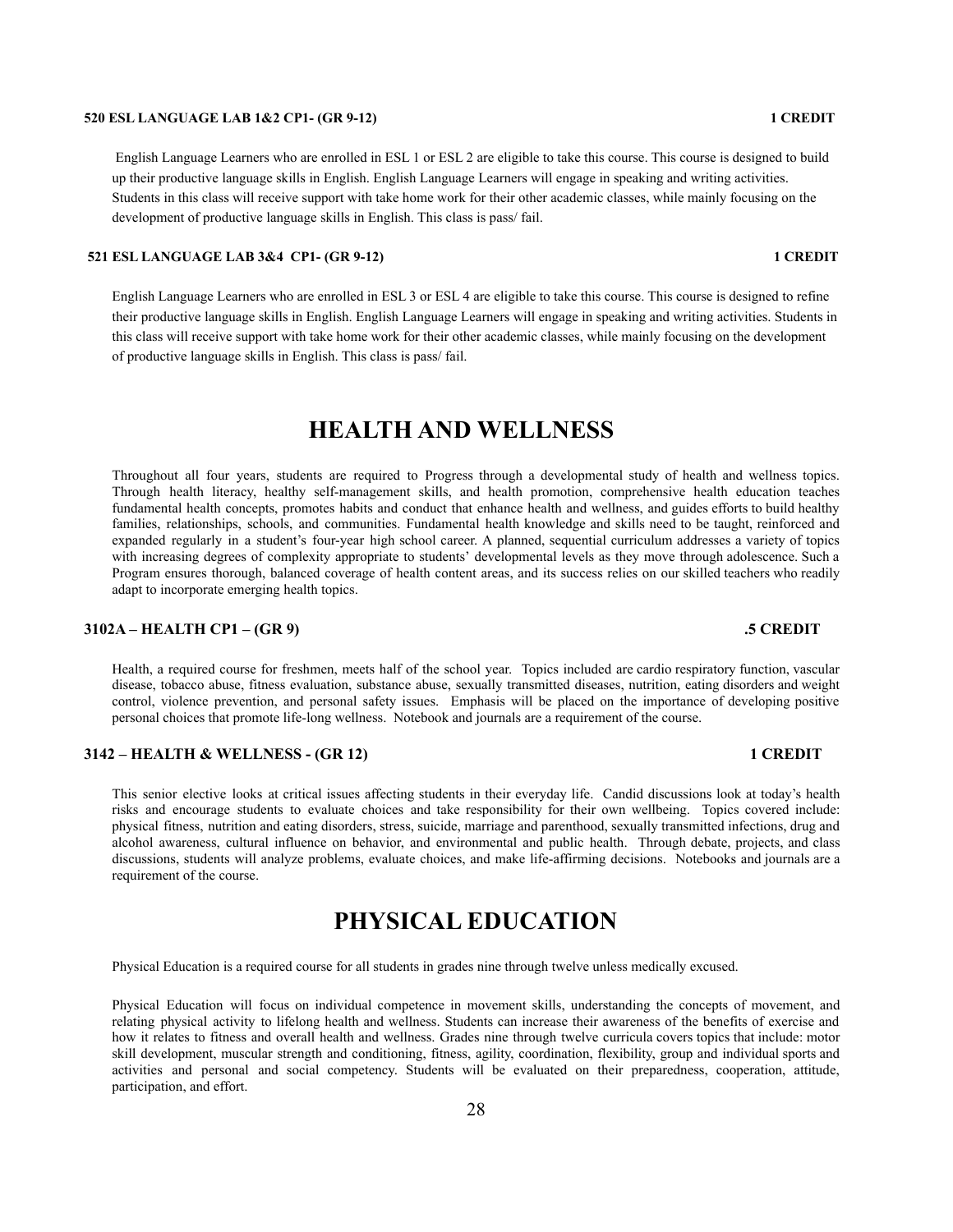| 9102 – PHYSICAL EDUCATION - (GR 9)       | .5 CREDITS  |
|------------------------------------------|-------------|
| 9112 - PHYSICAL EDUCATION - (GR 10)      | .25 CREDITS |
| 9122 – PHYSICAL EDUCATION - (GR 11)      | .25 CREDITS |
| 9132 – PHYSICAL EDUCATION - (GR 12)      | .25 CREDITS |
| 3152 – PERSONAL FITNESS (GR 11)          | 1 CREDIT    |
| $3162$ – EVERYDAY FITNESS – (GR 10 & 12) | 1 CREDIT    |
| $3172 - TEAM SPORTS - (GR 10 & 12)$      | 1 CREDIT    |
| 3182 – YOGA & AEROBICS – (GR 10 & 12)    | 1 CREDIT    |
| 3192 – FUSION FITNESS – (GR 10 & 12)     | 1 CREDIT    |
|                                          |             |

## **SPECIAL EDUCATION PROGRAMS**

The Philosophy of the Special Education Program is consistent with the school's mission statement. Specialized courses and approaches to learning are designed to help students meet high expectations, MCAS requirements, and the challenges of the Massachusetts Curriculum Frameworks, while addressing the goals and objectives of their Individualized Education Programs (IEPs).

Special education services and Programs are offered in accordance with state and federal laws that govern special education and are driven by the scope of the Individuals with Disabilities Education Act (IDEA) and the Massachusetts Curriculum Frameworks.

Student needs are identified through the TEAM meeting process. Programs are tailored to student needs as identified through this ongoing process. Inclusion supports, specialized instruction, and learning strategies are some of the services provided to help students achieve these goals. An inclusion consult model in the general curriculum, supported by special educators and paraprofessionals, is provided in all content areas. A variety of materials, instructional approaches, supports, and assistive technology are provided in order to meet the unique needs and challenges of each student.

Transition Planning is an integral part of each student's Program. Transition planning focuses largely on areas of school to work, school to community, and post-secondary education as well as planning for independent life after high school. Special educators work with students, parents/guardians, guidance counselors, and additional service providers in order to establish annual goals and to implement the steps necessary to achieve post-secondary outcomes. Students may achieve these goals either independently and/or in small group seminars conducted in collaboration with guidance and special education.

Each student on an individualized IEP is assigned a liaison that monitors student Progress. Communication is ongoing with the parent, guidance counselor, student, academic and career/technical staff, as well as outside service providers.

It is the intent of the special education department to support student participation and access to the general curriculum, as well as to remediate weaknesses, to increase student skills, and to foster student self-esteem.

The special education department provides a wide range of services to students with varying abilities and needs. Students with learning disabilities, emotional difficulties, and/or physical limitations have Programs tailored to their specific needs through the Individualized Education Program (IEP) process. Also, related services such as counseling and speech therapy are available to aid students.

## **LITERARY SKILLS**

Literary Analysis and Reading classes are offered to students in grades 9 through 12 in an effort to enhance the skills of students in analyzing essential readings from upcoming study or for students who are in need of support. These classes cover vocabulary acquisition, comprehension and listening skills, and reading strategies. Oral expression, phonics, accuracy, and fluency are also addressed.

### **704- LITERACY SKILLS CP2 – (GR 9) 1 CREDIT**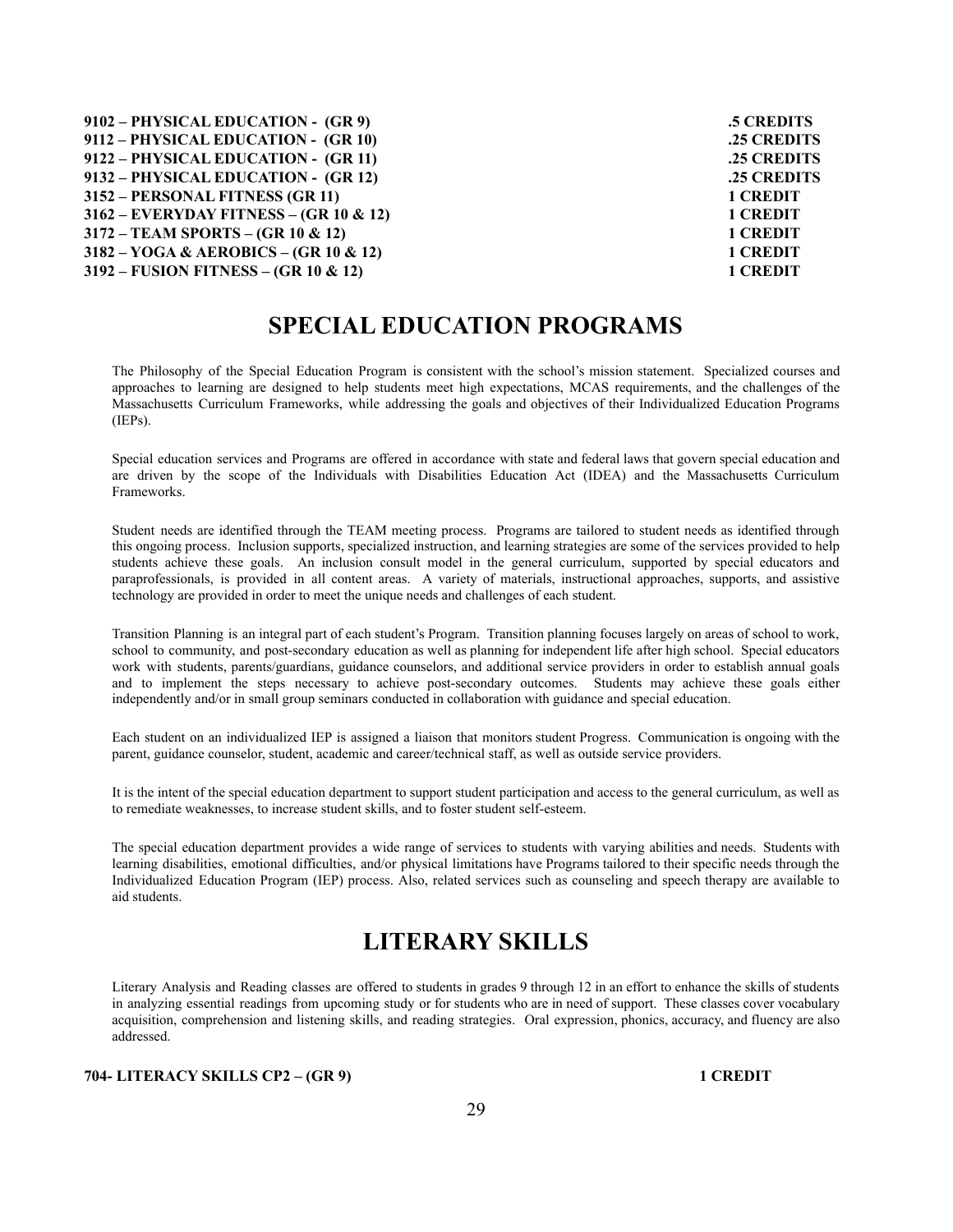Literacy skills is a balanced approach to reading, writing, and spelling across the curriculum. This course will teach the skills necessary to master phonemic awareness, the alphabetic principle, fluency, and comprehension. Instructional use of ongoing assessment is used to monitor individual strengths and needs. A variety of methods will support the processes of introduction, discovery, learning, review, practice, and evaluation.

### **704U – LITERACY SKILLS CP2U – (GR 10, 11, 12) 1 CREDIT**

Literacy Skills CP2 U is a continuation of the grade 9 curriculum and balanced approach to reading, writing, and spelling across the curriculum. This course will teach the skills necessary to master phonemic awareness, the alphabetic principle, fluency, and comprehension. Instructional use of ongoing assessment is used to monitor individual strengths and needs. A variety of methods will support the processes of introduction, discovery, learning, review, practice, and evaluation.

## **LEARNING STRATEGIES**

The Learning Strategies Program has been designed for special education students in grades 9 through 12 in an effort to support them in general education settings. Students who require specialized instruction are assisted with assignments from both career/technical related and/or academic classes. A variety of materials, instructional approaches, supports and assistive technology are provided in order to meet the unique needs and challenges of each student. Students are also taught specific organizational skills and study strategies. Some of the topics include: discovering your learning style, effective time management, reading strategies for success, writing effective essays, and test taking strategies. Additionally, there is an emphasis on the remediation of concepts in biology, math, language arts, and MCAS preparation.

**Please note: Students must be on an IEP to be eligible for the following classes:**

| 713 – LEARNING STRATEGIES – (GR 9)  | 1 CREDIT |
|-------------------------------------|----------|
| 754 – LEARNING STRATEGIES – (GR 10) | 1 CREDIT |
| 755 – LEARNING STRATEGIES – (GR 11) | 1 CREDIT |
| 757 – LEARNING STRATEGIES – (GR 12) | 1 CREDIT |

## **JOB ENTRY TRAINING PROGRAM**

The Job Entry Training Program (JET) is a sub-separate Program available to high school age students who qualify based on the IEP process. This Program provides a modified frameworks-based academic component, career training, employability skills, and personal as well as social skills development.

The academic component consists of English, math, practical science/health, social studies, and current events. Other services include: remedial reading, computer literacy, physical education, and personal and social development. Ancillary services such as speech and language are also provided as determined by the IEP process.

Career experiences offered include specialized settings in Food Service, Horticulture, Carpentry, Small Engines, Housekeeping, and Maintenance. General education vocational settings are accessed with the support of special education vocational instructors to provide challenging and varied experiences.

As students in the Job Entry Training Program approach the age of 18 or complete four years at Keefe, further Program options are reviewed with the student's sending town in an effort to transition the student to community-based settings.

It is the intent of the Job Entry Training Program to provide every opportunity for students to access challenging curricula and career and technical environments.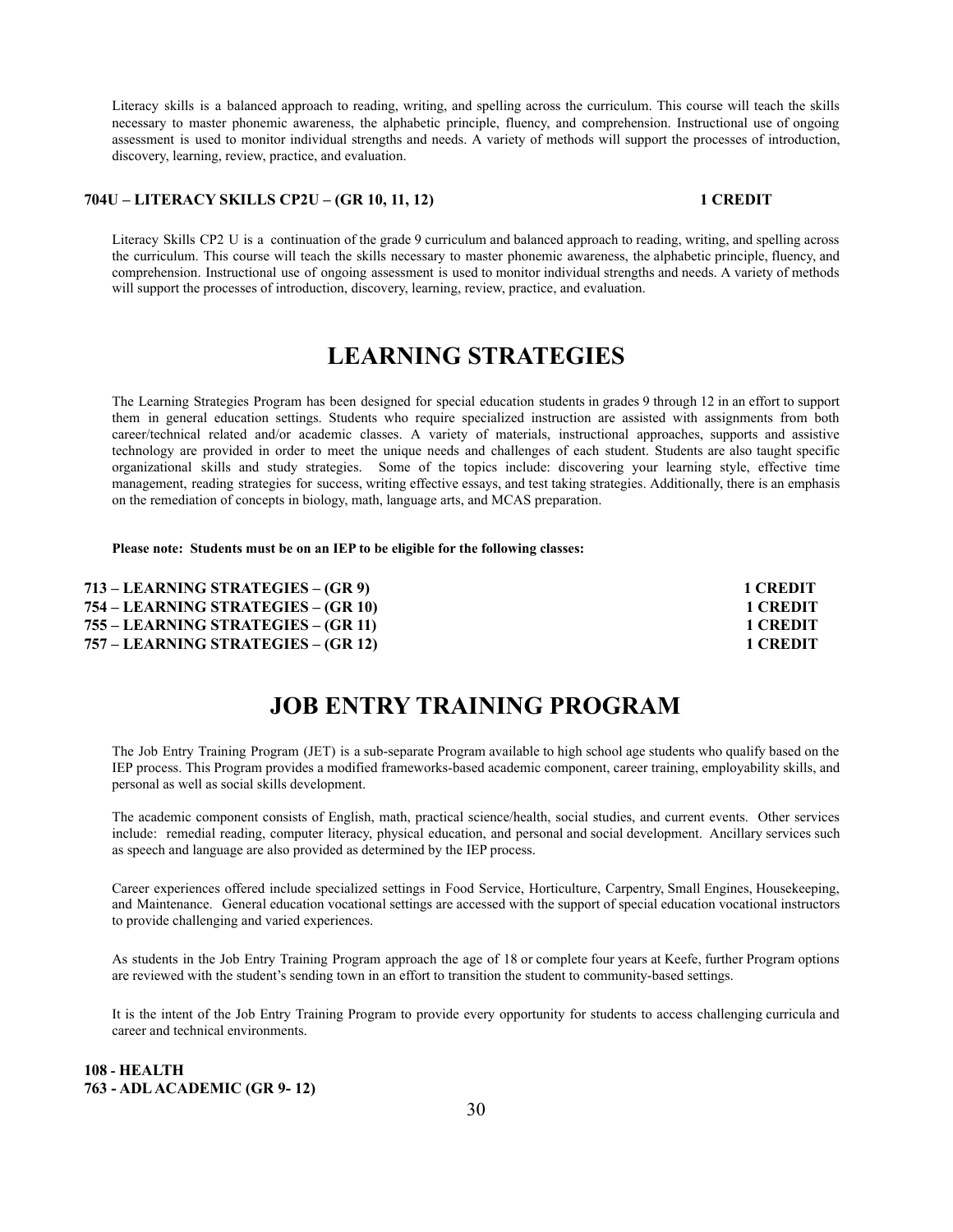## **ELECTIVES**

### **604 – INTRODUCTION TO FINE ARTS CP1 – (GR 10-12) 1 CREDIT**

Introduction to Art is the introduction to art classes. Students will learn how to use elements of art such as line, shape, and color as well as principles of design like balance, contrast, and movement. There are four units of study focusing on increasing ability in the techniques of Drawing, Painting, Printmaking, and Sculpture. Students will enhance artistic and creative abilities, understand art careers and current events, and see how art allows us to understand a visual language.

### **617 – INTRODUCTION TO COMPUTER SCIENCE CP1 1 CREDIT**

Exploring Computer Science courses present students with the conceptual underpinnings of computer science through an exploration of human computer interaction, web design, computer Programming, data modeling, and robotics. While these courses include Programming, the focus is on the computational practices associated with doing computer science, rather than just a narrow focus on coding, syntax, or tools. Exploring Computer Science courses teach students the computational practices of algorithm design, problem solving, and Programming within a context that is relevant to their lives.

### **630- MUSIC APPRECIATION 1 1 CREDIT**

This is an introductory course intended to help expand a student's knowledge base regarding several musical genres. Students will interact with various musical styles and mediums throughout this course, dating back to the first known incidents involving the creation of music. Students will also be exposed to music theory, with the goal of appreciation and a full understanding of the musical process and development.

### **642 – CERAMICS CP1 1 CREDIT**

This course is designed for students who have an interest in working with clay, and gives students experience in making functional as well as sculptural pieces, using a variety of techniques. **(Pre Req: Intro to Fine Arts)**

### **643 – CERAMICS II CPI (GR 11, 12) 1 CREDIT**

Description: Ceramics II is an art course that will explore advanced solutions to creative problems in clay, glaze and firing techniques as well as art history from around the world. Students will become very good at wheel work and hand building and be able to concentrate on creative solutions that help them realize greater personal expression applicable to all art. **(Prerequisite: Ceramics I.)**

### **1162 – MYTHOLOGY - (GR 9, 10, 11, 12) 1 CREDIT**

This course will explore the question: how does ancient mythology connect with our lives today? Students will read and act out myths from around the world written as plays to learn how ancient myths can teach us lessons for today. Students will participate in class readings, discussions, and presentations as well as some creative writing and individual or group projects.

### **3031 - INTRODUCTION TO ENGINEERING DESIGN (HON) – (GR. 11 & 12) 1 CREDIT**

Introduction to Engineering Design (IED) is a course that is appropriate for students who are interested in design and engineering or another technical career. The major focus of the IED course is to expose students to a design process, professional communication and collaboration methods, design ethics, and technical documentation. IED gives students the opportunity to develop skills in research and analysis, teamwork, technical writing, engineering graphics, and problem solving through activity-,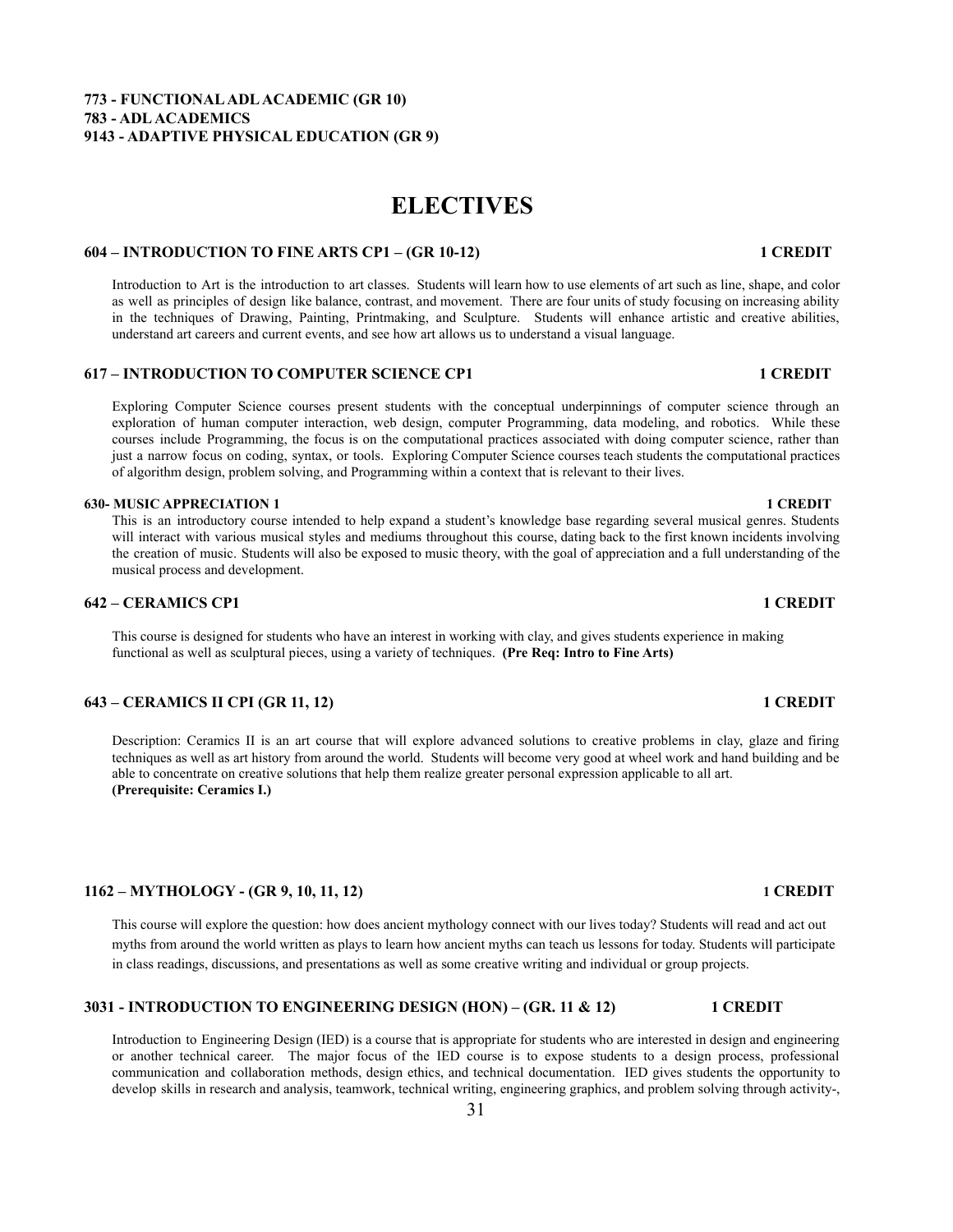project-, and problem-based (APPB) learning. Used in combination with a teaming approach, APPB-learning challenges students to continually hone their interpersonal skills and creative abilities while applying math, science, and technology knowledge learned in other courses to solve engineering design problems and communicate their solutions. IED also allows students to develop strategies to enable and direct their own learning--an ultimate goal of education.

### **4091 – INTRODUCTION TO PSYCHOLOGY H– (GR 12) 1 CREDIT**

This is a year-long course taught at an accelerated pace. The honors curriculum exposes students to deeper content, based upon the framework of the CP 1 course. This course is designed to introduce students to systematic human behavior. Students will be exposed to the psychological facts and principles associated with the major sub-fields within psychology. This course introduces the psychological basis of behavior, development, learning, memory, consciousness, personality, and abnormal psychology. Students will also explore how people use their mental processes to learn, solve problems, and face the challenges of their daily lives. An emphasis will be placed on the application of critical thinking skills, independent reading, individual and Group projects, essay writing, research skills, and objective tests and quizzes.

### **4092 – INTRODUCTION TO PSYCHOLOGY CP 1– (GR 12) 1 CREDIT**

This is a year-long course. The course is designed to introduce students to systematic human behavior. Students will be exposed to the psychological facts and principles associated with the major sub-fields within psychology. This course introduces the psychological basis of behavior, development, learning, memory, consciousness, personality, and abnormal psychology. Students will also explore how people use their mental processes to learn, solve problems, and face the challenges of their daily lives. An emphasis will be placed on the application of critical thinking skills, independent reading, individual and Group projects, essay writing, research skills, and objective tests and quizzes.

### **756 - LEARNING STRATEGIES – (GR 12) 1 CREDIT**

This elective provides students with direct instruction to maximize success in on-going course work. Organizational skills, time-management skills, and note taking skills will support all major content areas: English math, science, social studies, and career and technical related theory.

## **CAREER/TECHNICAL EDUCATION**

### **PHILOSOPHY**

Our main purpose is to provide up-to-date technical training and marketable skills to high school students. Our curriculum is designed to integrate technical programs and academic areas. This training will ultimately lead to meaningful employment in our global economy. Our students may become directly employed after Graduation or after pursuing further education.

At Keefe Regional Technical School, a student's global education includes the development of strong work habits, good citizenship and the development of interest in lifelong learning. Our technical programs foster student self-esteem, self-respect, and social awareness. Students actively participate in their education with educational success as their primary goal. During their four years, students will undertake school projects that will benefit our member communities and their residents.

Students are educated in a safe learning environment. It is the responsibility of staff and students to develop positive relationships throughout the school. Instructors will help to foster these relationships by teaching in structured, challenging, and supportive settings. The Keefe Tech administration will help instructors and students by providing an avenue for open and constructive dialogue within a well-disciplined environment.

The fundamental concept of Career/Technical Education is that all education experiences, curriculum, instruction, and counseling should be geared for economic independence and appreciation for the dignity of work. Career/technical education is not limited to the task of skill training; it also focuses on helping the student master several career development tasks for awareness, exploration, and decision making. Keefe Regional Technical School supports an educational process designed as follows:

- 1. To increase the relationship between society and the schools as a whole.
- 2. To provide opportunities for counseling, guidance, and career development for all students.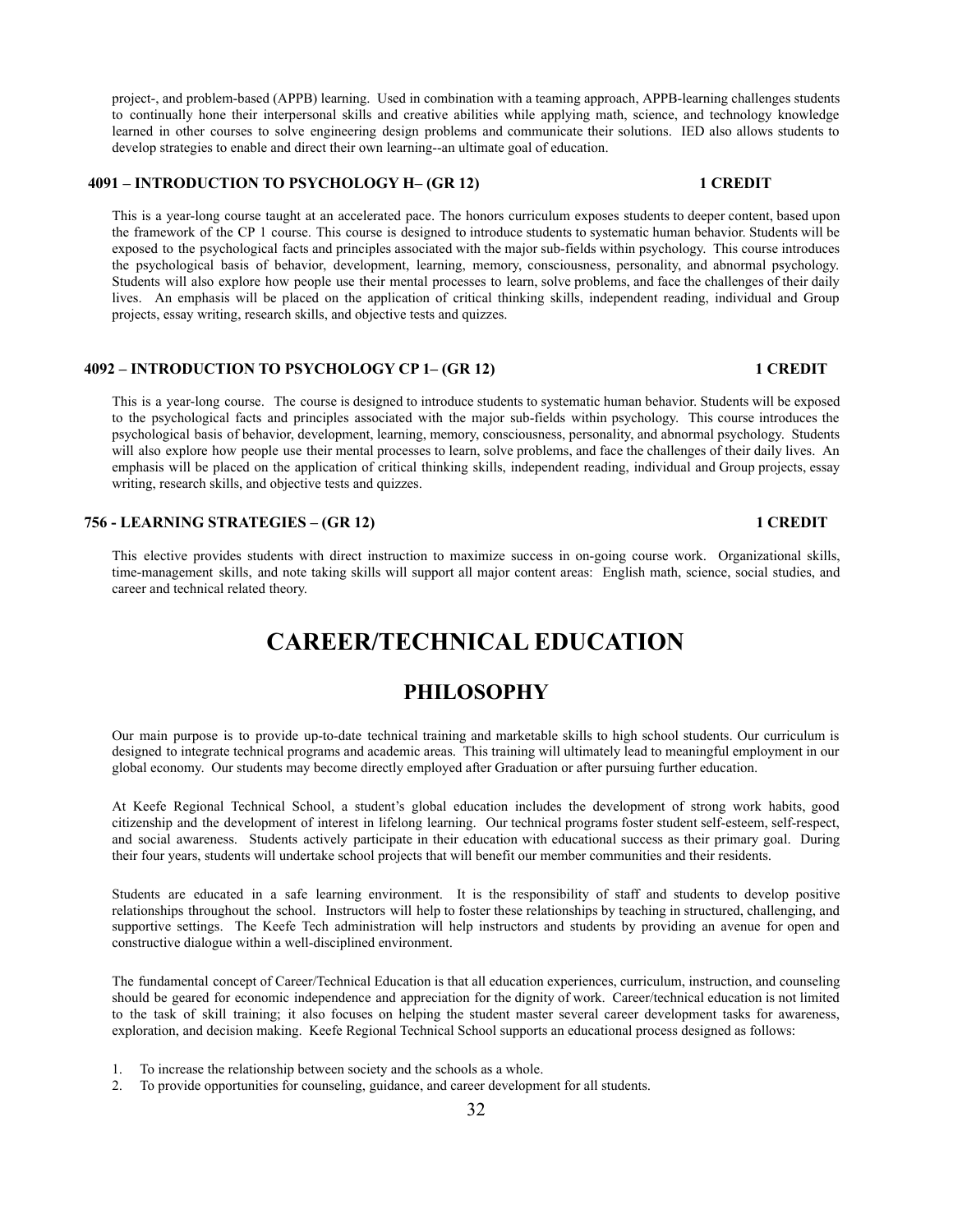- 3. To relate the subject matter of the curricula of schools to meet the needs of persons and society.<br>4. To extend the concept of the education process beyond the school into the area of employment z
- 4. To extend the concept of the education process beyond the school into the area of employment and the community.
- 5. To foster flexibility in attitudes, skills, and knowledge in order to enable persons to cope with accelerating changes and obsolescence.
- 6. To make education more relevant to employment and functioning in society.
- 7. To eliminate any dichotomy between education and career/technical purposes and academic education.

## **CAREER EXPLORATORY**

The Career Exploratory Program is designed to help grade 9 students make an informed decision as to which technical Program best coincides with their aptitudes and interests.

**Technical Program –** Upon completion of the exploratory cycles, each student will choose the technical Program in which they were most interested and successful. For the remainder of the school year they will spend their exploratory periods in the shop for which they have earned placement. While they are in their technical program, they will be evaluated to determine their potential for successful employment in their chosen field. They will also have the opportunity to change technical programs if they so desire and if a seat is available within that technical program. If a program is oversubscribed, the student's academic, attendance, discipline records and performance in the Exploratory/Career Technical Program will be considered for placement into the program as indicated in the Keefe Tech Admissions Policy.

### **8001 – CAREER EXPLORATION (GR 9) 3 CREDITS**

**Exploratory Program -** Prior to the beginning of the school year, the students are introduced to the career technical Programs offered at Keefe Regional Technical School. They spend 15 periods during a two-week cycle in a career/technical area exploring eight of fifteen Programs. These CTE areas are based upon choices of interest expressed by the student and also include non-traditional CTE areas.

## **AUTOMOTIVE TECHNOLOGY**

Keefe Regional Technical School's Automotive Technology Program is certified in all eight ASE (Automotive Service Excellence) service areas and has received master status certification from the National Automotive Technicians Education Foundation (NATEF). Keefe is an authorized inspection station under the new Massachusetts Enhanced Emission and Safety Program.

Keefe Regional Technical School offers our students the ability to work with the latest technology in the automotive service industry. After graduation, Keefe Regional Technical School students are in demand in the MetroWest community working as entry-level technicians.

### **8011 - AUTOMOTIVE TECHNOLOGY PROGRAM I (GR 9) 3 CREDITS**

.

The Freshman Automotive Program consists of training students in the fundamental aspects of automotive service. It includes an emphasis on automotive safety practices, hazard communication, hand tool and equipment usage, precision tool knowledge, automotive component removal and replacement, work order documentation, confidence building, and teamwork skills.

### **8012 - AUTOMOTIVE TECHNOLOGY PROGRAM II (GR 10) 5 CREDITS**

The sophomore automotive shop Program consists of performing NATEF task-based jobs on our existing training fleet of vehicles. These jobs include servicing the suspension, brake and electrical systems. Using student generated work orders, the technicians practice their skill at component removal and replacement within a team production setting. In addition, the students become familiar with precision measuring instruments during engine disassembly and reassembly procedures.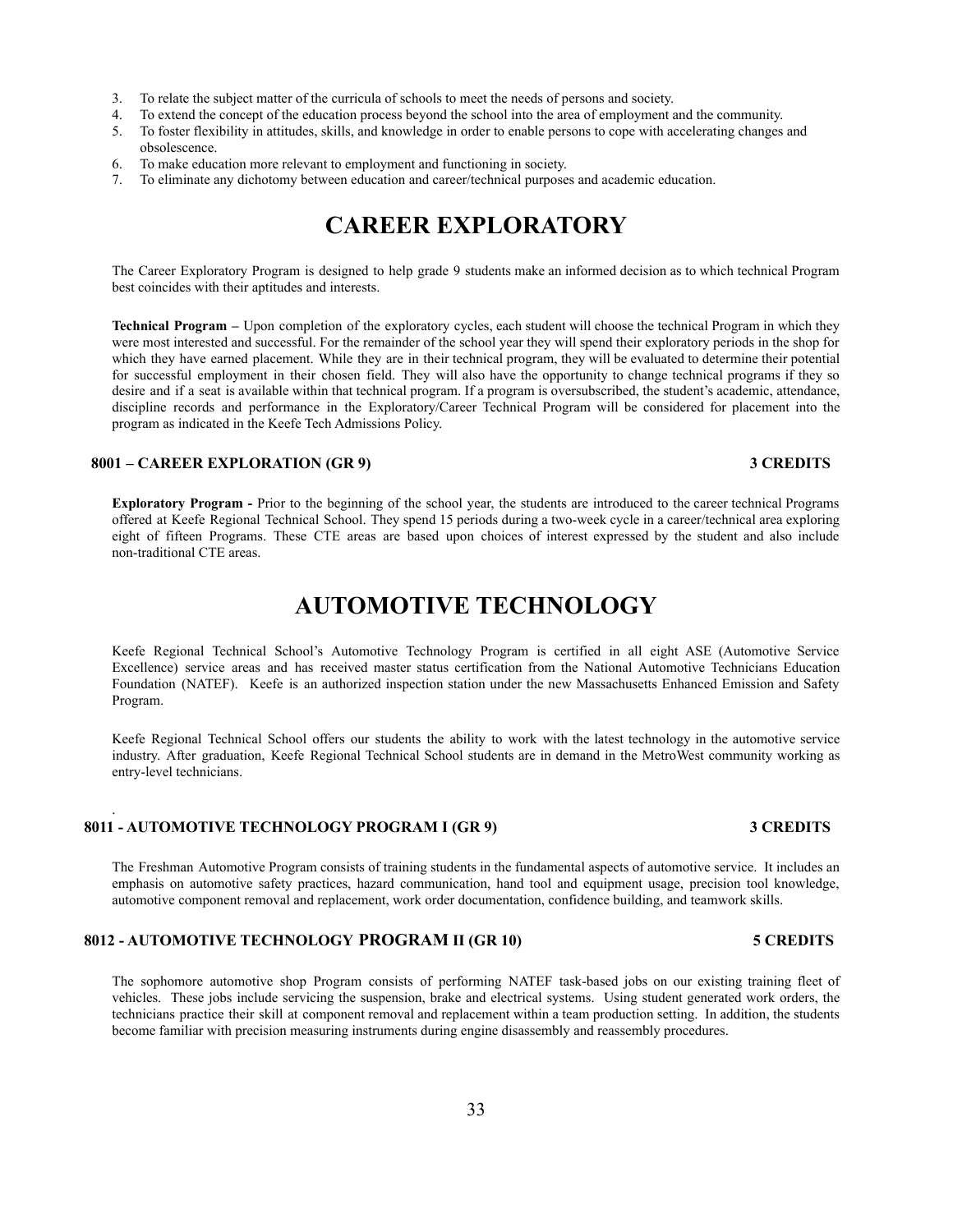### **6012 – AUTOMOTIVE TECHNOLOGY RELATED THEORY II (GR 10) 1 CREDIT**

This takes the students beyond basics starting with the more complicated functions. The students will learn how to diagnose and repair starters, charge systems, use testing equipment, such as battery testers, and repair standard transmissions, clutches, drive lines, cooling systems, and engine lubrication systems.

### **8013 – AUTOMOTIVE TECHNOLOGY PROGRAM III (GR 11) 5 CREDITS**

The third year automotive student will be instructed through live hands-on work, and learn to diagnose and repair major components of domestic and imported cars. The student will first be instructed in the proper procedure of diagnosing a problem; then, the exact procedure of removal of the component, the disassembly of the unit, the inspection of the unit, the complete repair and the re-installation of the component. All of these above-mentioned procedures will be performed on engines, transmissions, differentials, and the driveline components.

### **6013 – AUTOMOTIVE TECHNOLOGY RELATED THEORY III (GR 11) 1 CREDIT**

This course is more advanced in the automotive area. The students will learn how to service air conditioners, drive lines, fuel systems, fuel injections, exhaust emissions controls, engine diagnostics, and engine rebuilding. The students will learn how to use test equipment to check engine blocks, crankshafts, and valve trains

### **8014 – AUTOMOTIVE TECHNOLOGY PROGRAM IV (GR 12) 5 CREDITS**

The senior shop will be run as a live repair facility. The seniors will be reviewing all automotive shop procedures plus encounter heavy involvement in the computer controls of the modern automobile. They will be instructed in the use of special test equipment, to read the codes that are stored in each computer, and the proper way to repair them.

### **6014 - AUTOMOTIVE TECHNOLOGY RELATED THEORY IV (GR 12) 1 CREDIT**

The senior year will be devoted to teaching the students about electrical systems, engine tune ups, alternators, voltage regulators, starting circuits, wiring circuits and computer control systems. The student will learn how to diagnose and troubleshoot engine problems and how to repair them. The student will learn how the sensors operate and what role they play. The senior automotive student will review work ethics, customer relations, attendance, and how to succeed in the automotive technical industry.

**CAREER OPTIONS INCLUDE:** Automotive Technician Parts Specialist Service Writer/Advisor Service Manager Emission Repair Technician

## **CARPENTRY**

Mill and House Carpentry is a three-year Program that is divided into two major parts. The first and second year students receive basic instruction in the process of milling lumber into various components including cabinets and countertops. The third and fourth year students spend the majority of their time learning how to construct a house from foundation to finished product. The annual house-building project provides the setting for the "on the job" learning activities.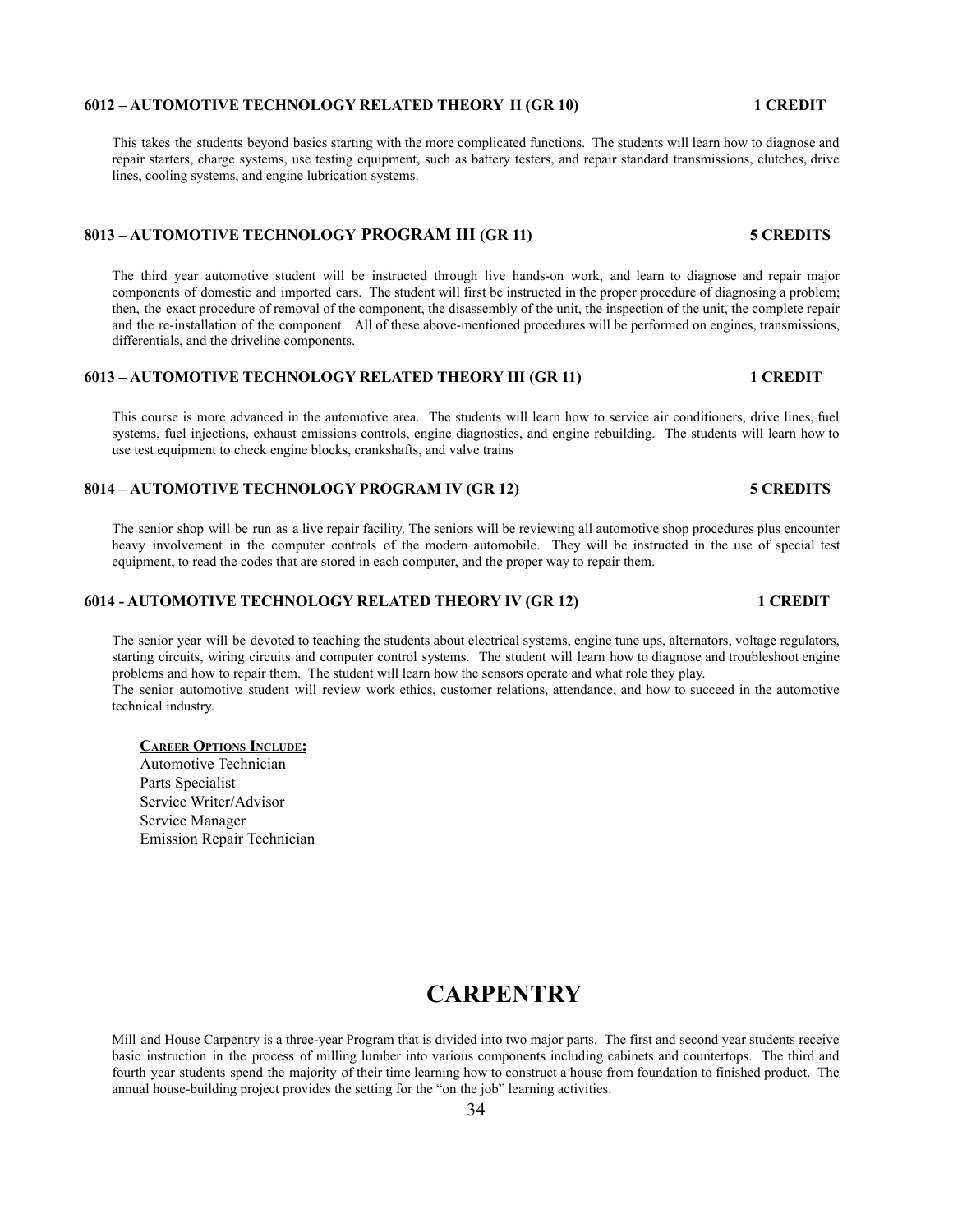the building in a timely fashion. This enables the other trades of Plumbing and Electrical to perform their work. The carpenters also install all windows and doors, shingle the roof, and install finished products to both the exterior and interior of the house.

The Carpentry Program has the major role in the house-building Program, as we are responsible for completing the structure of

### **8031 - CARPENTRY PROGRAM I (GR 9) 3 CREDITS**

The freshmen will learn and demonstrate safe and appropriate work practices and procedures. The students will learn how to properly and safely use and maintain hand tools, portable power tools, and stationary shop equipment. The students will begin to learn the basics of working with various types of wood and creating shop projects to increase their knowledge base and develop their skills.

### **8032 – CARPENTRY PROGRAM II (GR 10) 5 CREDITS**

The sophomore students will continue to develop their skills with the necessary carpentry tools through a succession of projects which build on previous skills and continue to introduce new techniques. The students will be capable of proper tool set-up and maintenance. The students will be able to produce a project from a shop drawing. Introduction to the skills required to prepare them for the house building project including the safety requirements will begin in the latter portion of the course.

### **6032 – CARPENTRY RELATED THEORY II (GR 10) 1 CREDIT**

Students will be re-tested on tool safety and use. The sophomores will learn how to interpret drawings and prints. They will practice related math skills and the use of measuring devices. The sophomores will know why MSDS data sheets are posted on job sites and in shop areas as a safety measure, as well as take the OSHA ten-hour training course. Students will be involved in activities involving interpersonal skills to make them better workers and thinkers.

### **8033 – CARPENTRY PROGRAM III (GR11) 5 CREDITS**

The juniors will learn basic framing methods used in modern house construction. The students will have the opportunity to lay out floor and ceiling joists, walls, and rafters. They will do most of the finish work involved in a house including hanging doors, installing baseboard, and building stairs. The students will learn safe work procedures. This course brings the students into direct contact with the public. The students will develop proficiency in the skills learned in the first two years of shop.

### **6033 – CARPENTRY RELATED THEORY III (GR 11) 1 CREDIT**

The juniors will learn how to read prints, estimate, layout, and build a modern-day house. The students will learn how to frame a house using the platform method of construction. Concepts taught are: sill and floor framing, wall framing, and roof framing. The related Program will coordinate as much as possible with the house building Program. Construction practices and safety will be continuously emphasized. Soft skills such as resume writing interviewing, getting along with co-workers, and other skills related to creating a good work ethic and a well-rounded worker.

### **8034 – CARPENTRY PROGRAM IV (GR 12) 5 CREDITS**

The seniors will expand on the knowledge gained from the previous years. They will refine job skills already learned, and have the opportunity to learn different methods of accomplishing the same task. As each house is different, they will learn to solve problems not previously encountered. They will learn cooperation with different trades, which is a necessity if one wishes to succeed in any trade or profession. This course is designed to provide the student with the entry level skills needed to procure employment in the carpentry trade. It is the objective to promote personal pride while striving for excellence in every task undertaken.

### **6034 – CARPENTRY RELATED THEORY IV (GR 12) 1 CREDIT**

The seniors will learn how to do interior and exterior trim. The exterior trim will include a water table, corner boards, windows and doors, casing, rake, and siding. Interior trim will include kitchen cabinets, door and window trim, hardwood floors, baseboard and closet trim. This related instruction will coordinate with the house building Program. The seniors will review all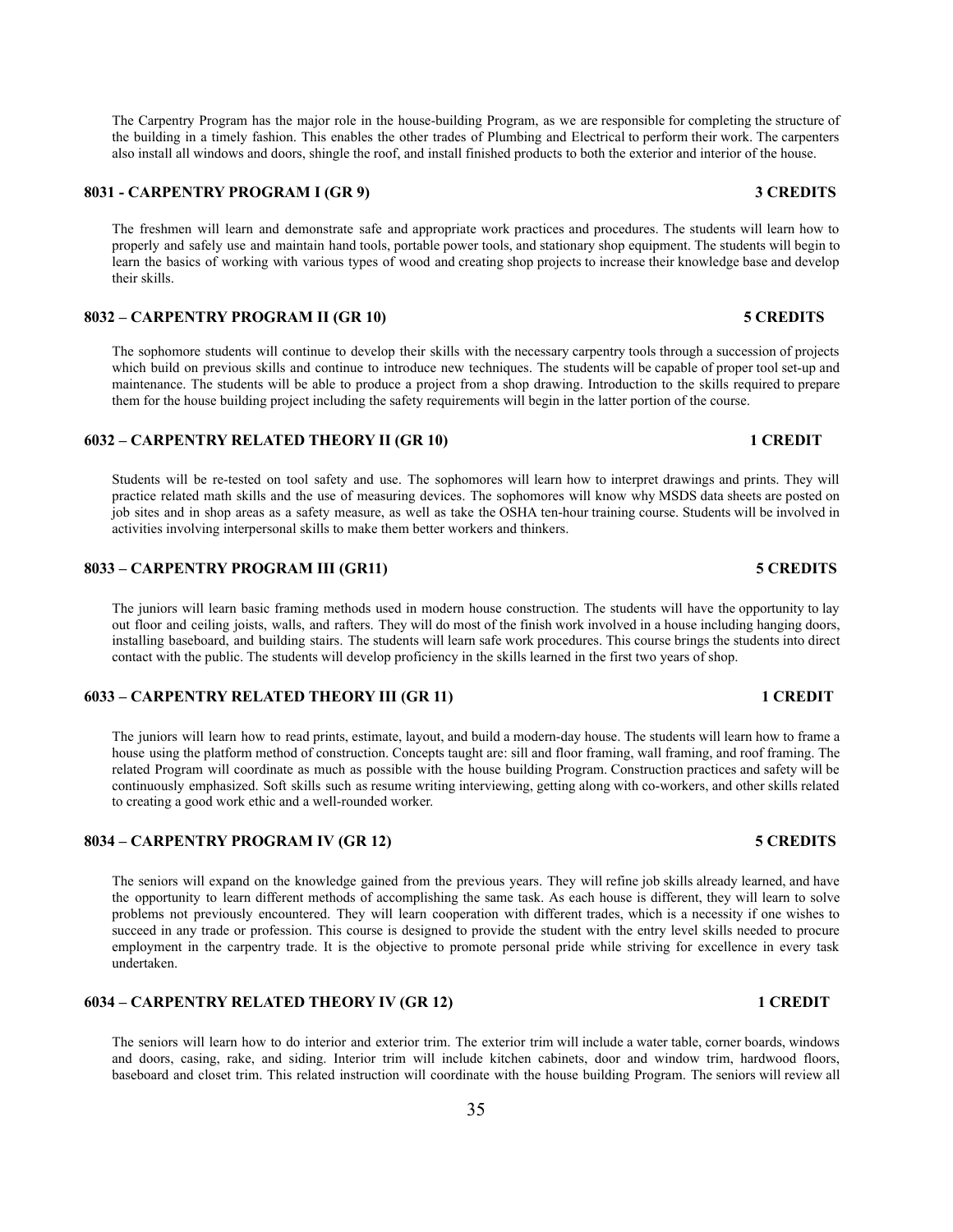modern day concepts and products involved in platform construction. House design and floor plan layout will be introduced as an area to extend the students' accumulated knowledge and skills into a post high school education.

**CAREER OPTIONS INCLUDE:** General Carpenter Lumber Sales Framing Carpenter Pattern Maker Finish Carpenter Siding Installer Roofer Sheetrock Installer

Cabinetmaker Floor Layer and Finisher

## **COSMETOLOGY**

This is a licensing Program for students meeting the State Board of Cosmetology's age requirements. In the 1,000-hour course curriculum, students will learn how to cut, style, perm, color, and highlight hair. Cosmetology students will also learn basic facial procedures and manicure procedures to prepare them to take the Massachusetts State Board of Cosmetology exam. A major emphasis is placed on sanitation and sterilization.

### **8041 – COSMETOLOGY PROGRAM I (GR 9) 3 CREDITS**

Students will learn shop safety precautions, sanitation, and sterilization. The grade 9 students will also be introduced to the basics of draping, shampooing, and conditioning the hair, braiding, roller placement and hair styling, as well as basic manicures and facials.

### **8042 - COSMETOLOGY PROGRAM II (GR 10) 5 CREDITS**

Students will learn wet hairstyling, blow drying, thermal styling, manicuring, hair shaping, facials and make-up application as well as scalp treatments through demonstrations, DVD's and hands-on procedures.

### **6042 - COSMETOLOGY RELATED THEORY II (GR 10) 1 CREDIT**

The grade 10 students will cover career opportunities, life skills, professional imaging, communication, the general science of infection control: principles and practices, structure and chemical composition of the hair, principles of hair design, hair shaping, and hairstyling as well as hair removal, facials, and nail care.

### **8043 - COSMETOLOGY PROGRAM III (GR 11) 5 CREDITS**

The grade 11 students will continue with the hands-on skills developed in grade 10 and will perfect the basic practices required by the State Board of Cosmetology while working towards their requirement of 1,000 hours. They will be introduced to chemical texture services as well as hair coloring.

### **6043 - COSMETOLOGY RELATED THEORY III (GR 11) 1 CREDIT**

The grade 11 students will learn to develop a positive and cultivating approach in health, poise and professional ethics. They will be provided with knowledge of cosmetology theory that is needed to be successful in the trade and assist the students in creating their own sense of style. They will also learn the theory of chemical texture services as well as hair coloring. The use of films and demonstrations are used in accomplishing these goals.

### **8044 - COSMETOLOGY PROGRAM IV (GR 12) 5 CREDITS**

The grade 12 students will continue with the chemical application of products, various hair-coloring products, the types of coloring services performed and methods used. The students will also learn chemical relaxing methods and techniques, thermal and chemical hair straightening, and the safety precautions that must be used with each salon service. The students will learn basic salon management, how to maintain accurate business records, and the fundamental rules of first aid. The students will further enhance their ability in all phases of the cosmetology course such as, facials, manicures, hair removal, artificial nail application, scalp treatments, hair shaping, and make-up application. This will prepare the student for gainful employment and fully prepare them for the Massachusetts State Board Exam.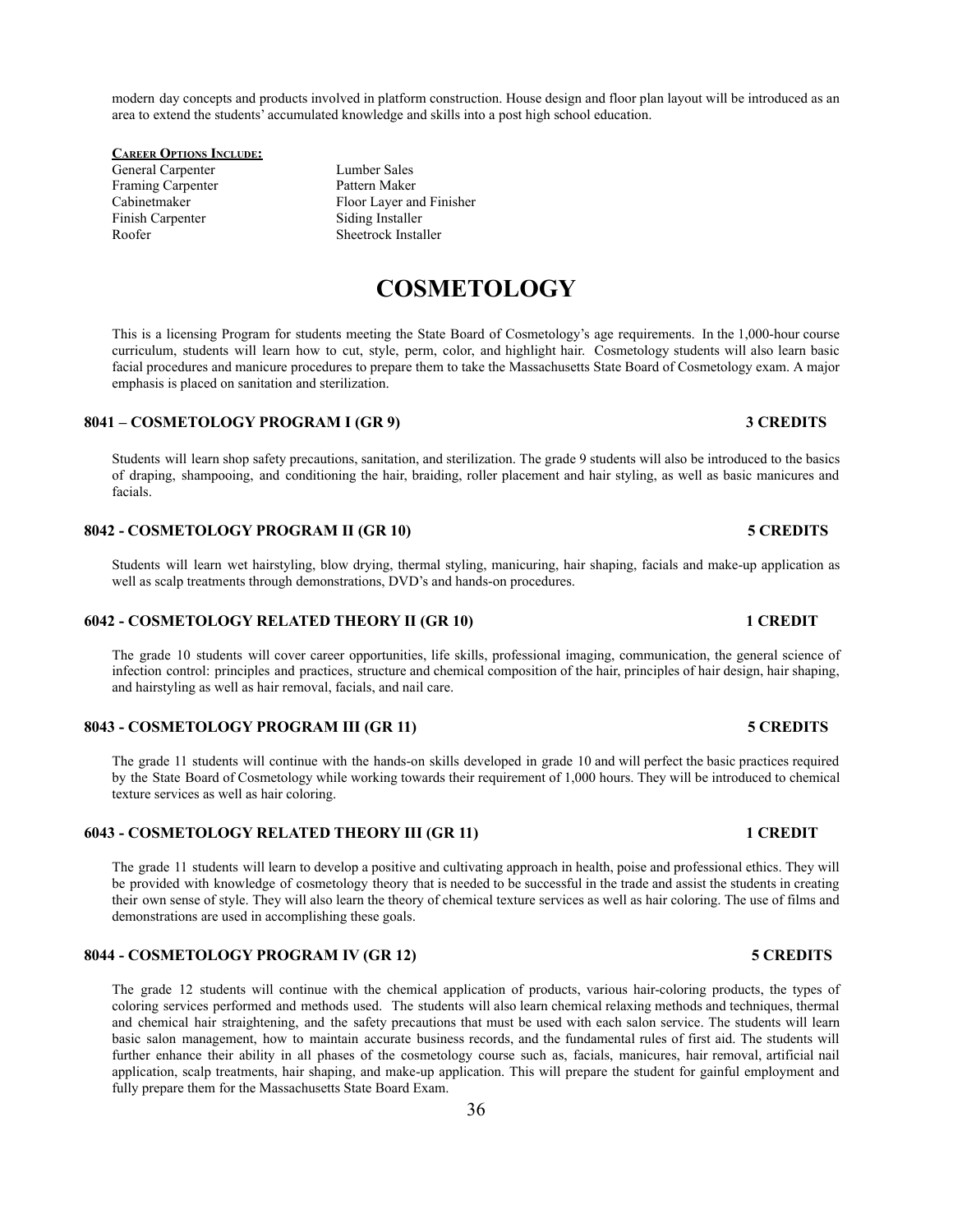### **6044 - COSMETOLOGY RELATED THEORY IV (GR 12) 1 CREDIT**

The grade 12 students will cover the science of the chemistry of products used, skin and nail structure and growth, the basics of electricity and general anatomy and physiology. They will develop a basic knowledge and understanding that will set the foundation for the student to advance into the industry. The State of Massachusetts uses demonstrations, class projects and films in accomplishing these tasks which will prepare the student in related science for their State Board Exam, issued upon completion of 1,000 hours.

### **CAREER OPTIONS INCLUDE**:

Hair Stylist Salon Owner

Aesthetician Receptionist Instructor Manicurist Cruise Ship Stylist Make-up Artist

Platform Artist Nail Technician Theatrical Make-Up Artist

## **CULINARY ARTS**

The Culinary Arts Program provides students with the training and experience needed to pursue a rewarding career in the ever growing food service industry. Students learn knife skills, equipment use, cooking and baking methods, techniques and terminology, as well as customer service and restaurant management in our dining room and retail bakery operations.

Related theory classes stress the importance of safe food handling and sanitation and provide the opportunity to attain nationally recognized Serv-Safe and Pro-Start Certifications.

The comprehensive curriculum is supported and enhanced by hands-on practice in our state-of-the-art kitchen and student-run restaurant and retail bakery, open to the public.

### **8051 - CULINARY ARTS PROGRAM I (GR 9) 3 CREDITS**

Freshmen will learn the basics of the professional kitchen. This includes running a dish washing station, pot washing, sanitation, dining room procedures, food product identification, basic sandwiches, salads and knife skills. Also covered is the use of equipment such as portion scales, baker's scales, mixers and hand tools. Baking curriculum includes: weights and measures, introduction to baking procedures and the preparation of cookies, dinner rolls, and other simple items. Students will learn trimming and cutting of vegetables and begin to learn cooking methods and techniques. The student will spend time in the dining room learning set up for service. Particular emphasis is placed on physical safety and food safety.

### **8052 - CULINARY ARTS PROGRAM II (GR 10) 5 CREDITS**

Sophomores will continue with their kitchen basics. Students will continue to develop food and personal practices, knife skills and preparation skills. Students will work with basic recipes/formulas to develop organizational skills and some independent work habits. They will also be introduced to preparation of vegetables, starches and various proteins using a variety of cooking methods. Students will learn to identify and make basic soups and salads. The students will work on yeast and quick breads, pie dough products, custards and dessert sauces. Particular emphasis is placed on safety.

### **6052 - CULINARY ARTS RELATED THEORY II (GR 10) 1 CREDIT**

Sophomores will continue with their kitchen basics as in the first year. Students will learn more about recipes/formulas, product and tool identification and weights and measure. Students will also complete the NRA Serv-Safe certification Program for food safety.

### **8053 - CULINARY ARTS PROGRAM III (GR 11) 5 CREDITS**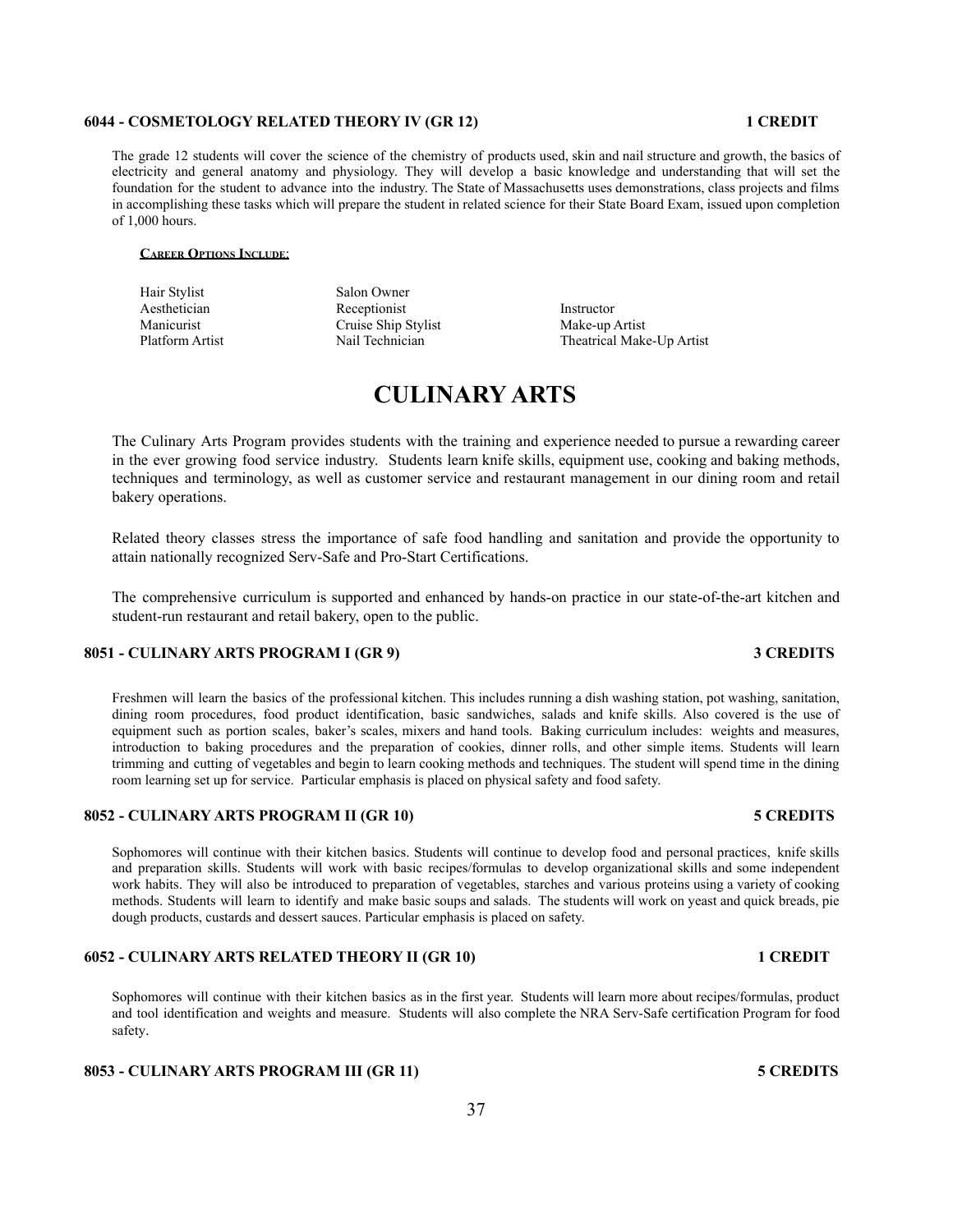Juniors will continue to develop professional work habits and begin to work on meat, poultry and seafood preparation, sauces, soups, and more advanced bakery items including cakes, frozen and plated desserts. Students will operate the East Side Room restaurant including a la carte cooking and service. In addition, they will learn to operate the Point of Sale register system and retail pastry counter. Students will gain practical marketing and merchandising experience.

### **6053 - CULINARY ARTS RELATED THEORY III (GR 11) 1 CREDIT**

Juniors will be introduced to advanced cooking methods and techniques as well as baking theory. Students are introduced to market forms and quality standards for meats, poultry, seafood and produce. Students continue to develop measurement skills, safety and sanitation.

### **8054 - CULINARY ARTS PROGRAM IV (GR 12) 5 CREDITS**

Seniors will build upon professional work habits, advanced meat, poultry and seafood preparation, sauces, soups, bakery items, and desserts. Students will operate the East Side Room restaurant and bakery producing advanced desserts, food courses and dining room service. In addition, students will develop advanced plating and garnishing skills. Students will also develop managerial and entrepreneurial skills.

### **6054 - CULINARY ARTS RELATED THEORY IV (GR 12) 1 CREDIT**

Seniors will build on more advanced cooking methods and techniques as well as baking theory. Students continue to work on market forms and quality standards for meats, poultry, seafood and produce. Students continue to develop measurement skills, safety and sanitation.

### **CULINARY CAREER OPTIONS INCLUDE:**

| Server                                   | Dining Room Manager          | Baker                      |
|------------------------------------------|------------------------------|----------------------------|
| Caterer                                  | Pastry Chef                  | Host/Hostess               |
| Food Sales/Distribution                  | Chef                         | Cook                       |
| Cookbook Author/Food Blogger Food Critic |                              | Food Scientist             |
| Nutritionist                             | Chef Instructor              | <b>Product Development</b> |
| Food Stylist                             | Artisanal Food Manufacturing | Entrepreneur               |
| Brewer/Vintner                           | Hotels/Resorts/Cruise Ships  |                            |

## **DENTALASSISTING**

The Dental Assisting Program is designed to prepare students with knowledge and hands-on skills to gain entry-level employment in the dental field. Students will be exposed to all aspects of dental assisting including appointment scheduling. patient charts, and legal obligations of the dental team. Emphasis will be placed on infection control, dental radiology, chairside dental assisting, dental materials and dental specialties. Certifications will include OSHA Career safe, First Aid and CPR Healthcare Provider level through the American Heart Association. Students 18 years of age are qualified to apply for a dental assistant license through the state of Massachusetts. The students will have the opportunity to achieve certifications through the Dental Assisting National Board (DANB). After completion of a minimum of 3,500 hours of work experience, the student will be eligible to take the Chairside portion of the DANB exam to obtain full certification as a dental assistant.

### **8171 -DENTALASSISTING PROGRAM I (GR 9) 3 CREDITS**

During Freshmen Exploratory, the students will spend five days in the dental assisting Program. The importance of Program safety and emergency procedures will be established. Students will receive an overview of the course including fundamental dental anatomy, infection control and dental materials. Skills introduced will include creating dental casts, proper handwashing,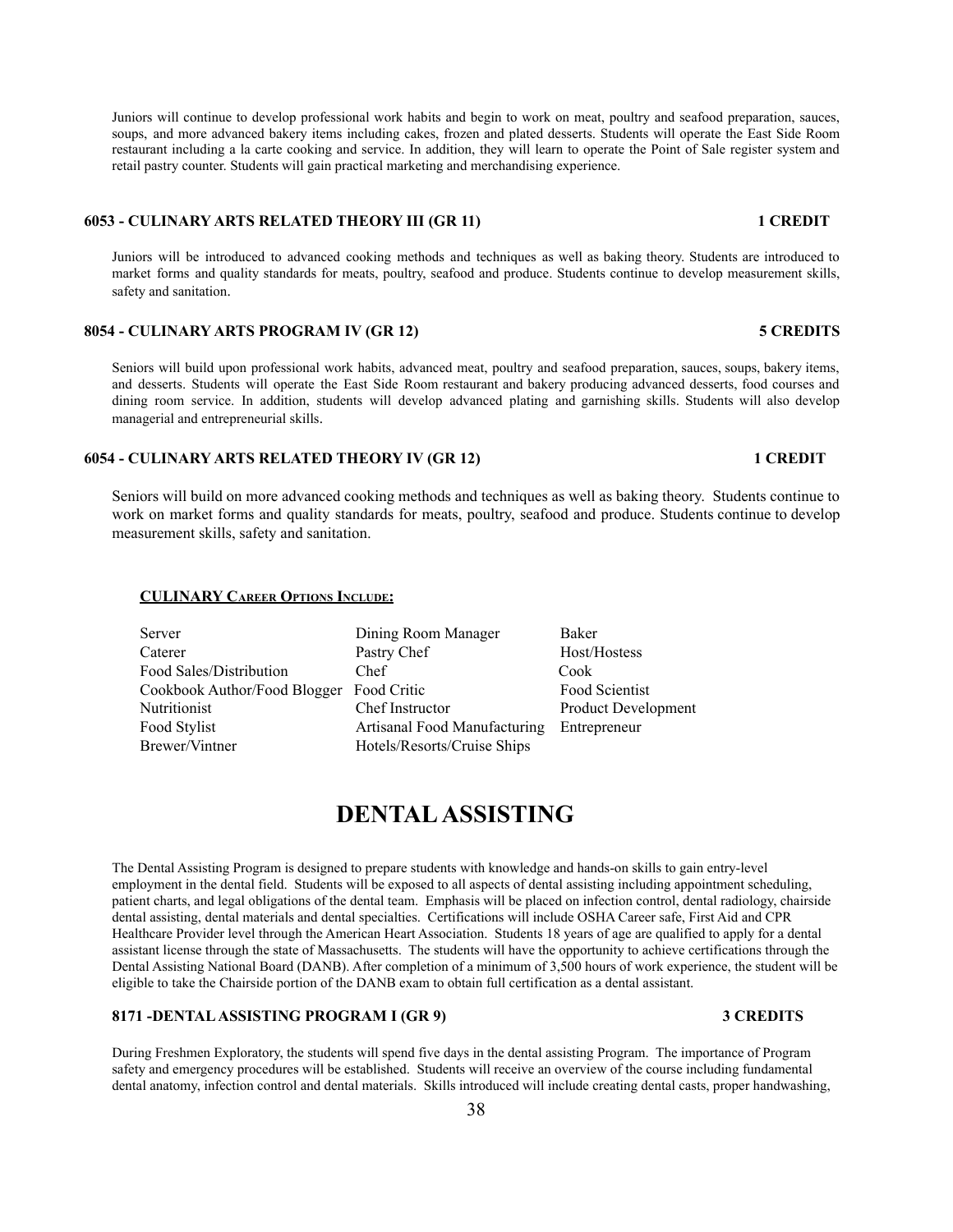taking an alginate impression on a typodont and placing an amalgam restoration. After Program selection, the students will become familiar with infection control, dental anatomy, the role and responsibilities of the dental assistant, personal protective equipment, legal and ethical issues, and front desk duties. Additional skills will include greeting and seating the patient, coronal polishing on typodont, application of fluoride treatment and telephone etiquette.

### **8172 - DENTALASSISTING PROGRAM II (GR 10) 5 CREDITS**

The main focus of the sophomore year will involve infection control protocols. Skills will include breaking down, cleaning and disinfection of the dental treatment area, proper handling, and sterilization of dental instruments. The student will also learn about maintaining dental equipment, flushing dental water lines and biological monitoring of the autoclave. Other topics to be covered include dental charting, instrument identification and sequence, dental bases and liners, examination and treatment planning. CPR and First Aid certification will be acquired.

### **6172 - DENTALASSISTING RELATED THEORY II (GR 10) 1 CREDIT**

The importance of infection prevention will be covered. This will encompass microbiology, disease transmission, and prevention, principles and techniques of disinfection, principle and techniques of instrument processing and sterilization. OSHA Career Safe certification will be earned.

### **8173 -DENTALASSISTING PROGRAM III (GR 11) 5 CREDITS**

Junior year curriculum will highlight radiographic imaging. Students will learn and practice techniques for exposing intraoral and extraoral radiographs on a Dental X-ray Teacher Training Replica (DXTTR) mannequin. Introduction to DEXIS digital radiology software as well as analog radiographs; processing and developing or radiographs and the American Dental Association approved method for dental mounting. Additional skills will include record keeping, mixing and application of various impression materials, fabricating temporary crowns, and preventing a medical emergency.

### **6173 - DENTALASSISTING RELATED THEORY III (GR 11) 1 CREDIT**

Junior year related theory will incorporate foundations of radiology, radiographic equipment, radiation safety, digital imaging, intraoral and extraoral imaging, dental films and processing. Supplemental topics will include legal issues, quality assurance, infection prevention, errors and solutions for exposing, processing and developing.

### **8174 - DENTALASSISTING PROGRAM IV (GR 12) 5 CREDITS**

In the senior year, students will continue to develop and hone their clinical abilities from preceding years and apply newly acquired skills. This will include assisting duties for orthodontics, pediatrics, endodontics, periodontics, prosthodontics, and oral maxillofacial surgery. Support skills will include vital signs, patient assessment, dental materials and CPR recertification. Students will have the opportunity to work in a co-operative job to apply and refine their previous expertise.

### **6174 - DENTALASSISTING RELATED THEORY IV (GR 12) 1 CREDIT**

The seniors will study procedures, instruments and equipment used in various dental specialties, patient assessment techniques and importance of vital signs.

Career Options Include: Licensed/Registered Dental Assistant Surgical Assistant Surgical Assistant Patient Care Coordina Dental Office Receptionist Insurance Coordinator Orthodontic Assistant **Dental Hygiene Assistant** Dental Hygiene Assistant

Patient Care Coordinator

## **DESIGN AND VISUAL COMMUNICATIONS**

### 39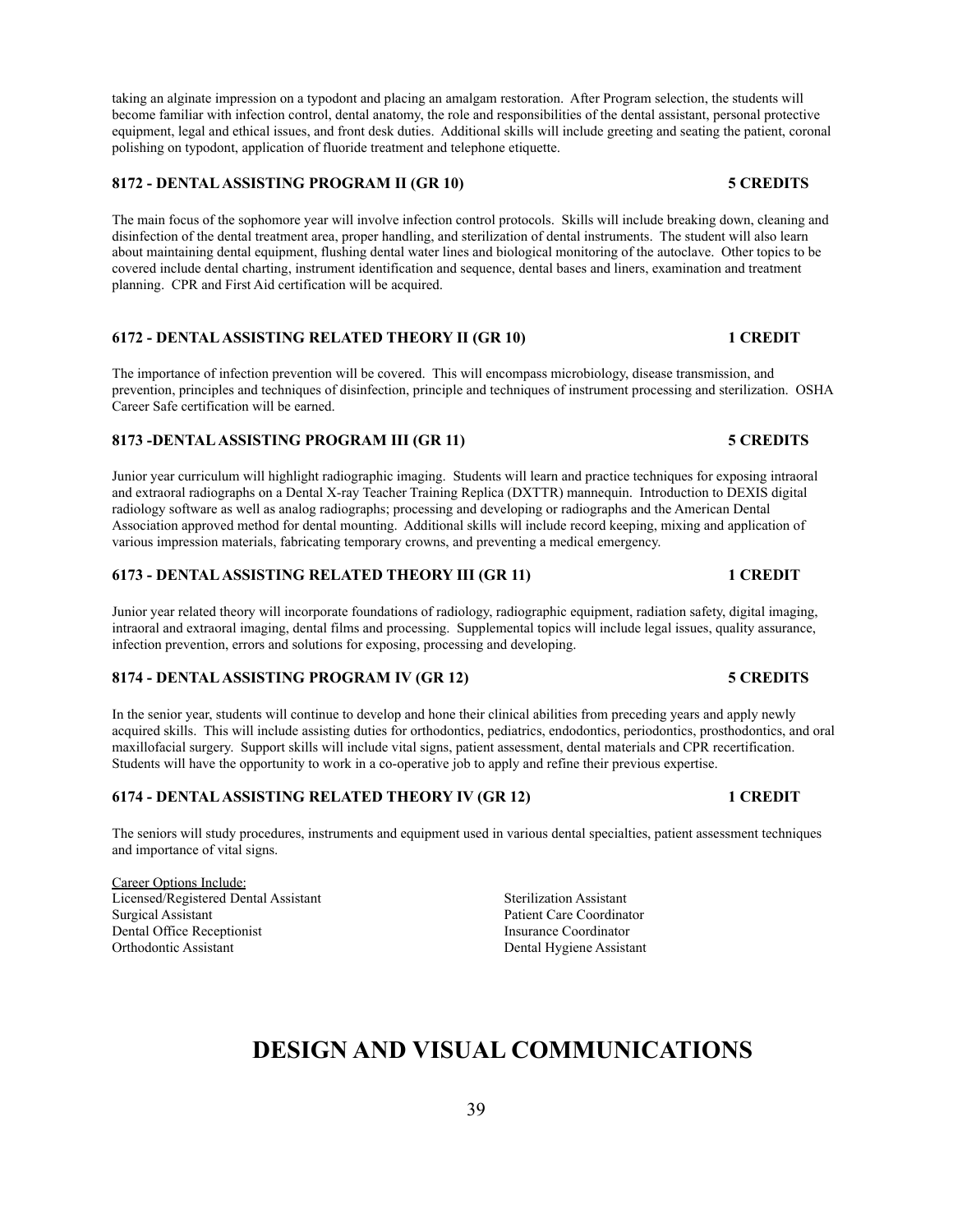Students interested in the world of Visual Design will find opportunities to explore several areas of this exciting field. Freshmen and sophomore students will learn the foundations of design, including color theory, drawing, perspective, and layout. In the junior and senior years, students will work with Photoshop, In-Design, Digital Photography and Video to produce a variety of multimedia projects for their portfolio. Package Design, Product Photography, Multimedia Presentations, Web design, and Audio Production will be introduced through the use of the latest technology.

Graduates of this Program will be prepared to continue their education at a college level or obtain an entry-level position.

### **8141 – DESIGN AND VISUAL COMMUNICATIONS PROGRAM I (GR 9) 3 CREDITS**

Freshmen will be introduced to the elements and principles of design. Drawing from still life, imagination, and the human figure will be emphasized. Students will begin keeping a sketchbook of ideas and assigned drawings. The concept of visualization will be introduced through the creation of thumbnail and rough layout drawings. Students will be introduced to the MACLAB through a series of projects that begin in the studio and are completed using several different applications.

### **6142 – DESIGN AND VISUAL COMMUNICATIONS RELATED THEORY II (GR 10) 1 CREDIT**

Sophomores will research artists, art movements, techniques, and history. Students will prepare and present a multimedia slideshow based on these areas. Students will become familiar with pitching ideas, group critique, and brainstorming sessions. Students will continue to receive training via lecture, demonstration, and video.

### **8142 – DESIGN AND VISUAL COMMUNICATIONS PROGRAM II (GR 10) 5 CREDITS**

Sophomore students will begin working on a portfolio of their work. Assignments in studio and MACLAB will be given to strengthen the student materials presented in their portfolio. Students will complete daily and weekly assignments based on the Massachusetts frameworks for Design & Visual Communications. Students will be introduced to Vector Drawing applications in the MACLAB and will create a series of pieces utilizing this software. Image scanning and manipulation will be demonstrated. Instruction in multimedia technologies available to artists will continue throughout the sophomore year. Students will complete portfolio pages for each project completed.

### **6143 - DESIGN AND VISUAL COMMUNICATIONS RELATED THEORY III (GR 11) 1 CREDIT**

Juniors will continue with research on artists, techniques, and history. Students will prepare and present a multimedia slideshow using industry standard computer applications, based on one of the subjects previously mentioned. Students will continue to receive training via lecture, demonstration, and video. An emphasis will be placed on self-guided exploration of art styles, techniques and interpretation.

### **8143 – DESIGN AND VISUAL COMMUNICATIONS PROGRAM III (GR 11) 5 CREDITS**

Juniors will continue with studio and digital projects. Students will refine and enhance their knowledge and skills working in the studio with several media including: acrylic paint, charcoal/pastels, watercolor and colored pencil. Students will continue to explore the software applications available to artists in the MACLAB. Photoshop and Illustrator will be used to create portfolio pieces. Several specialized software applications will be utilized in the creation of logos letterheads, brochures and other advertising media. Students will work with digital photography to archive work as well as create multimedia presentations. Portraiture and product photography will be introduced.

### **6144 – DESIGN AND VISUAL COMMUNICATIONS RELATED THEORY IV (GR 12) 1 CREDIT**

Seniors will design and create senior presentations using multimedia authoring software. This presentation will be a 10-minute multimedia recap of their experiences at Keefe Regional Technical School. Artwork, photographic images, music and video will be combined to create a digital "scrapbook". An electronic portfolio will be produced in parallel with this year long assignment.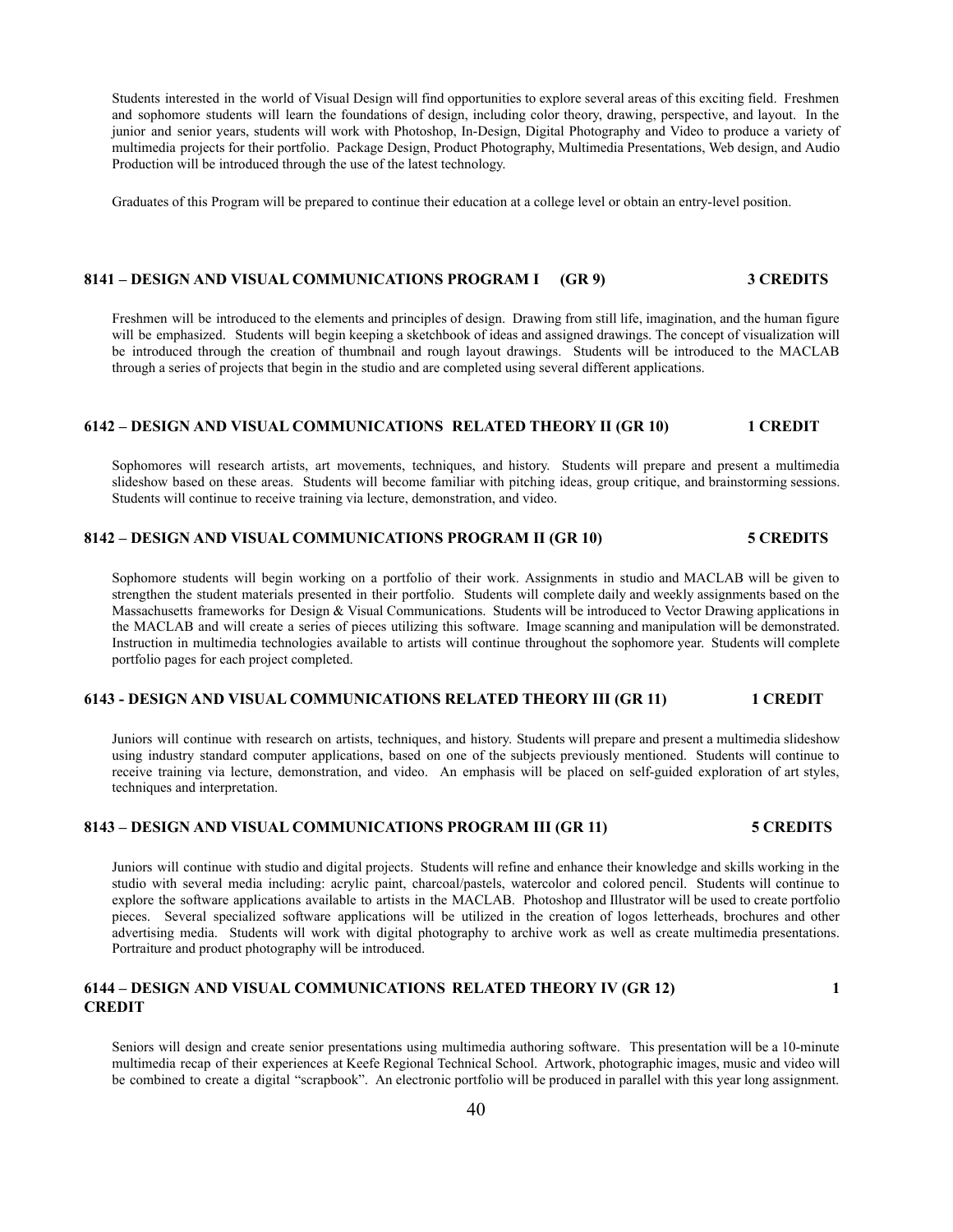Proper presentation/submission of artwork for college consideration will be emphasized. Students will work toward a successful admission application at an art school or schools. Students will prepare work for review and critique by college admissions representatives.

### **8144 – DESIGN AND VISUAL COMMUNICATIONS PROGRAM IV (GR 12) 5 CREDITS**

Emphasis in senior year is placed on projects/pieces to be used in a website and/or portfolio presentation. Pieces prepared traditionally, as well as digitally, will be collected and prepared for presentation. Portfolios will be complete and ready for presentation to college admission representatives or work opportunities.

### **CAREER OPTIONS INCLUDE:**

Graphic Designer Fine Art Illustrator Web Design Multimedia Artist Industrial Design Fashion Design Product/Package Design UX Design

## **EARLY CHILDHOOD EDUCATION**

The Early Childhood Education Program at Keefe Regional Technical School is an in-house training site designed to introduce the high school student to the development of children. Students choosing Early Childhood will be exposed to the emotional, social, physical, and cognitive changes that take place during a child's life.

Students will learn and demonstrate the duties of a classroom teacher. Students will also learn theme development, behavior management, observation, and assessment skills for children. Other curriculum learned includes: classroom limitations, child guidance, brain development, lesson plan creations, and classroom learning areas (math, science, language, art and writing).

The Early Childhood Education Program at Keefe Regional Technical School provides practice in different off-site child care centers. Students who successfully complete this course will meet the licensing requirements for the Massachusetts Department of Early Childhood and Care in infant-toddler and preschool areas. Students will also receive First-Aid and CPR certifications. Students in Early Childhood Education are eligible to receive three college credits from Massachusetts Bay Community College upon Graduation.

### **8061 - EARLY CHILDHOOD EDUCATION PROGRAM I (GR 9) 3 CREDITS**

Freshmen will be introduced to the employability/physical skills they need in order to work with children. Freshmen will begin to learn about prenatal development. Students will be introduced to children disabilities, infections and family components. As well as, be introduced to the physical, emotional, social, cognitive, and moral development of children ages birth through adolescence. Students will learn how activities are incorporated into the curriculum in order for children to learn. Freshman will begin to learn about the development of children beginning at birth.

### **8062 - EARLY CHILDHOOD EDUCATION PROGRAM II (GR 10) 5 CREDITS**

Child growth and development continues to be the focus for the sophomore year. Students will continue the introduction to the physical, emotional, social, cognitive, and moral development of children, birth through adolescence. Students will begin working with children in the childcare center to demonstrate the duties of classroom teachers.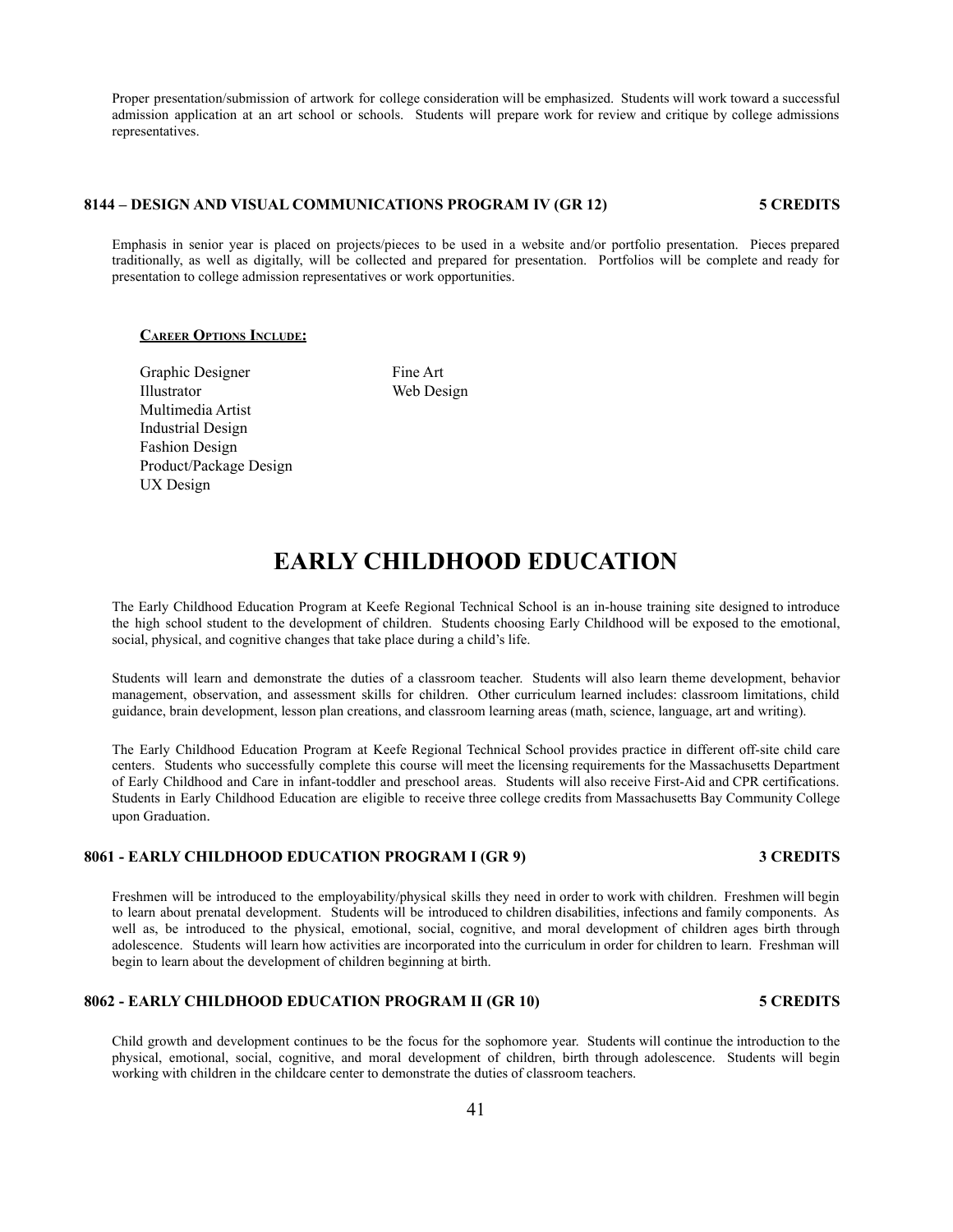### **6062 – EARLY CHILDHOOD EDUCATION RELATED THEORY II (GR 10) 1 CREDIT**

Students will study the responsibilities of the childcare teacher and the importance of a professional attitude. In addition, students will be introduced to the responsibilities of being a professional, the importance of communicating with others, and the need to project a professional appearance.

### **8063 - EARLY CHILDHOOD EDUCATION PROGRAM 111 (GR 11) 5 CREDITS**

The information received during the sophomore year will assist the junior early childhood education and teaching students in the creation of developmental areas and activities for young children. Juniors will be expected to create educational, fun and age appropriate lesson plans in math, language, art, technology, dramatic play, to name a few. Students will be introduced to assessments, observation and interpretation in the EEC classroom. Special populations of children will also be discussed. Junior students will continue to assist teachers at the off-site childcare center, while earning hours toward their Massachusetts Teachers License in infant, toddler and preschool.

### **6063 – EARLY CHILDHOOD EDUCATION RELATED THEORY III (GR 11) 1 CREDIT**

Students will be introduced to career options involving children and families that will range in educational requirements and experience. Students will continue to learn about professional expectations; students will examine career experiences through the Professional Development Program (PDP's) readings and student texts.

### **8064 - EARLY CHILDHOOD EDUCATION PROGRAM IV (GR 12) 5 CREDITS**

Senior students will be exploring the business aspect of owning and operating a child care center. They will be expected to create a business plan for their future reference. Seniors will continue to plan, create, and perform specific developmentally appropriate activities with the preschoolers attending our early childhood education center. Students will also have the opportunity to participate in cooperative education that will give them hands-on experience at area centers. Students successfully Graduating from our ECE Program are able to go into the Early Childhood field upon Graduation in the capacity of Assistant Preschool Teacher. Once a student has obtained their Office of Child Care Services license, they will be able to be employed as a preschool teacher.

### **6064 – EARLY CHILDHOOD RELATED THEORY IV (GR 12) 1 CREDIT**

Students study the growth and development of young children. Each week topics that introduce and influence development are discussed. Topics include: prenatal development and the newborn and continues with the physical, social, emotional, and cognitive growth of children from the infant through the five-year-old. In addition, students will look at how to provide for the children's needs at each stage of development and the importance of play.

### **CAREER OPTIONS INCLUDE:**

Classroom Teacher Guidance Counselor Social Worker Resource Referral Child Psychologist Pediatric Nurse Child Care Center Director Play Therapist Parent and Family Life Educator Speech-Language Pathologist

## **ELECTRICAL**

The electrical trade is one of the skilled trades of the construction industry, a trade where individual ability and motivation are recognized and rewarded. The Keefe Regional Technical School Electrical Department covers commercial, industrial, and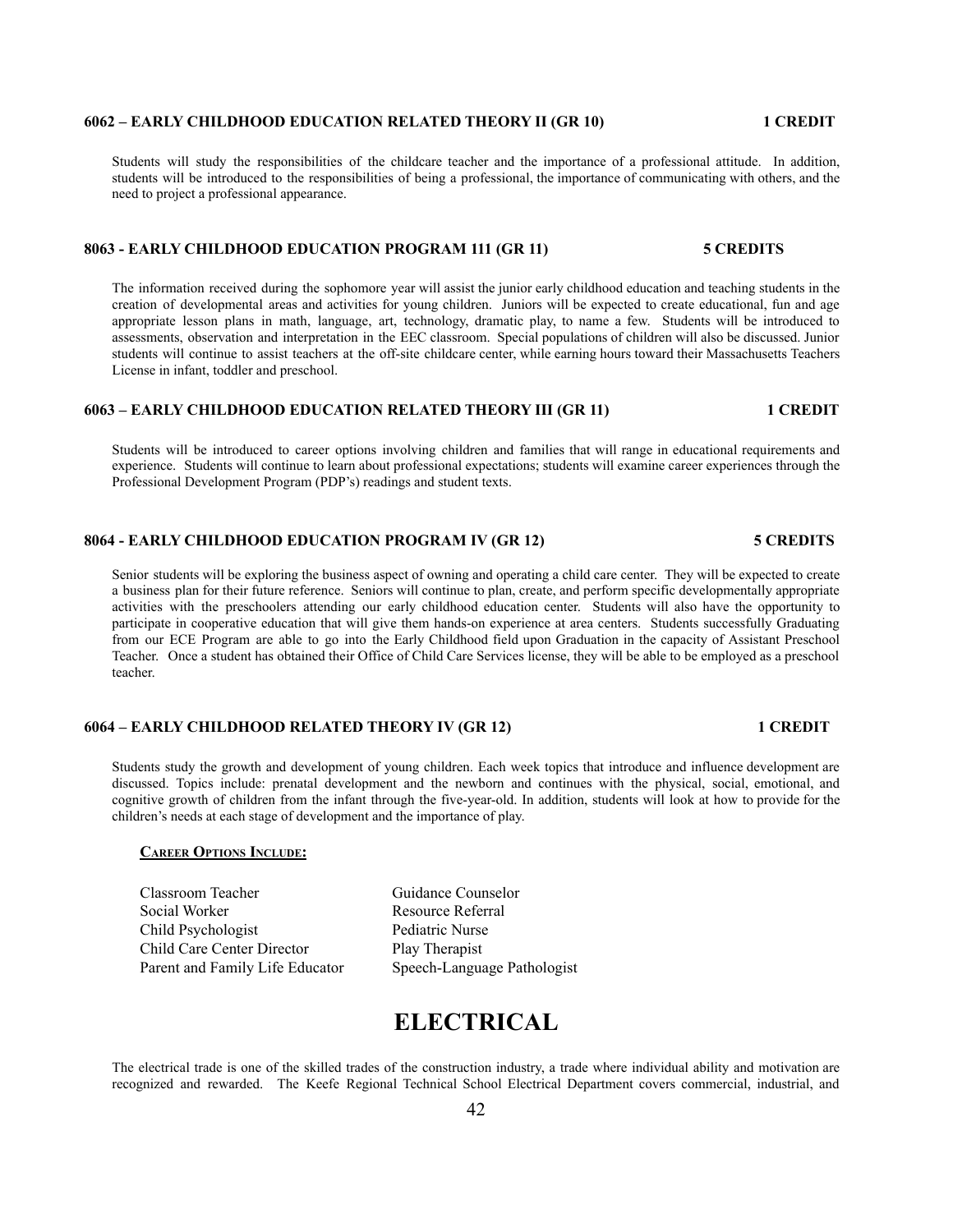residential wiring of old and new buildings as well as alarm system installation. The course of study provides the student with the knowledge of how a building is constructed and wired as well as solar energy and wind energy technology.

Residential wiring is just one segment of the electrical course of study. Keefe Regional Technical School emphasizes residential wiring by completing all the electrical work for our annual house-building project. This project introduces the students to the telephone, familiarization with blueprints for location of outlets, and the type of wiring method that will satisfy the Massachusetts Electrical Code.

### **8071 – ELECTRICAL PROGRAM I (GR 9) 3 CREDITS**

Freshmen will learn about shop safety, the proper use of hand tools, responsibilities, shop procedures, and the Right to Know Laws regarding use and storage of chemicals. Students will learn to install low voltage wiring for doorbells and buzzers. Students will be introduced to wiring methods for residential, commercial, and industrial settings. Students will be certified to use a conduit cutting and threading machine. Students will be introduced to alternating current theory and the National Electrical Code.

### **8072 - ELECTRICAL PROGRAM II (GR 10) 5 CREDITS**

Sophomores will focus on becoming skilled in installing seven common wiring methods used today. As the year Progresses, students will attain skills in residential wiring, commercial wiring, and industrial wiring. We cover installations of Romex, low voltage cabling, armored cable, electrical metallic tubing, P.V.C., rigid conduit, and wire mold. Students will become proficient with three-way switching circuits, doorbell circuits, parallel circuits, and switch loops. Sophomores will learn to bend conduit to blueprint specifications.

### **6072 -ELECTRICAL RELATED THEORY II (GR 10) 1 CREDIT**

Sophomores will learn the basics of navigating the Massachusetts electrical code. They will also learn the higher math of the electrical trade along with batteries wire sizing, voltage drop, switching, and series parallel circuits. Safety on and off the job will be covered. Also, they will learn O.S.H.A. and other safety organizations.

### **8073 – ELECTRICAL PROGRAM III (GR 11) 5 CREDITS**

Juniors will learn how to use and maintain all safety equipment on both inside and outside projects. They will train in all aspects of the electrical field. Students will be introduced to outside projects in the community and continue to work on jobs in the school itself. They will also train on lab volt trainers to sharpen their motor control and troubleshooting skills. At the beginning of the third quarter, students would be allowed to participate in the Co-op Program.

### **6073 - ELECTRICAL RELATED THEORY III (GR 11) 1 CREDIT**

Commercial and residential blueprint reading and National Electrical Code (N.E.C.) regarding commercial buildings will also be covered. A more in-depth study of blue prints and the N.E.C. articles, conductors, branch circuits, and safety on and off the job will be covered.

### **8074 – ELECTRICAL PROGRAM IV (GR 12) 5 CREDITS**

Seniors will learn how to properly use all the equipment in the shop. They will work more substantially on the outside projects. They will be given changes to individually advance in many areas of the trade. Students will also learn the knowledge of all factors including cost of tools and materials, time and labor. This will prepare them for an entry-level job in the trade and eventually a license. They will also train on lab volt trainers to sharpen their motor control and industrial control wiring troubleshooting skills.

### **6074 - ELECTRICAL RELATED THEORY IV (GR 12) 1 CREDIT**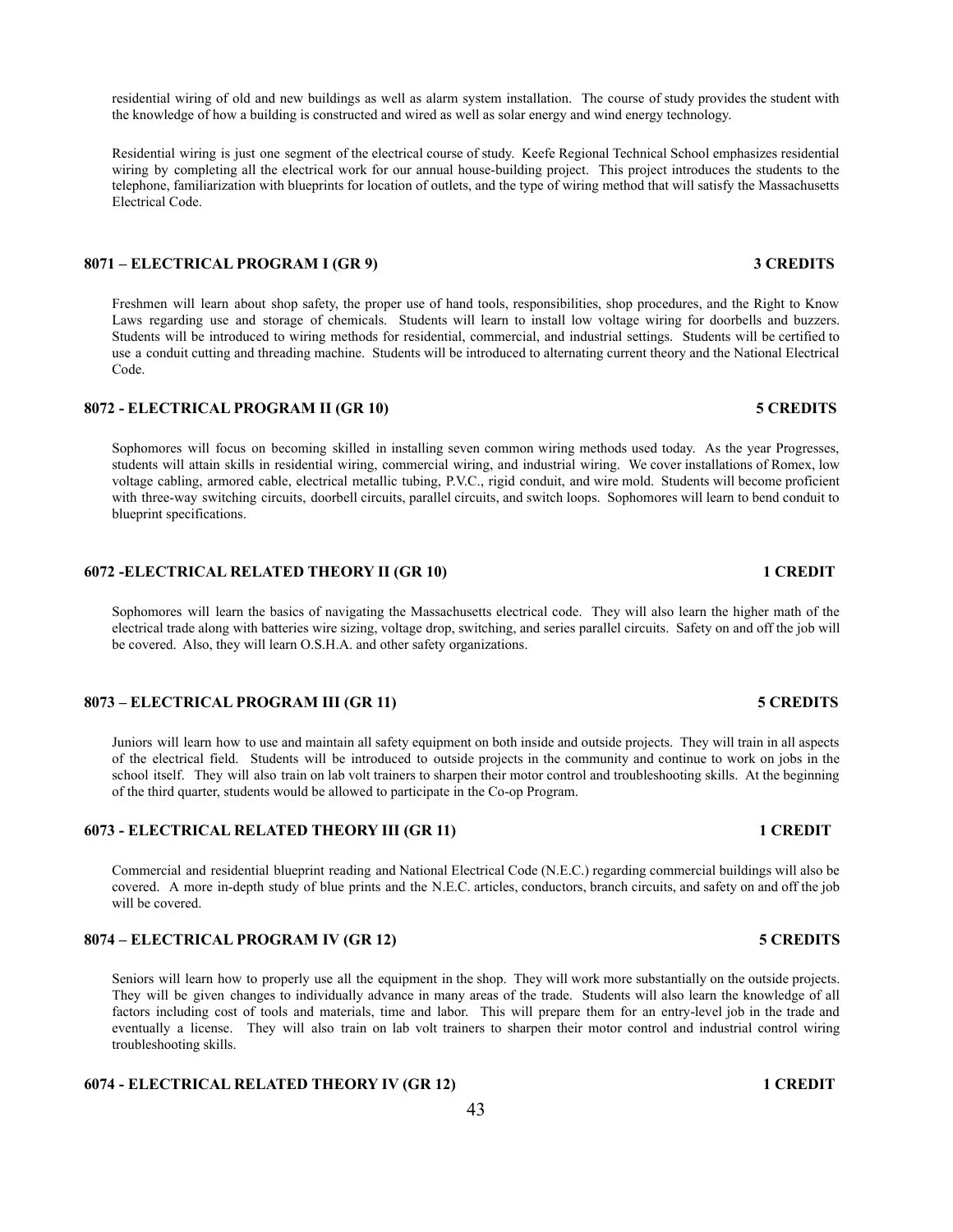Seniors will learn about industrial transformers, fire alarms, motors, N.E.C. motor rules and Programmable logic controllers. The math covered this year is inductance, transformer, and motor calculations. The N.E.C. codes on industrial work are covered. Also covered are: labor laws, wages and the current electrical industry, apprenticeship Programs and employment. A complete review of all safety is covered in-depth.

### **ELECTRICAL CAREER OPTIONS INCLUDE:**

- Apprenticeship Communications Electrical Construction Alarm System Installation Cable Installation Motor Control Signaling Systems Underground Service Installation Light and Power Systems Residential Wiring Electrical Motor Maintenance and Repair Commercial Wiring Equipment and Appliance Service Job Estimating
- 

## **HEALTH CAREERS**

Students in the Health Careers Program have the opportunity to acquire skills that prepare them for successful career entry, advancement, and/or continuing education in the health field. This Program is designed to focus on the certification of nursing assistants. Students will receive certification as a Nursing Assistant and certifications in OSHA, First Aid, CPR/AED, Dementia

Training. The first phase will emphasize foundation skills and common skills gloving, hand washing, and vital signs that are necessary in all health occupations. The second phase will focus on job-specific skills and knowledge. Skills learned will be introduced and practiced in the classroom and then transferred to residents in a long-term care setting during the career technical training activities. We often invite guest speakers in from the Healthcare Industry to share their knowledge and expertise with our students at all grade levels.

### **8091 - HEALTH CAREERS PROGRAM I (GR 9) 3 CREDITS**

Freshman Exploratory is a five-day Program designed to expose students to the Health Careers Program. The week long exploratory provides the student with an overview of the program course content, certifications policies and clinical opportunities. Students will learn the basics of first aid, how to recognize when someone needs CPR, and how to give CPR. Exploratory allows the student a "glimpse" into the aging process, and the importance of accurate measuring and recording of vital signs. For students who choose the Health Careers Program, the focus of study will include Health Care Safety, Infection Control, Professionalism, and basic skills related to the "Care of the Residents Environment".

### **6092 – HEALTH CAREERS RELATED THEORY II (GR 10) 1 CREDIT**

Medical Terminology Course is introduced. Students study the principles of medical word building to help the student develop the extensive medical vocabulary used in health care occupations. Students receive a thorough grounding in basic medical terminology through a study of root words, prefixes and suffixes. The study focuses on correct pronunciation, spelling and use of medical terms. This skill and ability will provide the student with a powerful foundation of knowledge for the language of medicine. The use of the "Dean Vaughn Learning System" will enable the student to quickly remember and effectively apply the 350 elements taught in this course.

### **8092 – HEALTH CAREERS PROGRAM II (GR 10) 5 CREDITS**

The sophomore students will be introduced to the healthcare industry and have the opportunity to obtain certification in First Aid, Heartsaver CPR/AED, OSHA Career Safe Training, and Dementia Training. The sophomore students will also be exposed to introductory theory and related skills. Topics include Understanding Healthcare Settings, the Nursing Assistant and Care Team, Legal and Ethical Issues, Communication, Preventing Infection, and Safety and Body Mechanics. Students will complete a

### 44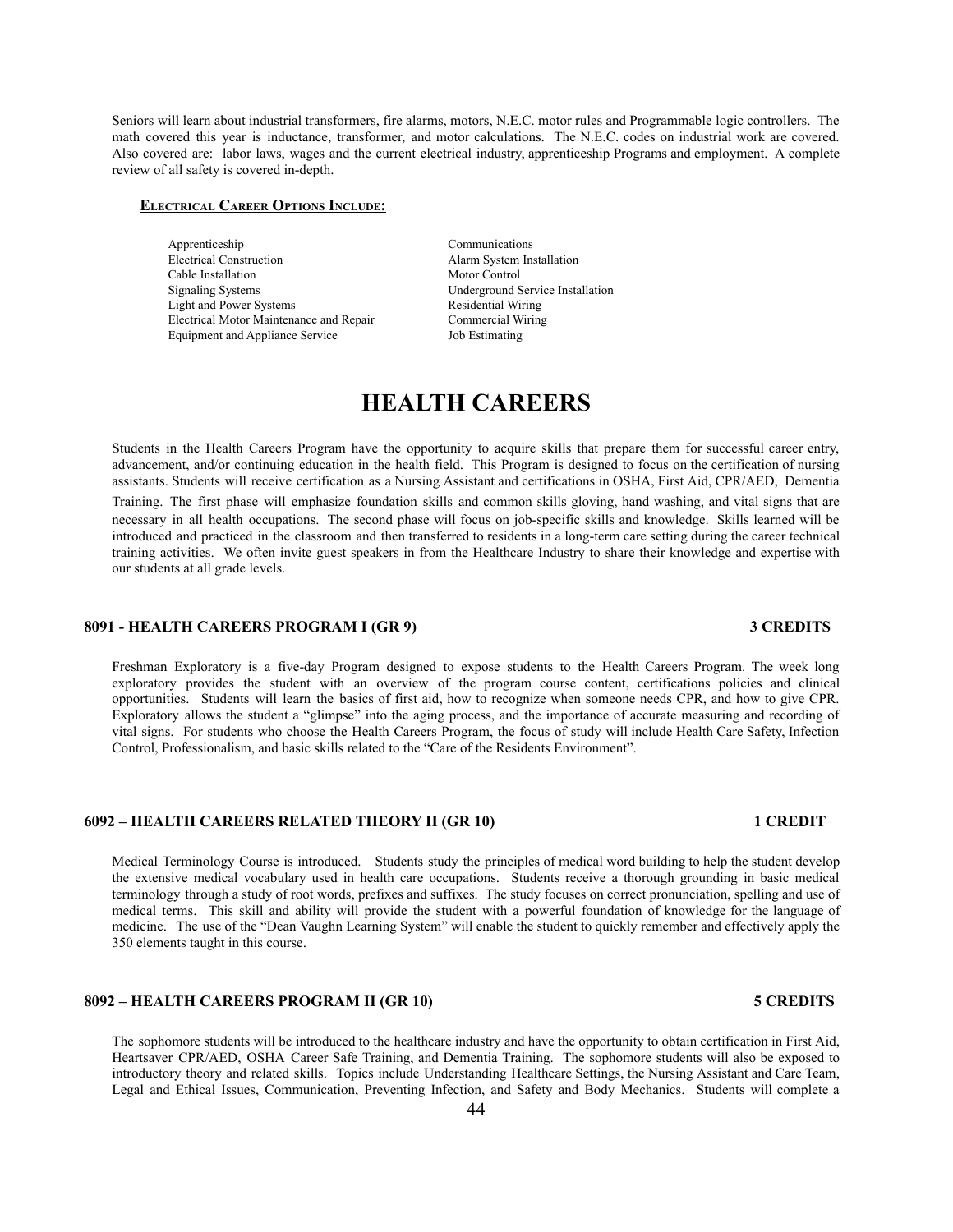"Pre-Care Curriculum". Skills will include, but are not limited to proper handwashing, applying personal protective equipment, bed making, vital signs, nail care, hair care, and repositioning a resident. Students will also participate in community volunteer clinical experiences which takes place in Long-Term Care Facilities, the Senior Centers, and Pearl Street Pantry. Students also participate in a "Sages and Seekers" program designed to bridge the gap between seniors and teenagers in order to generate the exchange of valuable wisdom. The "Body Systems" Course is started in 10th grade.

### **6093 – HEALTH CAREERS RELATED THEORY III (GR 11) 1 CREDIT**

Medical Terminology Course is completed. Students will receive a certificate of Completion for the course after achieving 100% on the Final Exam. The award will give evidence of their complete knowledge and understanding of medical terminology as presented in this course and will be a testament of the student's high academic achievement.

### **8093 – HEALTH CAREERS PROGRAM III (GR 11) 5 CREDITS**

As a junior, the student will focus on completing the Health Assisting Program of Studies and focus on obtaining certification as a Nursing Assistant through the American Red Cross, Massachusetts Department of Public Health, and Massachusetts Department of Elementary and Secondary Education approved curriculum. The student will complete theory and skills and provide direct, hands-on resident care with the supervision of their instructor at a nearby long-term care facility. The "Body Systems" course is completed in 11th grade.

### **6094 – HEALTH CAREERS RELATED THEORY IV (GR 12) 1 CREDIT**

Students in senior year will complete the Home Health Aide Course and earn a certificate of completion. Students learn how to provide assistance to those elders who choose to stay at home but require assistance with ADL, chronically ill, providing valuable assistance for family caregivers who need relief from the stress of caregiving. Prerequisite for the Home Health Aide Course is the successful completion of the Nursing Assistant Program. A basic Medical Math course has been incorporated into the curriculum.

### **8094 – HEALTH CAREERS PROGRAM IV (GR 12) 5 CREDITS**

Health Careers students' senior year are encouraged to participate in the Cooperative Education Program. The program provides an opportunity for deserving students to participate in paid employment in a related Health Careers area during their shop week.

Students who do not participate in Co-Op will continue their Health Careers studies and learn advanced skills that a Certified Nursing Assistant may learn on the job. The course, Certified Nursing Assistant II, will use the "Body Systems Course" as a guide and implement related skills pertinent to individual systems. Skills may include Electrocardiogram (EKG), Blood Glucose Testing, Urinalysis, and Cranial Nerve Testing, to list a few.

Students may be offered Medical Terminology remediation so that they have the opportunity of earning their Certificate of Completion.

### **HEALTH CAREER OPTIONS INCLUDE:**

Certified Nursing Assistant Patient Care Assistant Activity Assistant Home Health Care/Aides Dietary Assistant

## **INFORMATION TECHNOLOGY**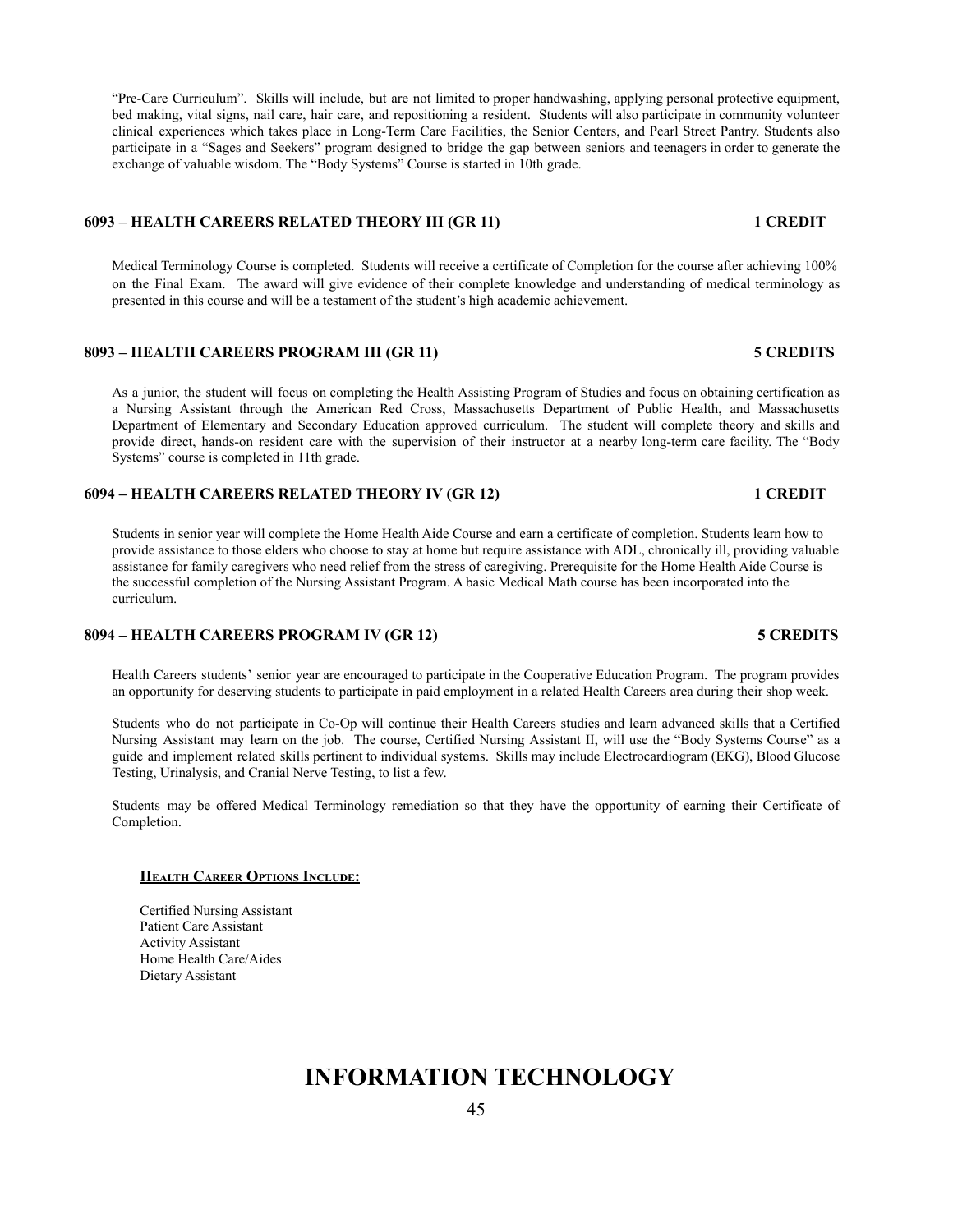As both a Cisco and CompTIA Academy, our Information Technology program prepares students for industry exams such as CompTIA A+, CompTIA Network and Cisco CCNA that validate their skills. In the course of the program, students actively learn the fundamentals of computer repair and maintenance, advanced networking technologies, advance network application with Cisco switches and routers, and network security/cybersecurity operations analyst to meet the demands of the dynamic industry of Information Technology. The program prepares students to enter into entry-level Information Technology positions as well as prepares them for further education in the fields of Computer Science and more Information Technology career specific Associate Degrees at Community Colleges.

### **8111 - INFORMATION TECHNOLOGY PROGRAM I (GR 9) 3 CREDITS**

The Information Technology (IT) Basics Fundamental Course covers the necessary career skills to become a successful entry-level computer repair technician. The curriculum is designed to develop working knowledge of how computers operate both on a hardware platform and OS platform. Students will build state-of-the-art computers and install and configure multiple operating systems. Students will learn how to develop critical thinking and complex problem-solving skills using hands-on labs and virtual learning tools. Additionally, students will apply skills and procedures to install and upgrade hardware and software and troubleshoot systems. Labs will include Testout Lab Sim and using the Cisco Packet Tracer simulation tool.

### **6112- INFORMATION TECHNOLOGY RELATED THEORY II (GR 10) 1 CREDIT**

In the Basic HTML Fundamentals Course the student will learn to create and maintain Web pages using HTML and CSS. This course is taught in our PC computer lab, but one can do the coursework on other computer platforms. It is assumed that the student is proficient with the operating system on their computers, including file management and connecting to the Internet. It is also assumed that the student is proficient with using Web browsers. In this course, you will learn to edit HTML and CSS files directly using HTML or text editors.

### **8112 - INFORMATION TECHNOLOGY PROGRAM II (GR 10) 5 CREDITS**

The Advanced IT Essential Course will prepare students for new technology within the IT field. Students will concentrate on installations and configuration of computer systems and peripheral devices to enhance the system capabilities. Students will learn advanced troubleshooting methods and how to properly remove malware and viruses from computer systems. Students will also learn how to fix mobile devices and configure them for everyday use. Labs will include Testout Lab Sim and using the Cisco Packet Tracer simulation tool.

The Basic Networking Fundamentals Course introduces the students to the seven layers of the OSI model. General topics include network topologies; introduction to Local Area Networks, such as Ethernet, Token Ring, and FDDI, and internet-working. Special topics include TCP/IP and FTP protocols, socket interface, Remote Procedure Call (RPC), and client-server architecture. Students will learn to design networks and learn the basic routers and switching configurations. Students will utilize Cisco Packet Tracer simulation tools as well as real equipment to build and troubleshoot networks. Labs will include Testout Lab Sim and using the Cisco Packet Tracer simulation tool.

### **6113 - INFORMATION TECHNOLOGY RELATED THEORY III (GR 11) 1 CREDIT**

Introduction to the JavaScript language course will explore the more unique and tricky JavaScript features such as closures, higher-order functions, and prototype object oriented models that perhaps are not familiar to many students who are familiar with Java and Python as their primary languages. We will also introduce how JavaScript is used as a popular technology for both the frontend and backend web applications.

### **8113 – INFORMATION TECHNOLOGY PROGRAM III (GR 11) 5 CREDITS**

This course is designed to challenge students to build more complex networks and implementing IP address schemes, creating VLANs and using advanced routing protocols RIP, OSPF and EIGRP to organize and manage a more complex network.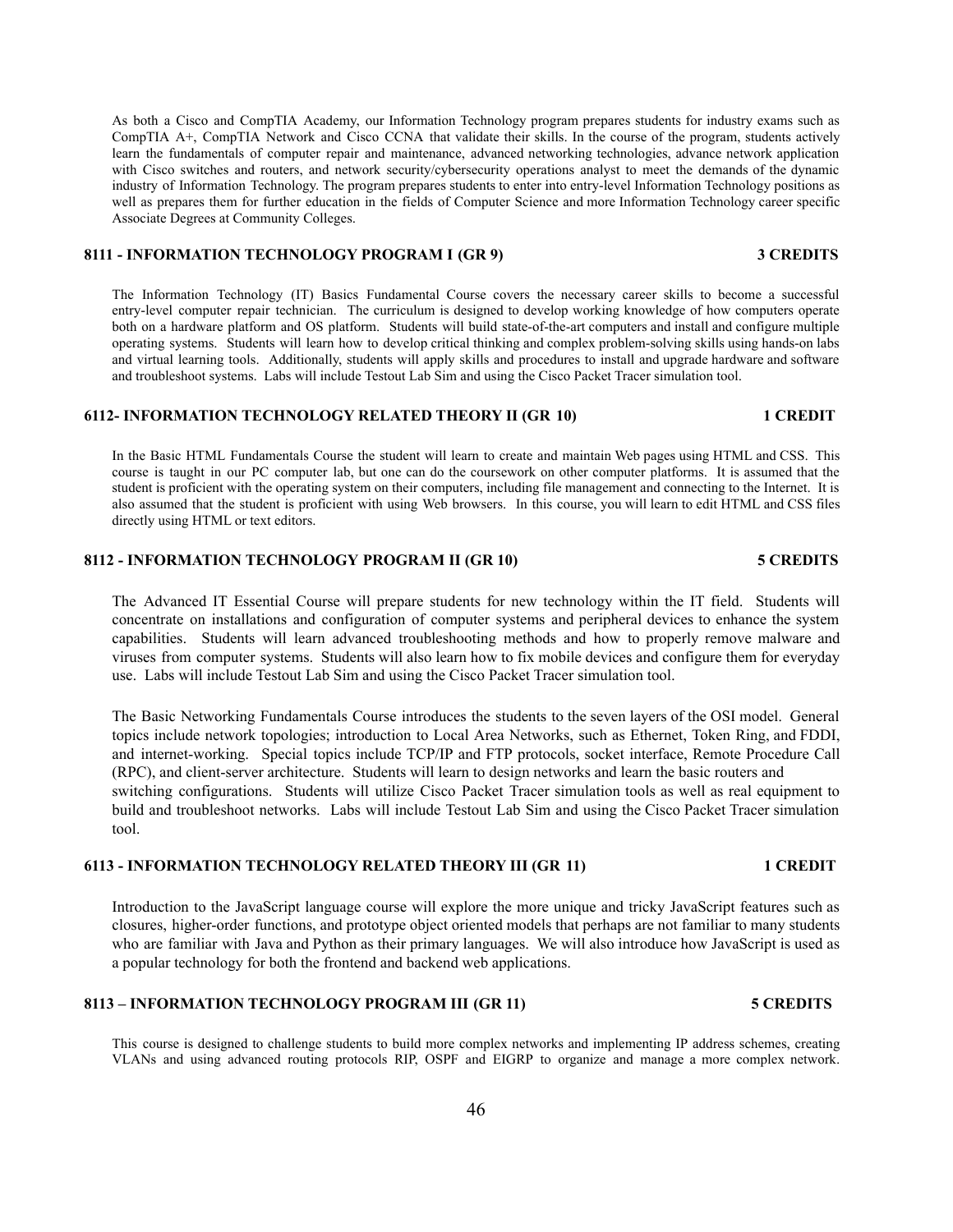Students will configure, verify, and troubleshoot basic to advance router operations and routing on CISCO Devices using Cisco Packet Tracer and real Cisco equipment. Labs will include Testout Lab Sim and using the Cisco Packet Tracer simulation tool.

### **6114 - INFORMATION TECHNOLOGY RELATED THEORY IV (GR 12) 1 CREDIT**

Senior Labs Course: This course is designed to allow students to work hands-on with Server Management or Computer Virtualization. StudentS will complete assorted hands-on labs and projects which will be part of their senior portfolio. Senior students will also concentrate on attaining certification in areas of COMPTIA/MTA/Cisco.

### **8114- INFORMATION TECHNOLOGY PROGRAM IV (GR 12) 5 CREDITS**

Windows Server Administration Fundamental Course helps teach and validate fundamental technology concepts. Server fundamentals such as managing Windows Servers (including virtualization) and storage, along with monitoring and troubleshooting servers are included. It also covers such topics as essential naming, directory, and print services. Students also learn of popular Windows Network Services and Applications.

Computer Virtualization Course implements and supports virtualization of clients of servers in a networked computing environment. This course explores installation, configuration, and management of computer virtualization workstation and servers. Introduce Virtualization and Cloud Computing concepts and technologies to provide information on networked storage for virtualization infrastructure needs.

### **INFORMATION TECHNOLOGY CAREER OPTIONS INCLUDE:**

PC Technician Remote Support Technician Field Service Technician Helpdesk Technician Network Engineer Cyber-Security Technician Linux System Administrator

CERTIFICATIONS: CompTIAA+ Testout Certifications CompTIA Network+ Precision Exam Certification

Network Administrator Technician Support Specialist

OSHA 10 Hour General Industry Cisco Networking Academy IT Essentials CompTIA IT Fundamentals Cisco Networking Academy CCNA

## **HORTICULTURE AND LANDSCAPE MANAGEMENT**

This Program provides students with training opportunities in all aspects of the Green Industry. The curriculum stresses the study of landscaping management, plant and soil science, horticulture, turf management, equipment operation, small engine repair, landscape construction, masonry, greenhouse management, arboriculture care, floral designing, and plant propagation. Students use the Keefe Regional Technical School grounds and greenhouse for hands-on training and real-life work experiences. In addition, eligible students can participate in off-site cooperative work experiences. Placements may include private landscaping companies, Framingham Parks and Recreation Department, Framingham Highway Department, Natick Community Organic Farm or Cavicchios Greenhouses.

### **8101 - HORTICULTURE AND LANDSCAPE MANAGEMENT PROGRAM I (GR 9) 3 CREDITS**

A broad overview of the horticultural industry is the primary learning track for new students. Learning to grow, care for and maintain various plants in a wide variety of circumstances is the focus. Plant identification is a constant component of the year as well. Growing plants in the school Greenhouse, vegetable gardens, and grounds are primary learning opportunities. Vegetables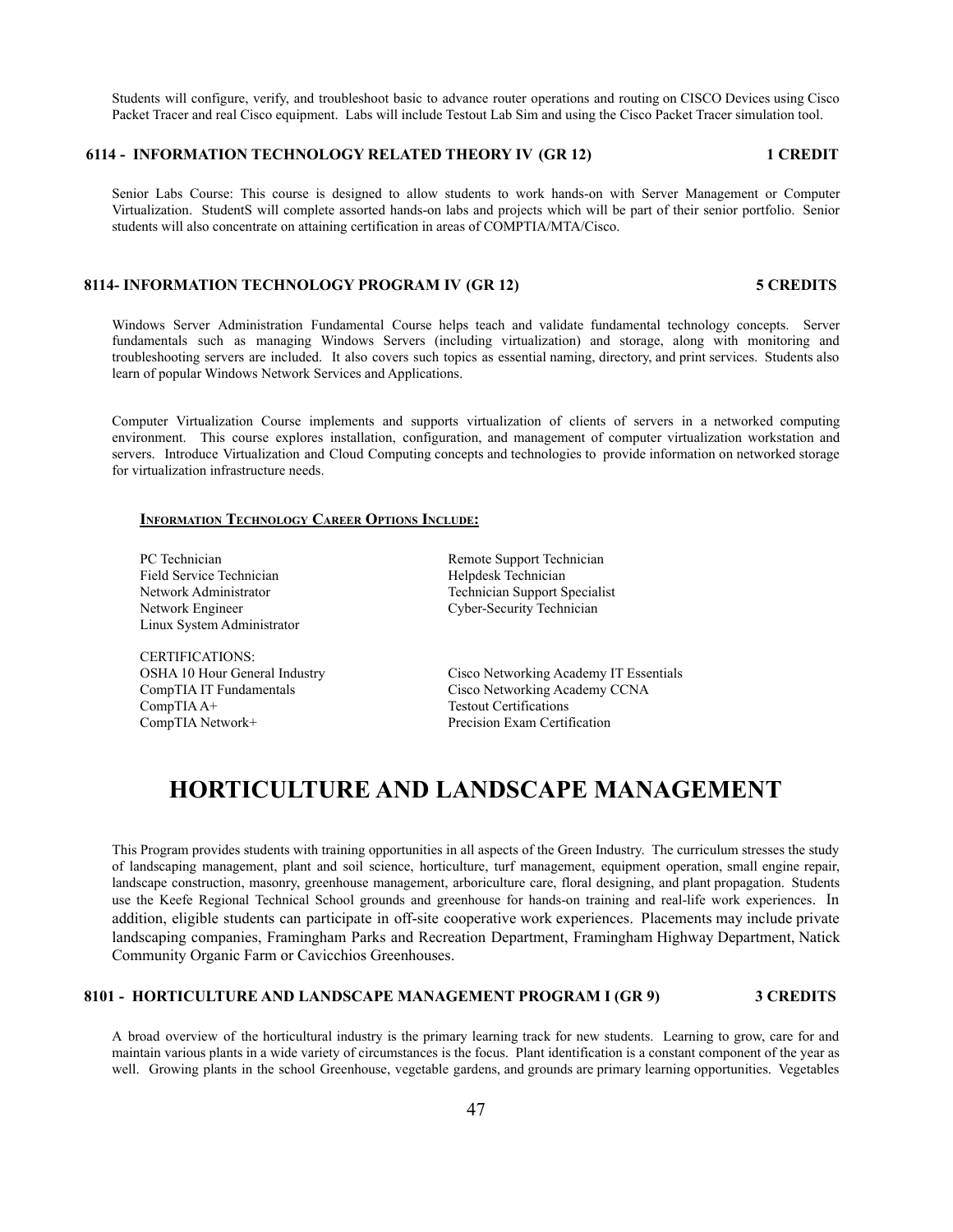are grown and harvested for use in our culinary arts department restaurant. Flowers are grown and utilized for designing, selling, and grounds beautification. Students will also be familiarized with industry equipment and tools.

### **8102 – HORTICULTURE AND LANDSCAPE MANAGEMENT PROGRAM II (GR 10) 5 CREDITS**

With a good foundation of how plants grow, students at this level work on more publicly visible horticultural projects. Students continue growing plants in all areas of the school grounds as well as maintaining and improving school grounds; maintaining and improving community gardens and property; participating in professional horticultural events, shows, and competitions; and operating all Program landscaping equipment safely and proficiently. The Program also produces its own maple syrup with the efforts of the  $10<sup>th</sup>$  graders. Students will benefit from working relationships with the Natick Organic Farm (maple sugaring, greenhouse growing and gardening), The Massachusetts Horticulture Society as well as Hopkinton State Park (landscaping and natural resource management).

### **6102 -HORTICULTURE AND LANDSCAPE MANAGEMENT RELATED THEORY II (GR 10) 1 CREDIT**

Students will be re-tested on tool and equipment safety and use. Sophomores will learn plant science, growing techniques, horticultural industry practices and regulations, and general mechanical skills. Plant identification is an emphasis at this level. They will practice related math skills and the use of measuring devices. The sophomores will know why MSDS data sheets are posted on job sites and in shop areas as a safety measure, as well as take the OSHA ten-hour training course. Students will be involved in activities involving interpersonal skills to make them better workers and thinkers.

### **8103 -HORTICULTURE AND LANDSCAPE MANAGEMENT PROGRAM III (GR 11) 5 CREDITS**

Students begin taking a major role in all aspects of school grounds, landscape, greenhouse, and garden management. At this level, students are responsible for assisting with the planning and timing of all landscape and horticultural work on the school grounds. The students' responsibility is increased and they are expected to take initiative and represent the Program for all school and community horticulture, educational, outreach, sales, and promotional events**.** Students will maintain all equipment. Small and large engine maintenance and repair work is done at this level. All Program marketing and sales are generated from students at this level. Students are expected to participate in the FFA (student agriculture and horticulture organization) at a competitive level.

### **6103 -HORTICULTURE AND LANDSCAPE MANAGEMENT RELATED THEORY III (GR 11) 1 CREDIT**

Students will be re-tested on tool and equipment safety and use. The juniors will further develop their plant science knowledge. They will utilize this knowledge by developing landscape designs and plans using appropriate plant materials. Designs are developed, presented, and often implemented. Juniors develop their personal portfolios at this level by organizing and accumulating their practical work. Also, students at this level are learning all aspects and responsibilities of horticulture workers in a variety of "green" occupations.

### **8104 - HORTICULTURE AND LANDSCAPE MANAGEMENT PROGRAM IV (GR 12) 5 CREDITS**

A leadership role is introduced and placed upon students at this level. Students fine-tune all of their skills in horticulture, landscaping, sales, marketing, customer relations, and mechanics. All components of the Program to date are re-emphasized. Preparations are made for transitioning into industry, small business management, or higher education. Methods of achieving this are:

- a. Empowering students with "crew leader" responsibility and role in greenhouse manager, small engine mechanic, large equipment mechanic, garden manager, tree and shrub specialist, turf manager, shop manager, and sales and marketing manager.
- b. Participate in professional conferences and job fairs
- c. FFA and SkillsUSA competitions
- d. Participation in Horticultural Cooperative Education Experiences (each student is encouraged to do a minimum of a trimester at a workplace).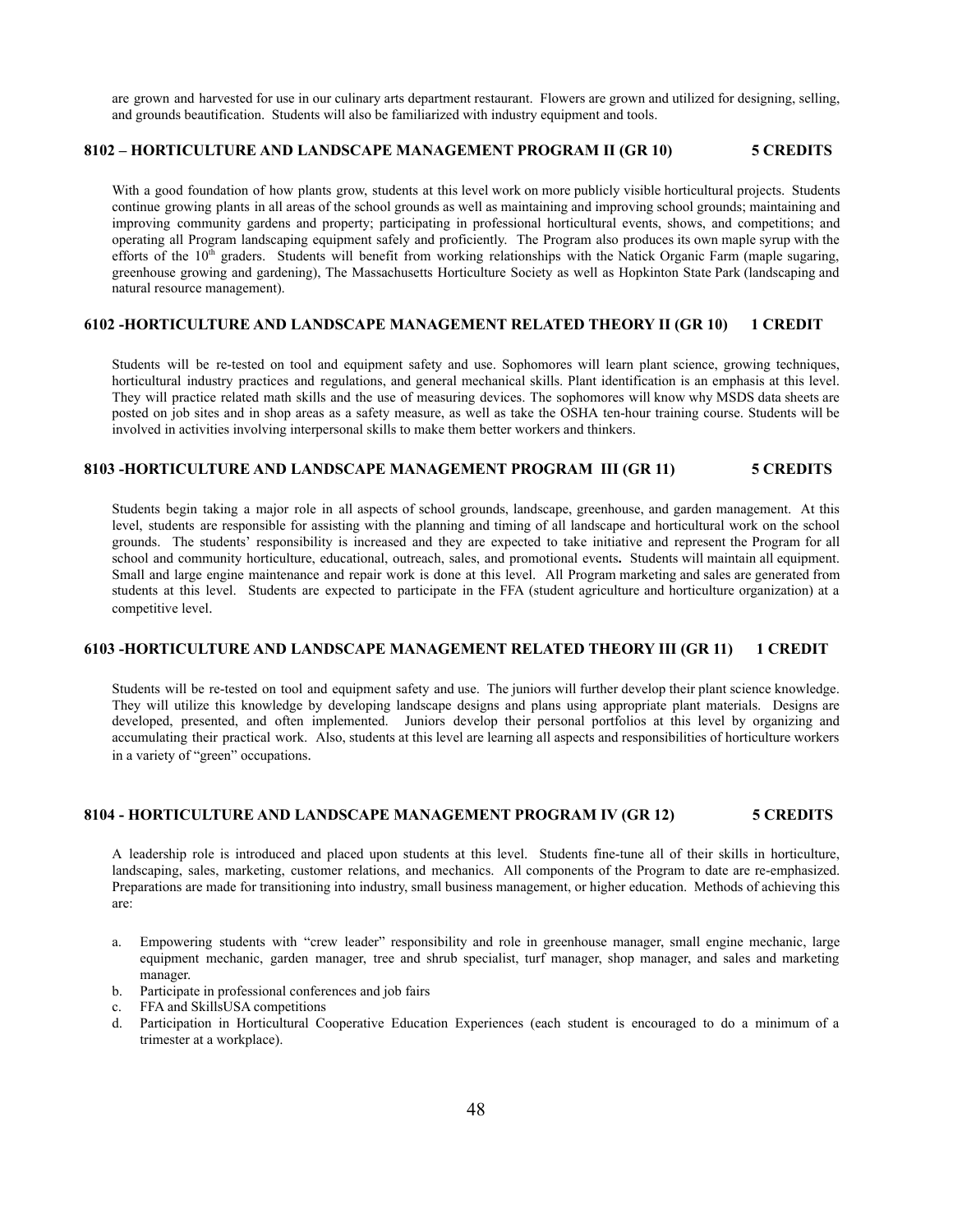### **6104 -HORTICULTURE AND LANDSCAPE MANAGEMENT RELATED THEORY IV (GR 12) 1 CREDIT**

Students will be re-tested on tool and equipment safety and use. Plant identification, vocabulary, and science skills are all enhanced at this level. Also, the seniors will be working on further preparing themselves for post-graduation by developing resumes, business plans, college applications, scholarship applications, and other relevant materials. Students will be learning about leadership in the workplace. This curriculum ties in with their increased level of responsibility on our school grounds maintaining grounds and gardens. By the third trimester, students should be ready to be placed on cooperative work experiences.

### HORTICULTURE AND LANDSCAPE MANAGEMENT **CAREER OPTIONS INCLUDE:**

Landscaper Grounds Maintenance Management Greenhouse Management Nursery Worker Arboriculture Worker Landscape Designer National, State, or City Department of Public Works Landscape Construction Turf Management/Golf Course Management Equipment Operators Florist Park Ranger Organic Farming

## **LEGALAND PROTECTIVE SERVICES**

The Legal and Protective Services Program provides an opportunity for students to learn fundamental skills and knowledge of professionals in the field of legal and protective services. Students study a variety of legal and protective service skills such as communications, criminal investigation, crime scene processing, objective report writing, criminal law procedure, disaster preparedness, ethics, law enforcement, private investigations, surveillance practices, and government functions.

### **8161 – INTRODUCTION TO CRIMINAL JUSTICE (GR 9) 3 CREDITS**

In this freshman course, students will engage in an introduction to the careers in the legal and protective services field. The curriculum includes the basic knowledge and application of the laws, rules, regulations, and other influences that govern the operation of our nation's criminal justice system and related protective services. Student activities will focus on safety practices and the activities of professionals in the field.

### **8162 –CRIMINAL JUSTICE I (GR 10) 5 CREDITS**

Sophomores will be introduced to the basics of the Criminal Justice System. Career pathways in in Law, Public Safety Security and Corrections will be introduced. Students will focus on criminal investigation, collection of evidence, criminal trial procedure through moot court experiences, and continue to develop knowledge of Constitutional Law and the Bill of Rights.

### **6162 –CRIMINAL JUSTICE I RELATED THEORY I (GR 10) 1 CREDIT**

Sophomores will study the criminal justice and civil law. Related Theory will focus on criminal investigations, criminology study of the criminal mind, the basics of evidence law in criminal trials, and civil law cases.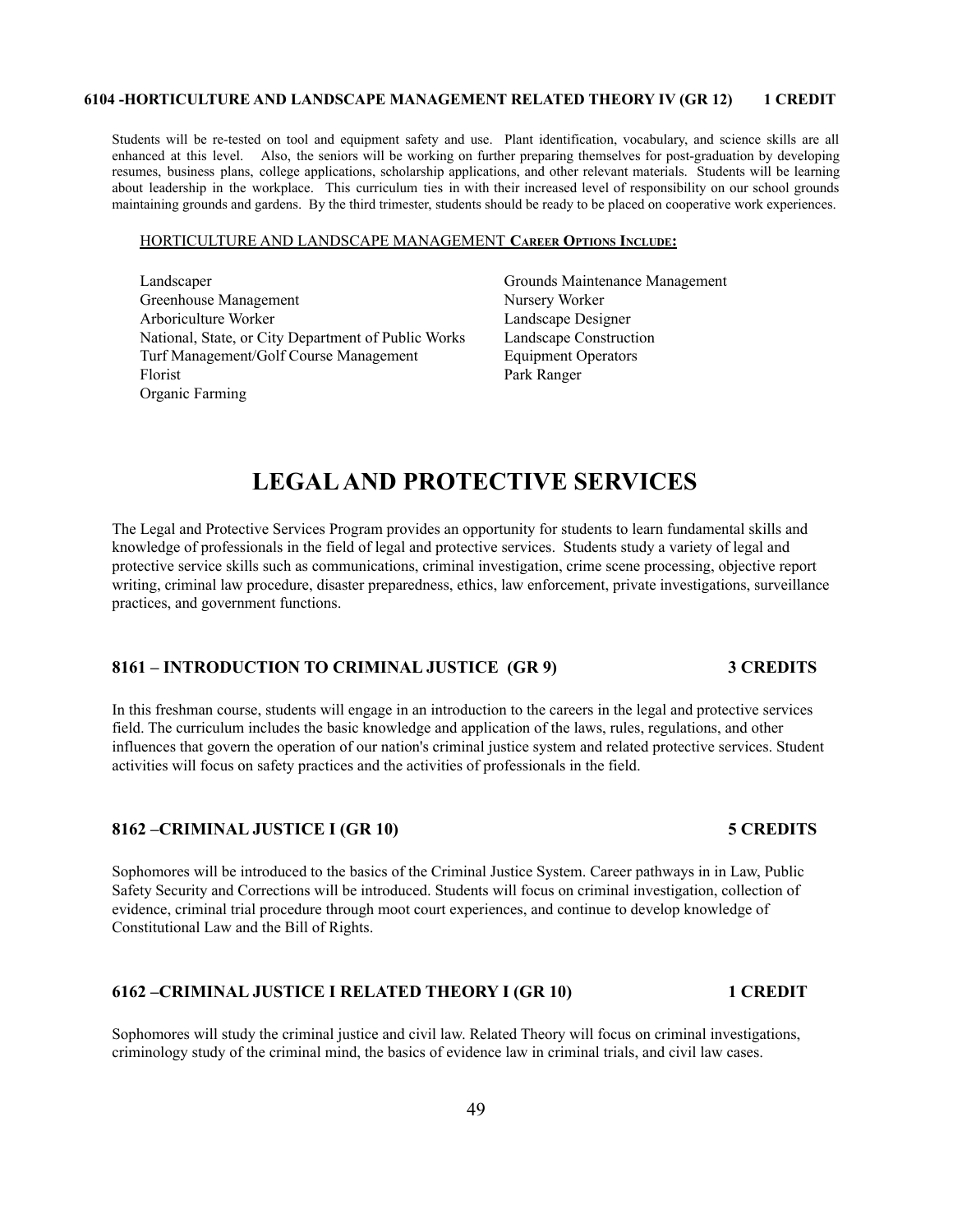### **8183 – CRIMINAL JUSTICE II (GR 11**) **5 CREDITS**

Juniors will understand the court system both at state and federal levels. Court room demeanor and testimony and trial process will be taught as well as Civil law and tort liability. Students will gain a general understanding of professionalism and ethics, law enforcement, types of crimes, traffic laws, motor vehicle stops, defensive tactics, crime scene investigation, evidence collection and forensics. Students will also learn about search and rescue, and prepare for 911 APCO Public Safety dispatch certification.

### **6163 –CRIMINAL JUSTICE RELATED THEORY II (GR 11) 1 CREDIT**

Juniors will study civil laws and criminal law within the American legal system at the federal and state levels. Related Theory will focus on case law analysis and identifying the elements of criminal laws and civil law statutes.

### **8164 – CRIMINAL JUSTICE III (GR 12) 5 CREDITS**

Seniors will engage in the skills of security, law enforcement, investigations, and the practice of law. Students will learn tactical communication skills and report writing skills. They will learn employment skills for any career as well as understand and be prepared to take a civil service test. Students will complete a senior project related to skills and knowledge gained through this Program. Students will also become First Aid/CPR/AED certified.

### **6164 –CRIMINAL JUSTICE RELATED THEORY III (GR 12) 1 CREDIT**

Seniors will study strategies of crime prevention, physical security, cyber security, and the theories of Community Policing. Seniors will engage in the curriculum of a college level course, Introduction to Criminal Justice, and have an opportunity to gain college level credits.

### **LEGALAND PROTECTIVE SERVICES CAREER OPTIONS INCLUDE:**

First Responder/EMT Criminal Law Fire and Rescue Crime Scene Investigation/Forensics Defensive/Tactical training Physical Security 911 Dispatch/Advanced Communications Cyber Security Law Enforcement Legal Practice

## **METAL FABRICATION & JOINING TECHNOLOGIES**

This Program trains students in the technologies of metal fabrication and welding. These are directly related to the processes of the metal products industries. The curriculum allows each student to develop a well-rounded background in several phases of welding and cutting.

Students in the Metals Technology Program may attain certification for the American Welding Society. The Certified Welder (CW) Program tests to procedures used in the structural steel welding.

### **8121 - METAL FABRICATION & JOINING TECHNOLOGIES PROGRAM I (GR 9) 3 CREDITS**

Students work with advanced equipment for punching, bending, rolling, and shearing metal as they learn the precise skills of fabricating metal. They will also be trained in the art of welding with oxyacetylene, arc, resistance (spot welding) as well as brazing.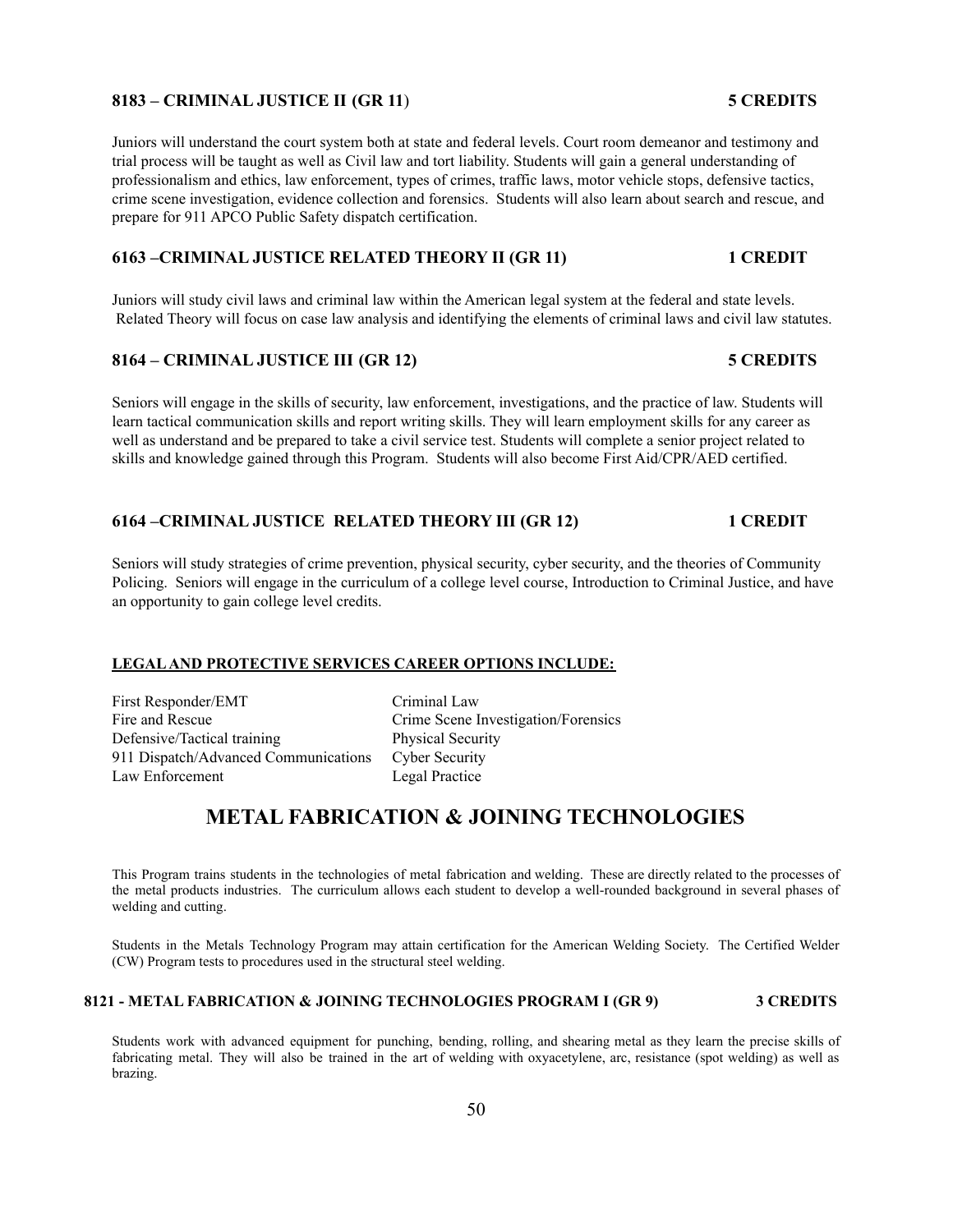Freshmen will name and know the use of all the tools commonly found in a sheet metal shop. They will learn to safely operate selected pieces of equipment found in the school metal fabrication Program. They will learn to fabricate objects using simple shop drawings, and will observe and carry out all safety principles regarding machine use, proper clothing, and good housekeeping. Additionally, the freshmen will learn safety, setting up and connecting welding equipment, and proper methods of manipulating the torch. They will perform common welding joints and welding positions, and how to do this type of welding with and without a welding rod will be covered. The basics of braze welding and cutting of steel along with basic arc welding and how to hold and maintain an arc will be studied. The freshmen will learn the basic operations and safety of hand tools plus some of the basic machines. They will be able to identify some of the basic metals, their thickness, and uses. They will learn the use of basic arc welding equipment and supplies and will start the basic theory for shielded metal arc welding.

### **6122 – METAL FABRICATION & JOINING TECHNOLOGIES RELATED THEORY II (GR 10) 1 CREDIT**

Sophomores will learn blueprint reading, drawing, layout and shop math. They will learn how to apply them to shop projects. Students will also learn to safely set up and operate all pieces of power machinery in our metal fabrication shop. Additionally, students will learn shielded metal arc welding, AC-DC operation along with electrode care, operating ranges, and power supplies. They will also learn basic mig welding operation using state-of-the art equipment.

### **8122 – METAL FABRICATION & JOINING TECHNOLOGIES PROGRAM II (GR 10) 5 CREDITS**

Sophomores will learn to operate safely all pieces of equipment found in the metal fabrication welding shop, make and read simple shop drawings, and be able to fabricate objects from them. The students will apply all safety principles regarding the use of machinery. Students will learn steel preparation and rod selection as well as arc welding in all positions or mild steel. They will learn the basics of pipe welding. The students will also learn the basics of gas metal arc welding (mig). Sophomores will learn blueprint reading, drawing, layout and shop math. They will learn how to apply them to shop projects. Students will also learn to safely set up and operate all pieces of power machinery in our metal fabrication shop. Additionally, students will learn shielded metal arc welding, AC-DC operation, along with electrode care, operating ranges, and power supplies. Students will also continue to work with a variety of sheet metal projects including layout and fabricating of basic duct work.

### **6123 – METAL FABRICATION & JOINING TECHNOLOGIES RELATED THEORY III (GR 11) 1 CREDIT**

Juniors will learn blueprint reading, weld symbols, and weld mathematics. Additionally, they will learn the theory of gas tungsten welding equipment and supplies along with its safe operation. They will learn the theory of current, power and electrodes for the metals to be welded. They will also learn about inert and shielding welding gasses, mig welding wires, and plasma arc cutting theory.

### **8123 – METAL FABRICATION & JOINING TECHNOLOGIES SHOP III (GR 11) 5 CREDITS**

Juniors will learn to operate safely pieces of equipment found in the metal fabrication shop. They will fabricate fittings for ductwork in air conditioning, heating, and exhaust systems. Additionally, the juniors will learn how to set up the welding machine for the different welding operations and how to weld light metals as well as heavy metals in all positions using different types of welding joints. The students will also learn the proper use of plasma arc cutting as well as the basics of gas tungsten arc welding. Juniors will learn blueprint reading, drawing, layout for heating, ventilating, and air conditioning, along with precision sheet metal mathematics. Additionally, juniors will learn the theory of gas tungsten welding equipment and supplies along with its safe operation. They will learn the theory of current, power, and electrodes for the metals to be welded. They will learn about inert and shielding welding gasses, mig welding wires, and plasma arc cutting theory.

### **6124 – METAL FABRICATION & JOINING TECHNOLOGIES RELATED THEORY IV (GR 12) 1 CREDIT**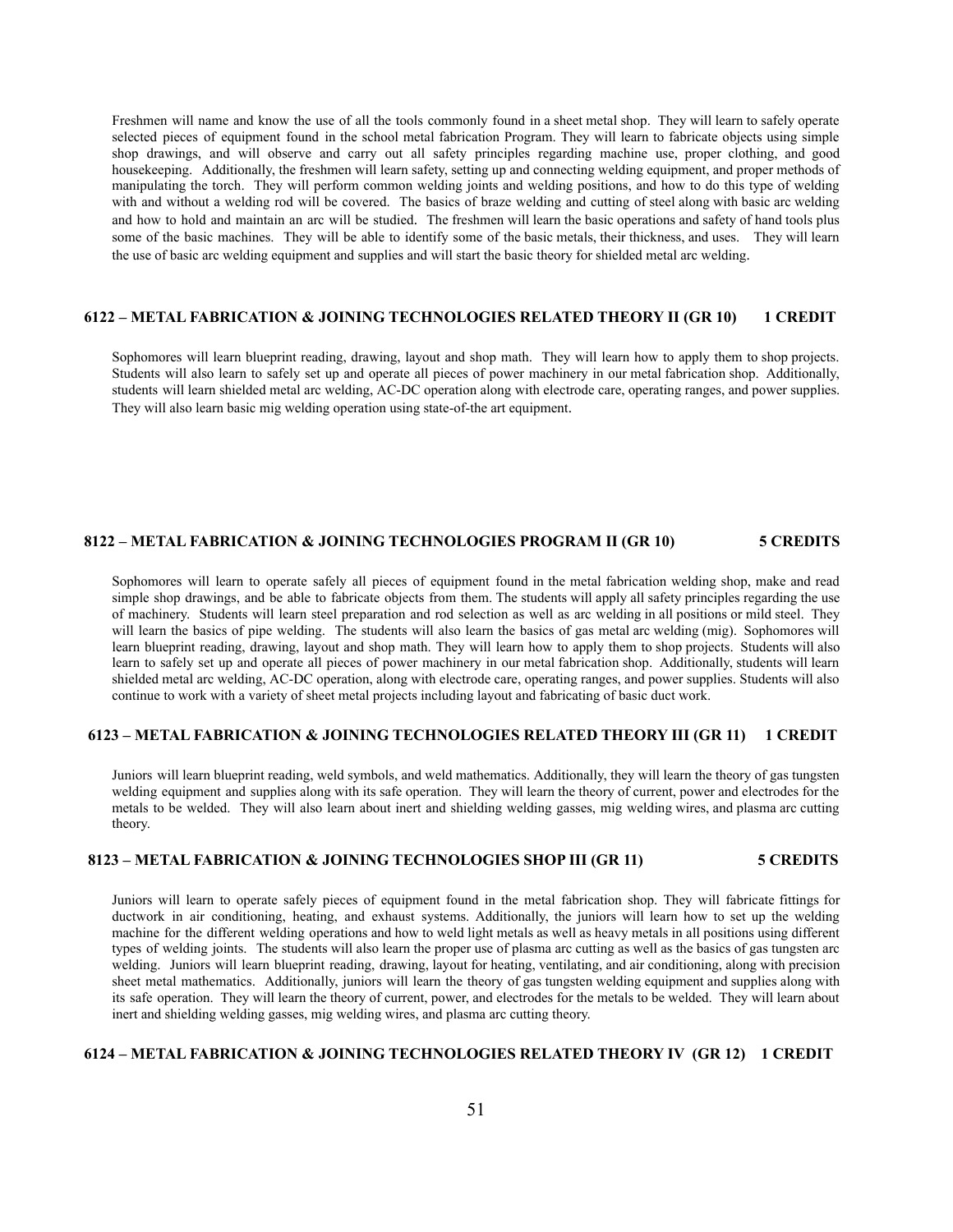Seniors will learn advanced blueprint reading and drawing. They will learn the theory of layout work, including parallel line development, radial line development, triangulation, and shortcut methods of layout. They will also learn the applications of special non-ferrous welding. They will learn inspection and testing of weldments, heat treatments of metals, metal surfacing, and welder qualification.

### **8124 – METAL FABRICATION & JOINING TECHNOLOGIES PROGRAM IV (GR 12) 5 CREDIT**

Seniors will learn to perform, with acceptable skill, all of the operations learned and reviewed in the previous three years. They will be able to operate safely all pieces of equipment found in the metal fabrication shop. Their skills will be limited only by the students' ability and willingness to indulge themselves into their work. Students will also be given Greater latitude to concentrate on that part of the trade that he/she best likes or has shown a Greater aptitude for. Additionally, seniors will learn safety and care of gas tungsten arc welding equipment as well as basic skills in the welding of aluminum, stainless steel and mild steel in the different positions using the different types of welding joints. Destructive and non-destructive testing will also be taught. Seniors will learn the applications of special non-ferrous welding. They will also learn inspection and testing of weldments, heat treatments of metals, metal surfacing, and welder qualification.

### **METAL FABRICATION & JOINING TECHNOLOGIES CAREER OPTIONS INCLUDE:**

Apprentice (Sheet Metal) Machine Operator Welding Apprentice Forge man Riveter Air-Conditioning Apprentice Assembler

## **PLUMBING**

The shortage of skilled tradesmen is expected to increase significantly over the next few years. Shop time during sophomore and junior years cover the introduction to the trade and the basic skills needed to become a successful plumber. Senior year shop students have the opportunity to work on the Keefe Tech house building project or to go to work for a plumbing company on Co-op. All students will receive three years of Related Theory, math, and science. Students completing the three-year Program can receive up to 1700 hours (1 year) of work experience and up to 220 hours (Tier 1 and Tier 2) of related classroom hours towards their Massachusetts Journeyman's Plumbers License.

### **8131 - PLUMBING PROGRAM I (GR 9) 3 CREDITS**

Freshmen will learn how to thread pipe. They will have a basic understanding of I.P.S. measurements and applications. Students will learn the proper use of pipe wrenches, pipe fittings, and lubricating oils. Students will learn to cut and ream copper tubing and to assemble the tubing using various procedures including flared, soldered and compression. Students will learn the proper use of torches. They will learn to set up a lead pot and to yarn, pour, and caulk a lead soil pipe joint. The students will also learn basic water and drain line sizing, laws and materials. Safety will be taught during each phase of the course. Students will begin studying Tier One topics and techniques.

### **6132 – PLUMBING RELATED THEORY TIER ONE (GR 10) 1 CREDIT**

Sophomores will begin the year by learning the many different types of pipes and fittings involved with the proper assembly of drains and waste pipes such as cast iron, PVC, and copper. The student will be introduced to the many methods of venting a plumbing system. Blueprint reading and drawing will be introduced, and the student will also become proficient in sizing capacities and volumes of all sorts and sizes of piping, tanks, etc. The proper operation of several basic plumbing fixtures such as faucets, water closets, and water heaters will be reviewed extensively.

### **8132 – PLUMBING PROGRAM II (GR 10) 5 CREDITS**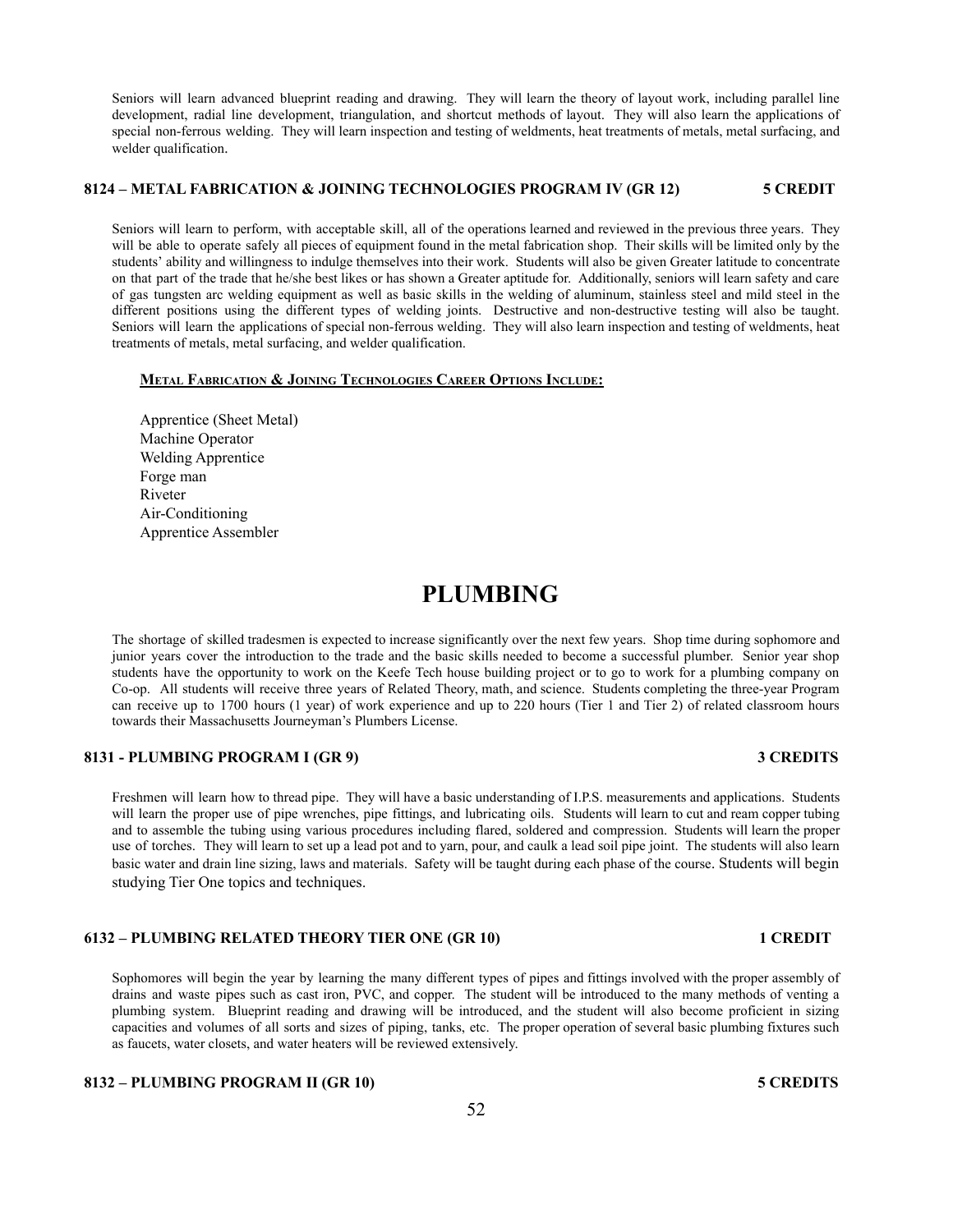53

Sophomores will learn about types of valves, including gate, globe, and quick closing. Students will learn about special valves such as regulators and also about air chambers. Students will learn about water service mains and water meters. Some gas piping, gas appliances, and gas flues will be taught. Different uses for hangers such as resnor hook, clevis, strap, and van will be taught along with the anchors used to attach them. Safety with rigging and hoisting will be covered. Students will learn knots, chain fall, and come along procedures. Students will learn waste stack sizes, materials, and laws, along with branch line sizes, materials, and laws.

### **6133 – PLUMBING RELATED THEORY TIER TWO A (GR 11) 1 CREDIT**

Juniors will learn air break and air gap indirect wastes, and storm drain and sewer drain regulations. Septic systems will be taught, and all units of the system will be covered. Students will learn plumbing vents, including: stack, continuous, individual, common, bow, yoke, battery, circuit, loop, wet, and crown.

### **8133 – PLUMBING PROGRAM III (GR 11) 5 CREDITS**

Students will learn about floor drains and the different laws covering them. Bathtub and shower installations will be covered. Students will learn about different types of sewer ejectors. Different testing methods will be taught. Students will also learn duriron, glass pipe, and poly special waste systems. Students will learn about special waste traps including plaster, grease, acid, gasoline, and sand traps. Students will also participate in the Keefe Tech House Building Project and can become eligible for Co-op as of January).

### **6134 – PLUMBING RELATED THEORY TIER TWO B (GR 12) 1 CREDIT**

Seniors will continue with blueprint reading and will, by this time, be able to design and rough the plumbing system for residences and commercial installations. The finer points of plumbing design will be covered such as different manufacturers and styles. The student will learn many principles of business such as estimating jobs, labor costs, pricing material, and figuring overhead costs.

### **8134 – PLUMBING PROGRAM IV (GR 12) 5 CREDITS**

Seniors will learn about repairing fixtures in the plumbing system. Special methods and materials to detect leaks will be taught. Students will learn to install and repair different valves including ballcocks, faucet stem, flushometer, gate, globe, mixing, hose bibb, silcock, wall hydrants, and trap seal valves.

Students will learn about trap fixtures and pipe stoppages and how to correct and avoid them. Students will learn about fixtures including wall-hung water closets, floor mount water closets, wall-hung lavatories, vanity lavatories, kitchen sinks, wall-hung urinals, pedestal urinals and bidets. Students will also learn special hospital and commercial fixtures. In addition, students will learn about water heaters fueled by gas, oil, electric and solar. Students will also learn about indirect, direct, and instantaneous heaters. Students will also participate in the Keefe Regional Technical School House Building Project and can become eligible for Co-op).

### **PLUMBING CAREER OPTIONS INCLUDE:**

Licensed Plumber – Apprentice, Journeyman, and Master Oil Burner Technician Service Plumber Residential or Commercial Plumber Solar Thermal System Installer Pipefitter/Welder

## **PROGRAMMING & WEB DEVELOPMENT**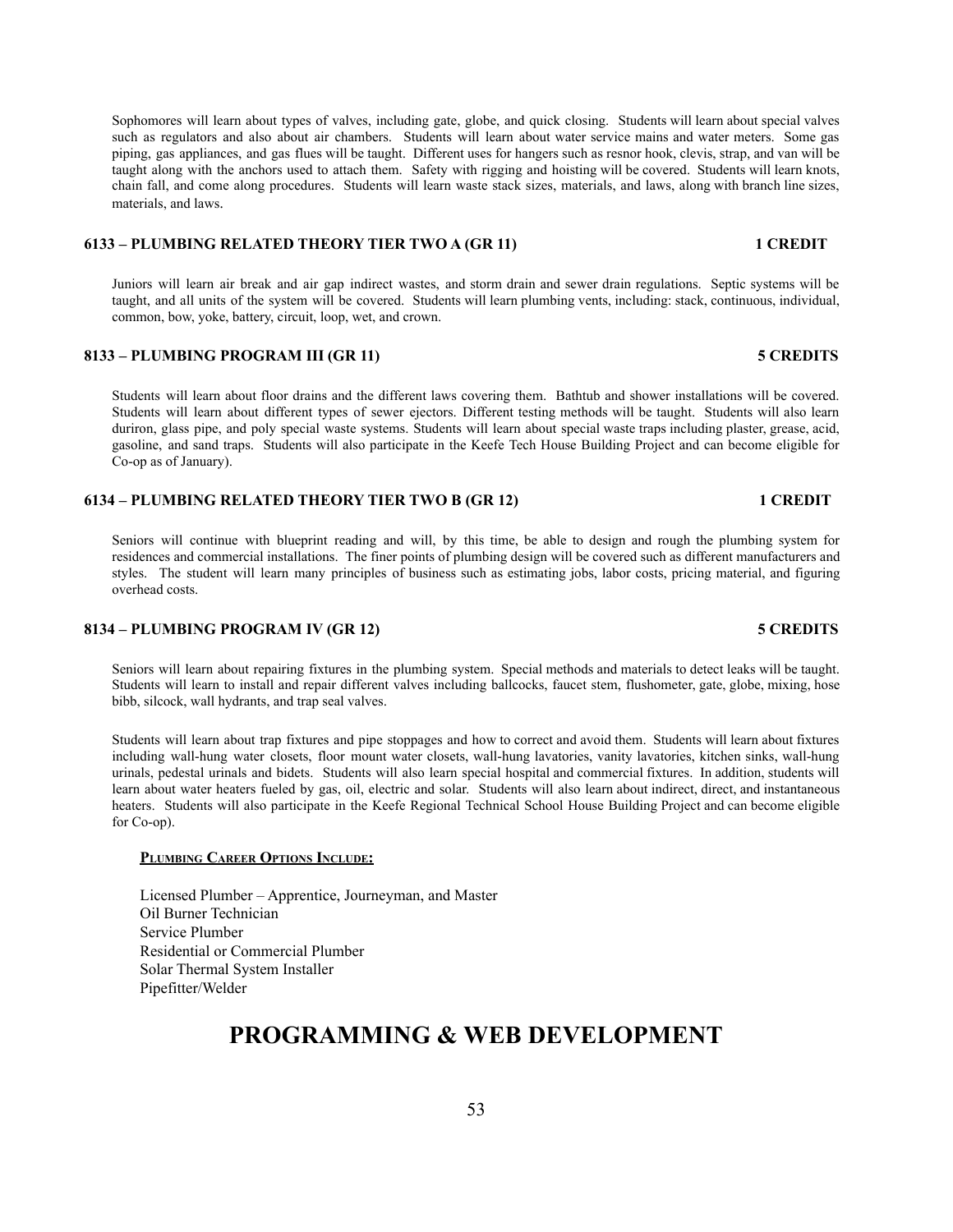As society becomes more information oriented, computers, technology, and the Internet are an integral part of most jobs. Our students are trained using a state-of-the-art 20-workstation lab running a Windows XP environment. Students will learn how to manage data electronically with Microsoft Office Suite of applications. Programming concepts are taught using Visual Studio, Net Microsoft Access, HTML, Java and JavaScript. Web pages are designed and developed with FrontPage, Dreamweaver and XHTML. Upon graduation, students are prepared for an entry-level position in Computer Programming and Web page development or to further their education by enrolling in a post-secondary school.

### **8151 - PROGRAMMING & WEB DEVELOPMENT PROGRAM (GR 9) 3 CREDITS**

This course is designed to introduce students to computer concepts and applications and will focus on the development of web pages. Students will learn basic HTML and Cascading Style Sheets (CSS) to produce a variety of web pages, including interactive pages that use JavaScript. Students will be introduced to computer science terminology and concepts, and will apply some of these through game development using the "GameMaker" game development Program. In addition, students will be introduced to the world of robotics via Lego Mindstorm Robots.

### **8152 - PROGRAMMING & WEB DEVELOPMENT PROGRAM II (GR 10) 5 CREDITS**

This course is designed to teach students the fundamentals of Programming, using both Web and Windows application environments. Developing analytical and logical problem-solving techniques will be a key part of learning to the program. Programming websites using HTML, CSS and JavaScript, begin in grade 9, will be expanded on. Application development will use the Visual Studio Integrated Development Environment (IDE) and the C# Programming language. Students will become conversant in data types and basic data structures, and will learn fundamental programming constructs, including string manipulation, mathematical processing, looping and decision-making. Students will be introduced to data storage paradigms. Students will expand their understanding of "internet of things" via their use of Raspberry Pi and Arduino computers.

### **6152 - PROGRAMMING & WEB DEVELOPMENT RELATED THEORY II (GR 10) 1 CREDIT**

Students will learn the basics of the Software Development Life Cycle (SDLC). They will begin to understand the importance of Analysing, Designing, and Planning Software prior to building it. Agile software development principle will be introduced forcing students to fully prepare a project at the beginning of their development process. In addition, students will understand the importance of presenting and documenting their work.

### **8153 - PROGRAMMING & WEB DEVELOPMENT PROGRAM III (GR 11) 5 CREDITS**

During this year, students will dive deeper into application development using Visual Studio and C#. They will be introduced to more advanced Programming concepts, including complex looping structures, multiple forms, menus, graphics, linked lists, and multi-dimensional arrays. They will delve into modular programming, functional abstraction, and programming efficiency. They will be introduced to object-oriented programming using Java. Relational databases and the use of SQL to store and retrieve information will be covered, and students will integrate SQL and the use of relational data into application development. Students will also dive deeper into web programming using HTML and JavaScript. They will add AJAX and Python, and will learn to write web applications that communicate with relational databases. Students will be introduced to *responsive web page design*. A deep appreciation of the importance of *design* on many levels (technical, functional and visual) will be emphasized. Robotics will continue with the building and programming of Vex robots.

### **6153 - PROGRAMMING & WEB DEVELOPMENT RELATED THEORY III (GR 11) 1 CREDIT**

Students become more adept at Agile with year long (or several smaller), student selected projects. Projects will be designed, scoped, developed, and delivered following SDLC principles. Students will be expected to analyze the projects at set intervals to understand original deliverable vs what is being completed.

### **8154** - **PROGRAMMING & WEB DEVELOPMENT PROGRAM IV (GR 12) 5 CREDITS**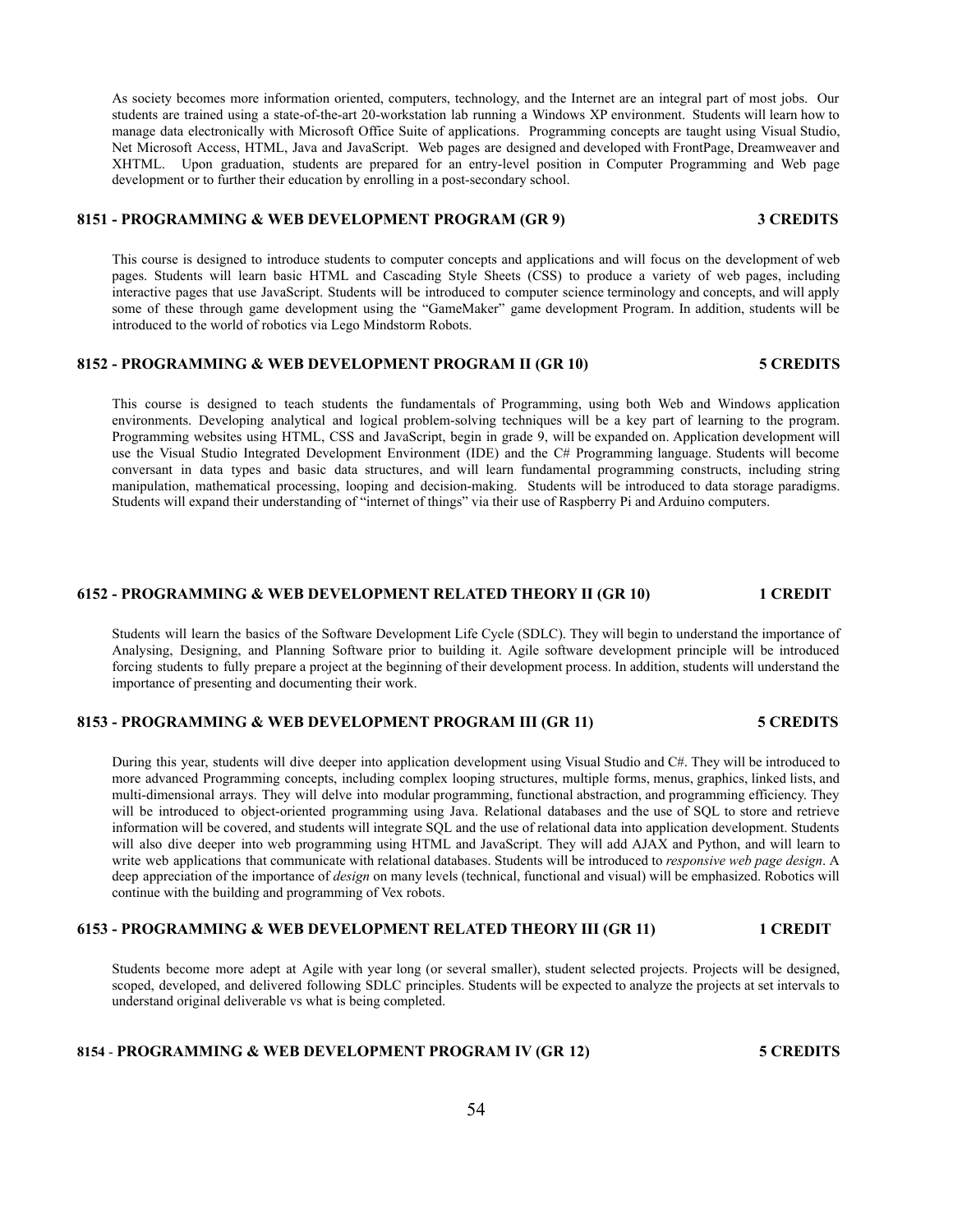Students will delve deeper into object-oriented Programming and be introduced to procedural programming. They will also be introduced to some more complex problems in computer science, including binary trees, recursion, artificial intelligence, various sorting techniques and compression. Students will be introduced to the Linux Operating System as well as the C programming language. They will study cyber-security, both on a personal level to protect themselves while using the internet and on a programming level, to protect the software they create. The study of robotics will expand to include automation, as that may be used in a manufacturing environment.

### **6154 - PROGRAMMING & WEB DEVELOPMENT RELATED THEORY IV (GR 12) 1 CREDIT**

Students will put what they have learned together into a *capstone* project of significant scope. The *capstone* project will include front-end, middle tier, and database components. Students will be required to document and present their projects. Students may )optionally) choose to create a phone or tablet App as part of their project.

### **Programming & Web Development Career Options Include:**

ENTRY LEVEL CAREER OPTIONS INCLUDE: Data Entry Computer Operator Technical Support (including phone support, help desk) Computer Maintenance/Repair Technician Geek Squad Entry Level Sales Software Tester

### TECHNICAL CAREER OPTIONS (SOME FURTHER TRAINING REQUIRED) INCLUDE:

Software Quality Assurance Software Test Engineer Graphic Designer, Web Developer, Web Master Technical Sales Pre-Sales Support

## **COOPERATIVE EDUCATION**

The Cooperative Education Program provides an opportunity for deserving students to participate in paid employment in their career/technical areas of study during their shop week for area employers. They receive fair and competitive wages and valuable work experience. The employers are expected to grade students based on criteria provided by the school. These selected employers become partners in the educational process by offering expanded learning opportunities in the workplace.

### **ELIGIBILITY FOR SENIORS:**

Co-op eligibility, at the beginning of the senior year, depends on the following junior year criteria:

- A final grade of C- or better in each academic subject.
- A final grade of B- or better in junior year shop and related.
- MCAS competency determination based on scores in all required areas.
- Obtained OSHA 10-hour safety card.
- Met school's term or yearly attendance requirements.
- Instructor recommendation. \*Students who are not eligible for cooperative placement at the beginning of grade 12 may become eligible based on their report card at the end of any term during the senior year.

### **Summer school grade may not be used for co-op eligibility.**

**ELIGIBILITY FOR TERM III JUNIORS:**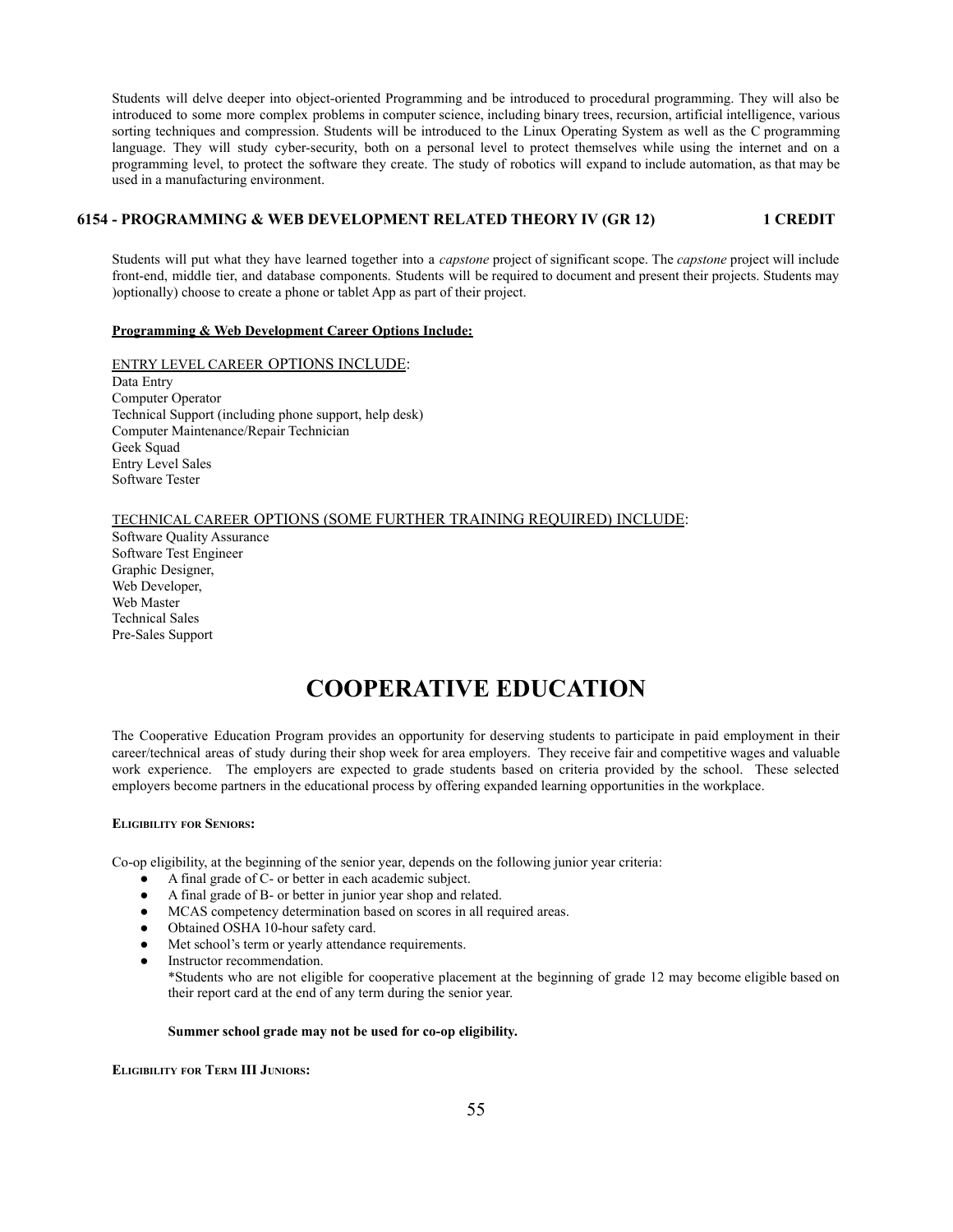- An average grade of C- or better in each academic subject.
- An average grade of B- or better in junior year shop and related. **\*Based on the first two terms in grade 11**
- MCAS competency determination based on scores in all required areas.
- Obtained OSHA 10-hour safety card.
- Instructor recommendation.
- Fewer than (10) absences through the end of Term II in the junior year (3 tardies equals an absence).
- Juniors participating in co-op must continue to meet the grade requirements based on year end grades to continue on co-op placement.

### **SUMMER COOPERATIVE PLACEMENT FOR JUNIORS:**

Summer cooperative placement (new contract) for juniors will commence the last day of their junior year and will end the first day of school of their senior year as regulated by the Department of Elementary and Secondary Education.

### **WAIVERS:**

**Students may appeal to the Principal for a waiver for extenuating circumstance on an individual basis.**

**TERMINATION OF COOPERATIVE PLACEMENT:**

A student will be removed or terminated from cooperative placement because of ineligibility due to poor attendance, failing grades, suspension, or other disciplinary infractions. Any exception to the above will be decided by the Principal **and the Cooperative Placement coordinator.**

## **STUDENT ACTIVITIES**

### **THIS IS A SAMPLING OF THE STUDENT ACTIVITIES:**

- American Culinary [Federation](http://www.keefetech.org/node/60) (ACF)
- Art Club
- Audio-Visual Assistant
- Business Professionals of America (BPA)
- Chess Club
- Chorus
- [Dance](http://www.keefetech.org/node/28) Club
- Drama Club
- Future Farmers of America (FFA)
- Gay/Lesbian Alliance (GSA)
- Intramural Sports Activities
- Leadership Academy
- National Art Honor Society
- National Honor Society
- South [Middlesex](http://www.keefetech.org/node/59) Scholars Program
- Student Advisory Committee (SAC)
- **Student Ambassadors**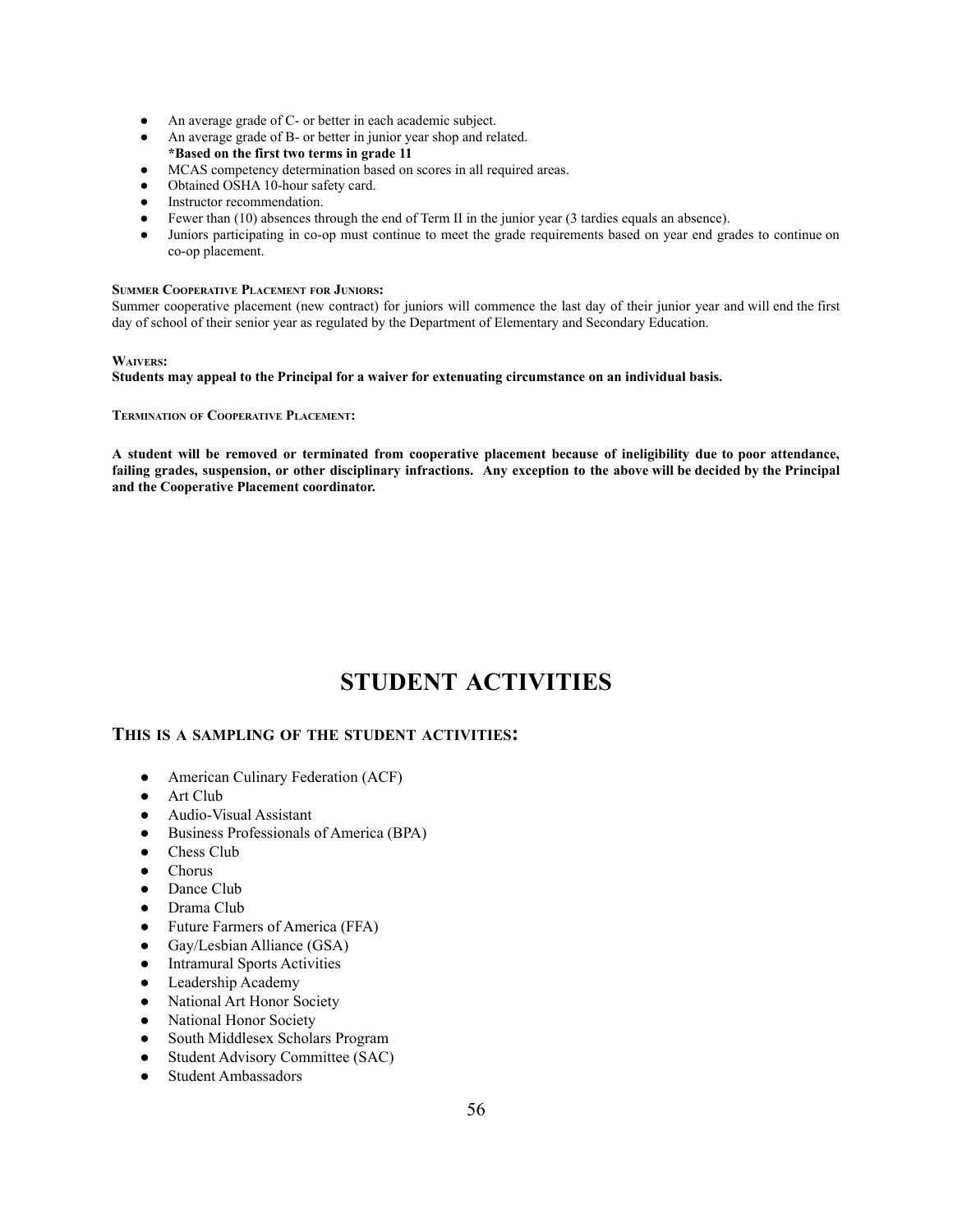- **Student Council and Class Officers**
- Students Against Destructive Decisions (SADD)
- SkillsUSA
- Yearbook

# **ADDENDUM A SOUTH MIDDLESEX REGIONAL VOCATIONAL TECHNICAL SCHOOL DISTRICT**

## **CENTRAL OFFICE ADMINISTRATION**

Jonathan Evans - Superintendent/Director Shannon Snow, Ed.D – Principal Dolores Sharek – Director of Finance & Business Operations Domenic Jannetti – Director of Satellite Vocational Programs & Facilities Jack Keating - Treasurer

## **SCHOOL COMMITTEE**

**ASHLAND** Edward Burman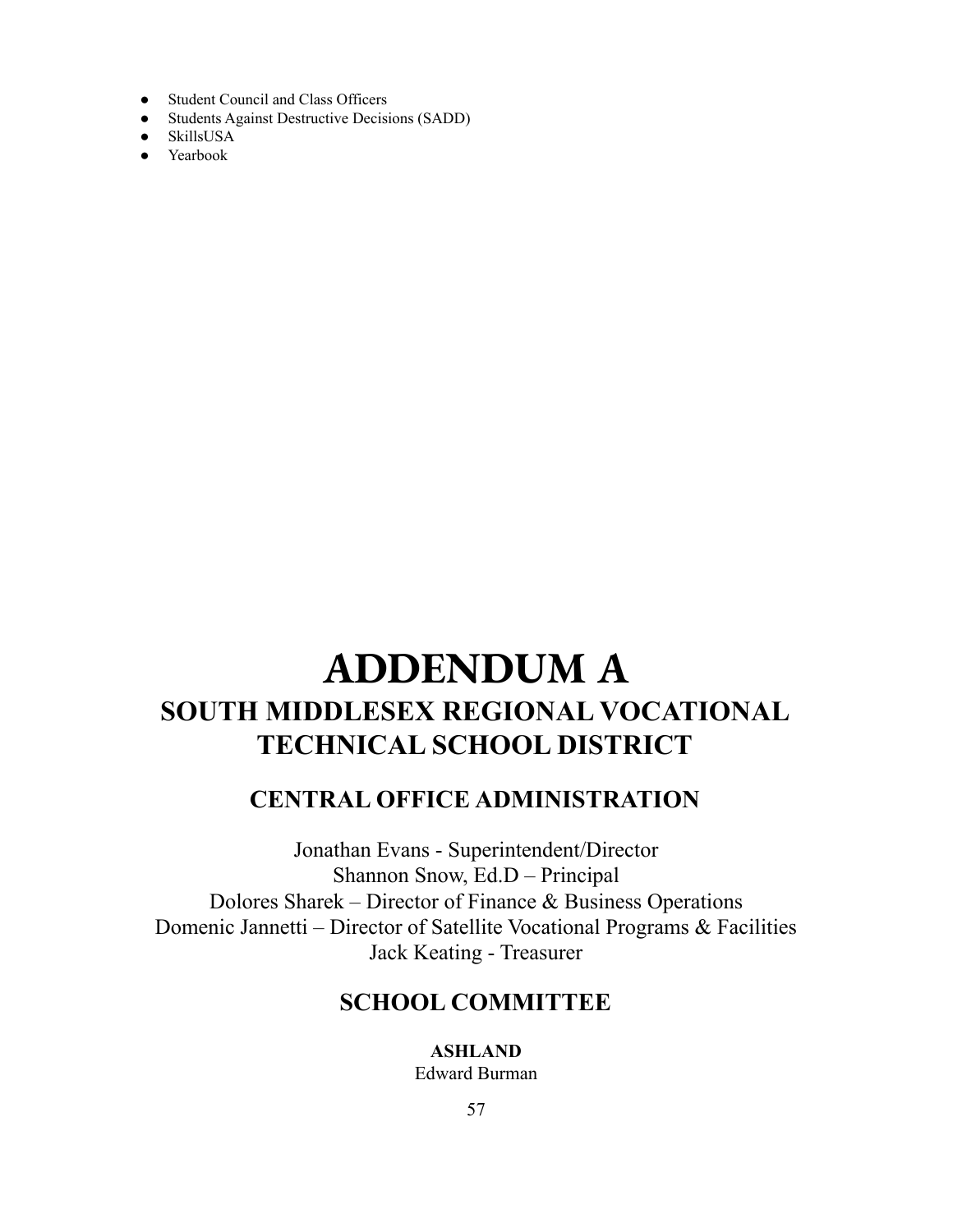William Gaine

## **FRAMINGHAM**

Michele Burns James Cameau Linda Fobes Rick Gallagher Sara Hamerla A.J. Mulvey Maria Martinez Brandon Ward,

## **HOLLISTON**

Sarah Commerford Barry Sims

## **HOPKINTON**

Ruth Knowles Jaime Shepard

## **NATICK**

Ruth Mori Elizabeth Smith-Freedman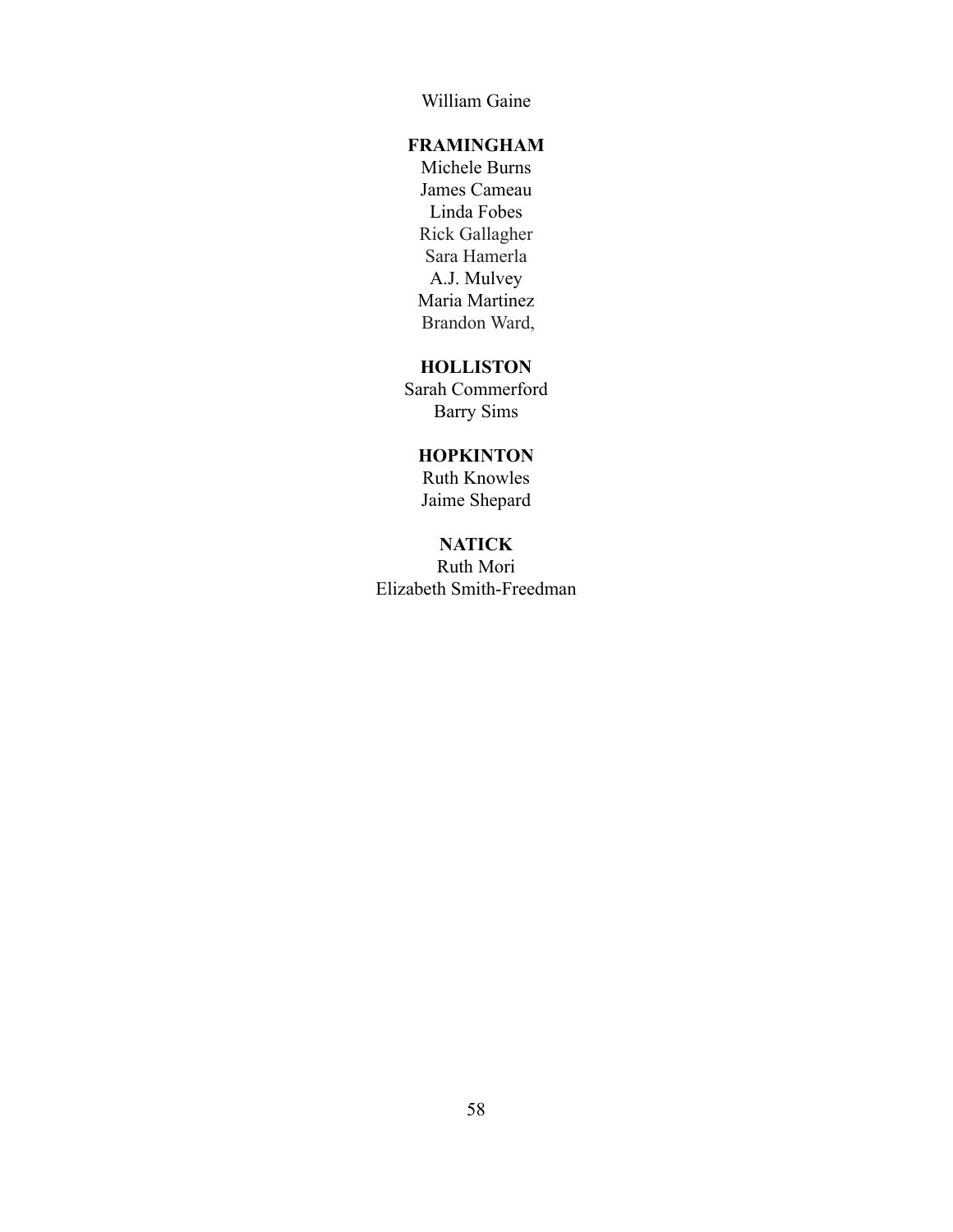# **ADDENDUM B**

## **MASSACHUSETTS COMPREHENSIVE ASSESSMENT SYSTEM (MCAS)**

The Commonwealth of Massachusetts requires all students to pass the English Language Arts and Math exams and to meet all local Graduation requirements in order to receive a high school diploma. Beginning with the Class of 2010, students will also be required to pass a Science/Technology MCAS in order to receive a high school diploma. Students take these exams for the first time at the end of the freshman year. Students will have five opportunities during their high school years to pass the MCAS. To assist students in preparing for these exams, Keefe Tech offers many MCAS preparation Programs including MCAS classes during the day and tutoring in the school day. It is important to note that students who have not passed the MCAS may be rescheduled from their electives courses and assigned to MCAS tutoring.

**Certificate of Attainment:** The Certificate of Attainment is available to students who have completed all the local graduation requirements but who have not yet qualified for a high school diploma because they have not passed the required MCAS tests. Students must also meet the attendance requirements for this certificate. This is a state-endorsed credential, based on specific criteria available through the Department of Elementary and Secondary Education.

**Certificate of Program Completion:** A Certificate of Program Completion signifies that successful completion of an individualized Program must include the following areas: Local requirements without MCAS status.

### **BOARD OF EDUCATION- MCAS COMPETENCY DETERMINATION (603 CMR 30.0)**

\*Beginning with the Class of 2010 and beyond:

Students will be required to meet or exceed a scaled score of 240 on both the grade 10 English Language Arts and Mathematics MCAS exam;

- Students will be required to meet or exceed a scaled score of 220 on one of the high school test- Biology, Chemistry, Intro to Physics, or Technology/Engineering **or**
- Students will be required to meet or exceed a scaled score of 220 on both the grade 10 English Language Arts and Mathematics MCAS exams **and** fulfill the requirements of an Educational Proficiency Plan (EPP); the EPP shall be developed for the subject matter area(s) in which students did not meet or exceed a scaled score of 240 **and**
- Students will be required to meet or exceed a scaled score of 220 on one of the high school test- Biology, Chemistry, Intro to Physics, or Technology/Engineering

Each **Educational Proficiency Plan** (EPP) will include, at a minimum:

- A review of the student's strengths and weaknesses, based on MCAS and other assessment results, coursework, grades, and teacher input;
- The courses the student will be required to take and successfully complete in grades 11 and 12; and
- A description of the assessments the school will administer on a regular basis to determine if the student is moving toward proficiency.

### **MCAS PERFORMANCE APPEAL PROCESS**

MCAS Performance Appeals are available for students who have not passed the test after three attempts, but who have demonstrated through their course work and grades that they have the knowledge and skills in English and/or mathematics equal to the standard established in the grade 10 MCAS test.

To be eligible for an MCAS Performance Appeal, a student must have:

- Attended school 95% of the time both last school year and the current school year,
- Taken the  $10^{th}$  grade MCAS test 3 times
- Participated in MCAS tutoring or other academic help that is available.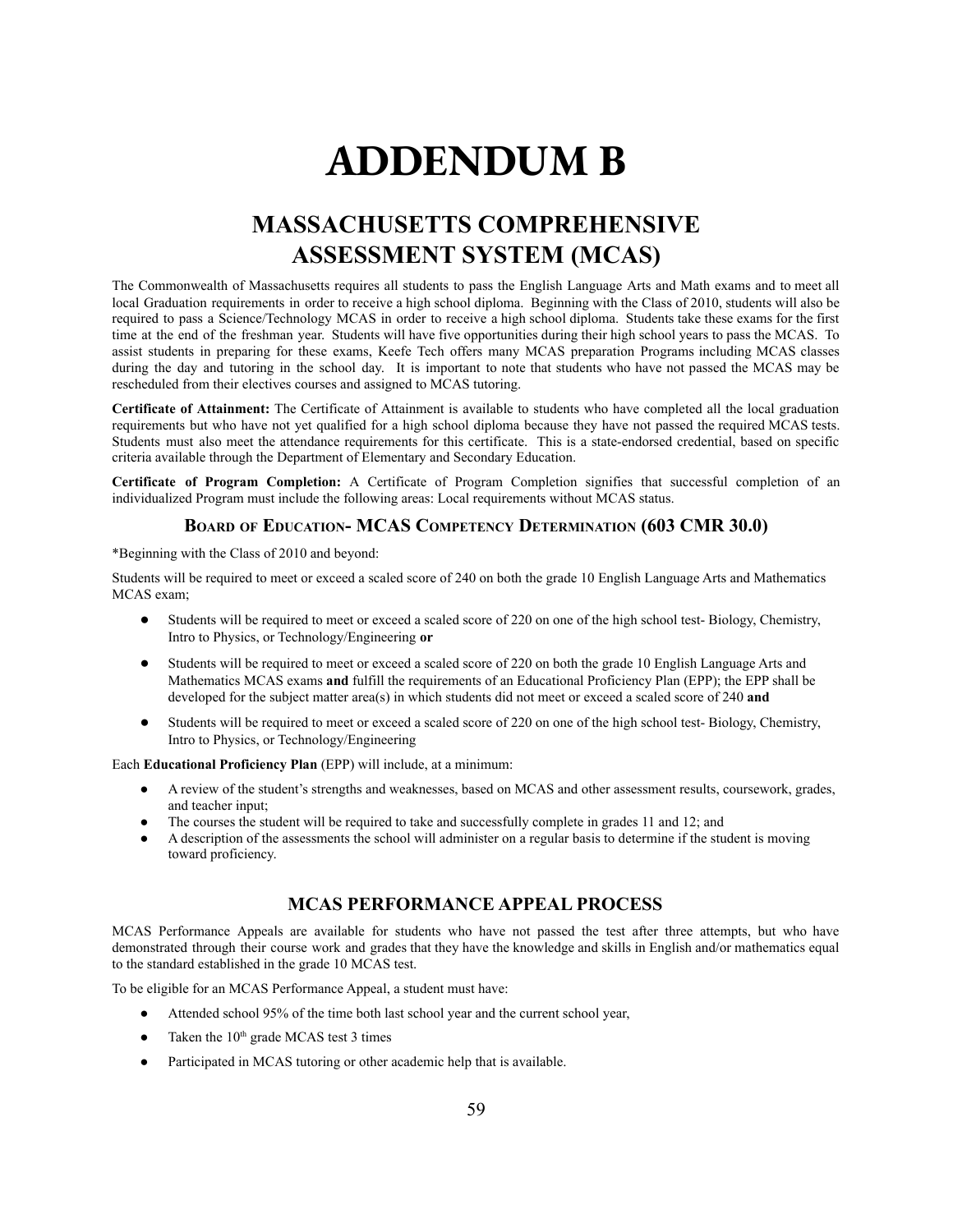## **STANLEY Z. KOPLIK CERTIFICATE OF MASTERY**

The Certificate of Mastery Program provides recognition by the Massachusetts State Department of Education to high school juniors and seniors for outstanding academic achievement. To be eligible, students must have taken the tenth grade English Language Arts and Mathematics MCAS test and score Advanced in one category and Advanced or Proficient in the other. To confirm your eligibility, consult with your school Guidance Counselor. Upon the confirmation of eligibility, your counselor will provide you with the application and the additional requirements that need to be completed prior to graduation. Upon completing

the requirement, provide the completed application to your Guidance Counselor who will process the application for the tuition waiver for Massachusetts State Colleges and Universities. For additional information, please consult your Guidance Counselor.

### **JOHN AND ABIGAIL ADAMS SCHOLARSHIP**

The John and Abigail Adams Scholarship provides a tuition waiver for up to eight semesters of undergraduate education at a Massachusetts state college or university. The scholarship covers tuition only; fees and room and board are not included. **The scholarship must be used within six years of a student's high school Graduation**.

In order to be eligible for the John and Abigail Adams Scholarship, Massachusetts public high school students in the **class of 2015 or earlier** must

- have scores of *Advanced* and *Proficient* on Grade 10 MCAS tests in English Language Arts (ELA) and Mathematics (at least one score must be *Advanced*) **AND**
- have combined scores on MCAS ELA and Mathematics tests that place them in the top 25 percent of students in the Graduating class in their district.

**Beginning with the class of 2016**, in order to be eligible for the scholarship, students must

- score at the *Advanced* performance level on one of the three high school state assessment tests in ELA, Mathematics, or STE (Biology, Chemistry, Introductory Physics, or Technology/Engineering); **AND**
- score at the *Proficient* level or higher on the remaining two high school state assessment tests; **AND**
- have combined scores from the three tests that place them in the top 25 percent of students in the Graduating class in their district.

Scholarship eligibility is based on each student's **first attempt** at taking the spring Grade 10 MCAS tests in ELA and Mathematics (and for students in the class of 2016 and beyond, first attempt at taking one of the four STE tests). In order to receive the scholarship, a student must be enrolled in a Massachusetts public high school in his or her senior year. Students who qualify for the scholarship will receive award letters and further information in the fall of their senior year.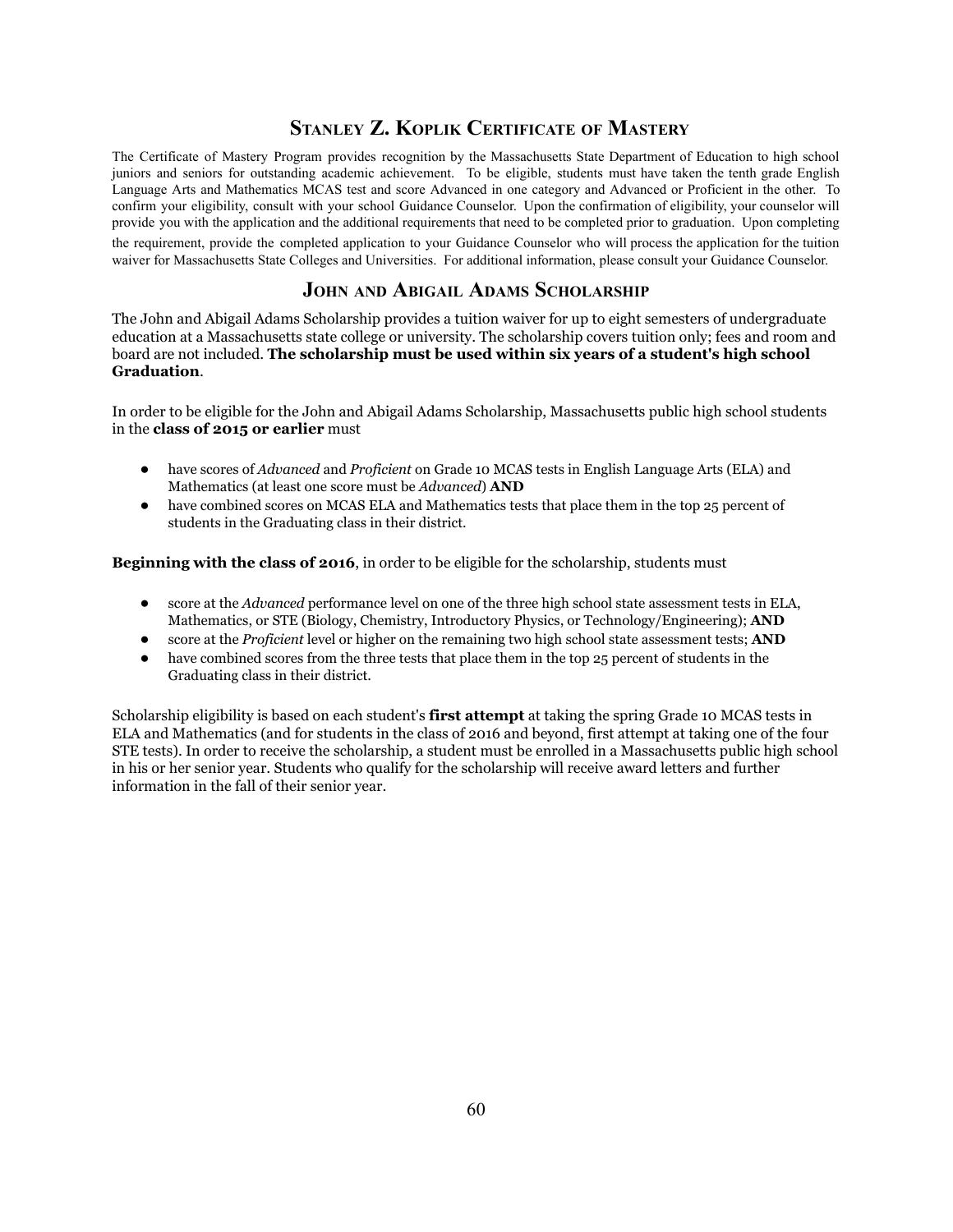| <b>Stanley Z. Koplik Certificate of Mastery with</b><br><b>Distinction Award</b>                                                                                                                                                                                                                                                                                                                                                                                               | <b>John and Abigail Adams Scholarship</b>                                                                                                                                                                                                                                                                                       |
|--------------------------------------------------------------------------------------------------------------------------------------------------------------------------------------------------------------------------------------------------------------------------------------------------------------------------------------------------------------------------------------------------------------------------------------------------------------------------------|---------------------------------------------------------------------------------------------------------------------------------------------------------------------------------------------------------------------------------------------------------------------------------------------------------------------------------|
| Students qualify for the Koplik certificate by 1) scoring at<br>the Advanced level on the grade 10 MCAS test in English<br>Language Arts (ELA), Mathematics, or Science and<br>Technology/Engineering and Proficient or higher in the<br>other two subject tests and<br>2) demonstrating additional academic achievements on AP<br>and/or SAT II (subject tests) Exams. The Koplik certificate<br>provides a tuition waiver to a Massachusetts state college or<br>university. | Students qualify for the Adams Scholarship by 1) scoring at<br>the Advanced and Proficient levels on grade 10 MCAS tests and 2)<br>having a combined score that places them in the top 25% of students in<br>their district. The Adams scholarship provides a tuition waiver to a<br>Massachusetts state college or university. |
| Students may take the Grade 10 MCAS tests * a second time<br>in grade 11 in an attempt to meet the eligibility requirements<br>for the Koplik certificate.                                                                                                                                                                                                                                                                                                                     | Students are not allowed to take Grade 10 MCAS tests a second time. The<br>Adams scholarship is based on first time grade 10 test takers.                                                                                                                                                                                       |
| *STE re-take added per Commissioner's Update 12/22/11                                                                                                                                                                                                                                                                                                                                                                                                                          |                                                                                                                                                                                                                                                                                                                                 |
| Students must submit an application for the Koplik award to<br>their guidance counselor by the beginning of May of their<br>senior year.                                                                                                                                                                                                                                                                                                                                       | There is no application for the Adams scholarship award. Students who<br>qualify for the scholarship receive an award letter in the fall of their<br>senior year.                                                                                                                                                               |
| In order to use the award, students must present a copy of<br>their certificate to the financial aid office at the<br>Massachusetts state college or university they plan to attend<br>and file the Free Application for Federal Student Aid.                                                                                                                                                                                                                                  | In order to use the award, students must present their award letter to the<br>financial aid office of the Massachusetts state college or university they<br>plan to attend and file the Free Application for Federal Student Aid.                                                                                               |
| The tuition waiver must be used in the fall of the year the<br>student Graduates from high school.                                                                                                                                                                                                                                                                                                                                                                             | The tuition waiver must be used within 6 years of a student's high school<br>Graduation.                                                                                                                                                                                                                                        |
| The tuition waiver is in effect for eight consecutive semesters<br>provided that the student maintains a cumulative GPA of 3.3<br>or higher. If the GPA falls below 3.3 the student loses the<br>tuition waiver.                                                                                                                                                                                                                                                               | The tuition waiver is in effect for eight semesters provided that the<br>student maintains a cumulative GPA of 3.0 or higher. If the GPA falls<br>below 3.0 the student loses the tuition waiver.                                                                                                                               |
| The tuition waiver applies to all Massachusetts public state<br>colleges and universities.                                                                                                                                                                                                                                                                                                                                                                                     | The tuition waiver applies to all Massachusetts public state colleges and<br>universities with the exception of the Massachusetts College of Art and<br>Design.                                                                                                                                                                 |
| A student who receives both the Koplik Scholarship and a<br>Pell grant is eligible for funds through the Academic<br>Competitiveness (AC) Grant.                                                                                                                                                                                                                                                                                                                               | A student who receives both the Adams Scholarship and a Pell Grant is<br>not automatically eligible for funds through the Academic<br>Competitiveness (AC) Grant.                                                                                                                                                               |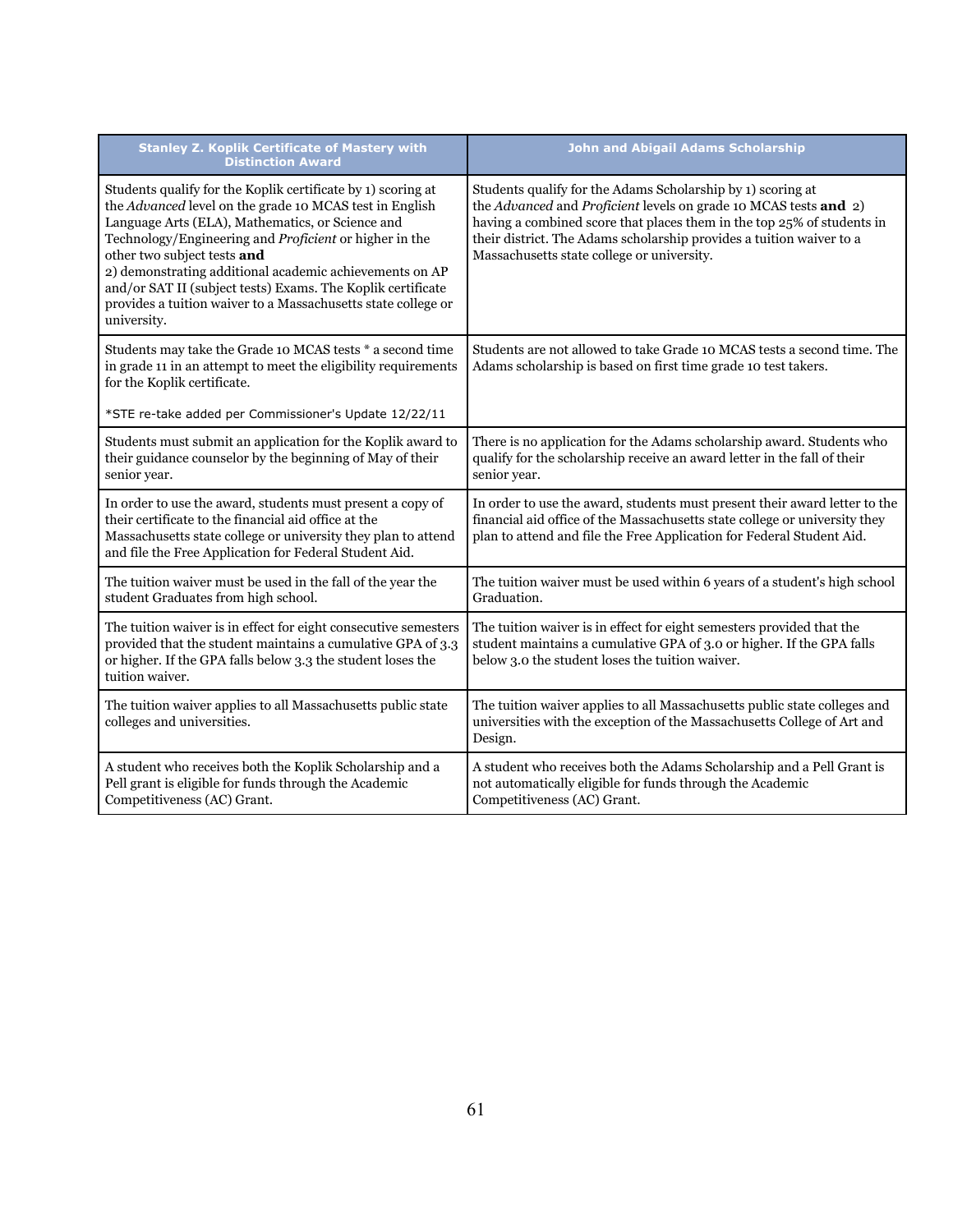# **ADDENDUM C**

## **COLLEGE PLANNING**

The Keefe Technical School Counseling Department is committed to helping students with their plans for post-secondary education. If a student is planning on applying to a 2- or 4-year college or university, they should express this to their counselor early on in their high school career and work with their counselor to take the appropriate courses and necessary testing in order to be eligible for admission.

The School Counseling Department strongly recommends that students planning to attend college take the PSAT in October of their junior year and the SAT and/or ACT Test in May or June of their junior year. During the senior year, students planning to apply to a 4-year college should take the SAT/ACT test in October, November or December.

### **PREPARATION FOR POST-SECONDARY EDUCATION**

To prepare for admission to a college or other institute of higher learning, the student is advised (1) to make proper choices of subjects and (2) to maintain a sufficiently high grade or achievement in his/her major subjects. Other matters of consideration are personal interview, personal characteristics, and health standards.

School achievement and test scores are the best predictors of success in college. The colleges have become highly selective, and each year admission is becoming more competitive. A high school diploma alone does not guarantee admission to most colleges; the decision to admit a student rests with the college.

Many colleges give preferences to the students who have earned at least sixteen units. Students are also encouraged to consider electing courses in the areas of art, music, and occupational education. In addition to the sixteen academic units, it is imperative that students consult the college catalogs and the counselors for up-to-date information about admission requirements.

### **CANDIDATES FOR COLLEGE ADMISSION**

### **General Information**

- 1. Students must qualify for admission to college by selecting a Program consistent with the admission requirement of most colleges
- 2. An applicant for college is judged on his/her achievement, class rank, results of entrance examinations, interview, and recommendations
- 3. The candidate should follow these procedures:
	- a. Make a firm decision that college is his/her goal
	- b. Review the literature of specific collegiate institutions to ascertain what the entrance requirements are and decide which schools he/she would like to attend.
- 4. Discuss plans with his/her parents and counselor
- 5. Visit the collegiate institutions to which he/she plans to apply as early as possible following the junior year
- 6. Arrange to take the necessary entrance examination. In general, these would be the SAT Reasoning Test, SAT Subject Test, and PSAT tests of the College Board and/or the ACT. Information and applications are available from counselors.
- 7. Secure applications from the colleges early in the senior year and complete such applications with care
- 8. Request that transcripts be forwarded by the counselor
- 9. Furnish any references which may be required
- 10. Complete the required Financial Aid forms (FAFSA, CSS Profile) if he/she plans to apply for financial aid. Information is available in the School Counseling Office. The student should also check all financial aid sources with his/her counselor

### **COURSE REQUIREMENTS: 4-YEAR COLLEGES AND UNIVERSITIES**

Students planning to attend a 4-year college or university or a 2-year Community College (transfer Program) should elect the most demanding Program for grades 9-12.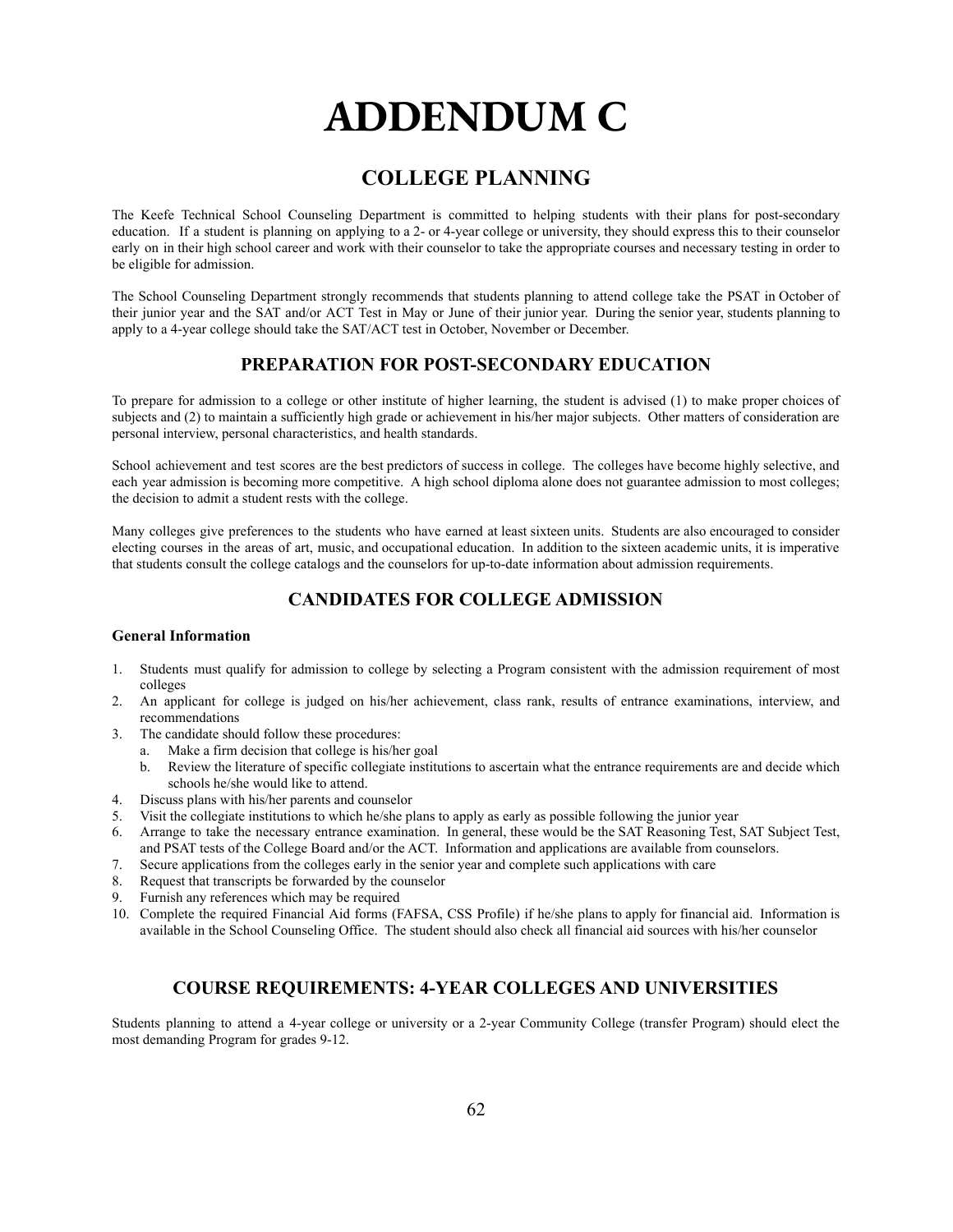The requirements for acceptances to most colleges are a minimum of 16 units including: English, 4 units; College Math, 3 units; Social Studies 2 units; and Science, 3 units.

Many colleges require two years of a foreign language only for the Liberal Arts Program. To be certain of the language requirements, a student should check the college catalogue or see his/her counselor. State colleges or universities of Massachusetts require two years of a foreign language. Students from Career/Technical High Schools are eligible to have the foreign language requirement waived.

### **2-YEAR COLLEGES**

### **TRANSFER**

Some 2-year colleges offer an Associate in Arts or Associate in Science Program. If the student completes his/her 2-year college Program with sufficiently high grades, he/she may transfer to a 4-year college for the final two years.

### **CAREER/TECHNICAL PROGRAMS**

The admission requirements for career Programs in 2-year or Community Colleges are not as strict as those for academic Programs. Usually a high school diploma is required. Successful completion of a career Program does not usually meet the requirements for transfer to a major 4-year college or university. It does, however, lead to a certificate and is designed to prepare students for immediate employment in a specific occupation.

## **MASSACHUSETTS STATE UNIVERSITY SYSTEM AND UMASS**

## **MINIMUM ADMISSIONS REQUIREMENTS**

The admissions standards for the state universities and UMass emphasize a strong academic high school background so that students enter college ready to learn. These standards represent minimum requirements; meeting them does not guarantee admission, since campus officials consider a *wide* range of factors in admissions decisions. Students shall have fulfilled all requirements for the high school diploma or its equivalent upon enrollment. It is important to note that admissions standards for the state's community colleges *differ. Community colleges may admit any high school Graduate or GED recipient.*

### **Freshman Applicants**

The admissions standards for freshmen applicants have two main parts:

- 1. 16 required academic courses,
- 2. A minimum required grade point average (GPA) earned in college preparatory courses completed at the time of application. Applicants must also submit an SAT or ACT score.

### *Academic Course Requirement:*

Sixteen\* college preparatory courses distributed as follows are required: (A course is equivalent to one full school year of study. Courses count toward the distribution only if passed)

\*Effective with the college freshman class entering fall 2016, the number of required courses will increase to 17 with the additional year of math.

*Minimum Required grade Point Average (GPA):*

The GPA must be achieved based on all college preparatory courses completed at the time of application and should be weighted for accelerated (Honors or Advanced Placement) courses. The required minimum weighted high school GPA is 3.0 for the four-year public campuses.

| <b>State University GPA</b> | University of Massachusetts GPA |
|-----------------------------|---------------------------------|
| 3.00                        | 3.00                            |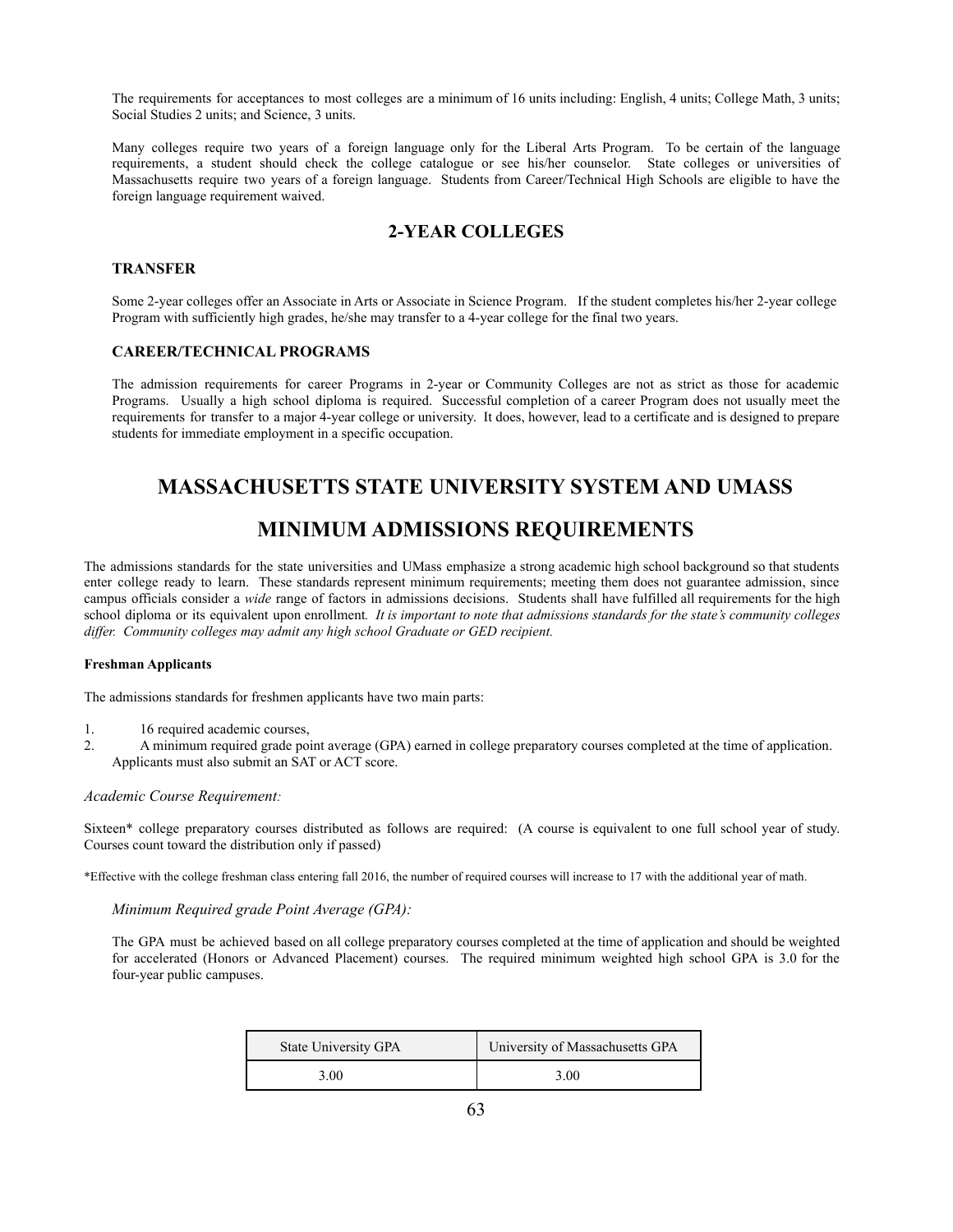### *SAT Scores*

Applicants who meet the GPA requirement do not have to use the sliding scale for admission, but still must submit SAT or ACT test scores for consideration if they are applying to a state university or UMass within three years of high school graduation.

### *Sliding Scale (used when GPA is lower than the minimum required GPA)*

If an applicant's GPA falls below the required minimum, a sliding scale will apply. *This scale should be used only when an applicant's GPA falls below the required 3.0 minimum for admission to the state universities or UMass*.

Scores on the new writing section of the SAT will not affect the sliding scale for freshman applicants to the Massachusetts state universities and to the University of Massachusetts at this time. The sliding scale, used in making admissions decisions for students with high school grade point averages falling below the required minimum, will continue to be based upon the combined critical reading (verbal) and math sections of the SAT.

| Weighted High<br>School GPA | Combined SAT-I V&M<br>Must Equal or Exceed<br>(ACT Equivalent in Italics) |
|-----------------------------|---------------------------------------------------------------------------|
| $2.51 - 2.99$               | 950 (20)                                                                  |
| $2.41 - 2.50$               | 990 (21)                                                                  |
| $2.31 - 2.40$               | 1030(22)                                                                  |
| $2.21 - 2.30$               | 1070(23)                                                                  |
| $2.11 - 2.20$               | 1110 $(24)$                                                               |
| $2.00 - 2.10$               | 1150 $(25)$                                                               |

### **Sliding Scale for Freshman Applicants to UMASS**

### **NO APPLICANT WITH A HIGH SCHOOL GPA BELOW 2.00 MAY BE ADMITTED TO**

### **A STATE UNIVERSITY OR UNIVERSITY OF MASSACHUSETTS CAMPUS**

### **Transfer Applicants**

Transfer students must meet one of the following criteria:

- 1. 12-23 transferable college credits and a minimum 2.5 college GPA:
- 2. Up to 23 transferable college credits, a minimum 2.0 college GPA, and a high school transcript that meets the admission standards for freshman applicants; or
- 3. 24 or more transferable credits and a minimum 2.0 college GPA.

For the purpose of the transfer GPA calculation, transferable credits are to be calculated based on non-remedial credits earned from the most recently attended higher education institution. Students who have earned college credits while enrolled in high school are not transfer students and must meet the admissions standards for freshman applicants.

*Determining course credit for transfer*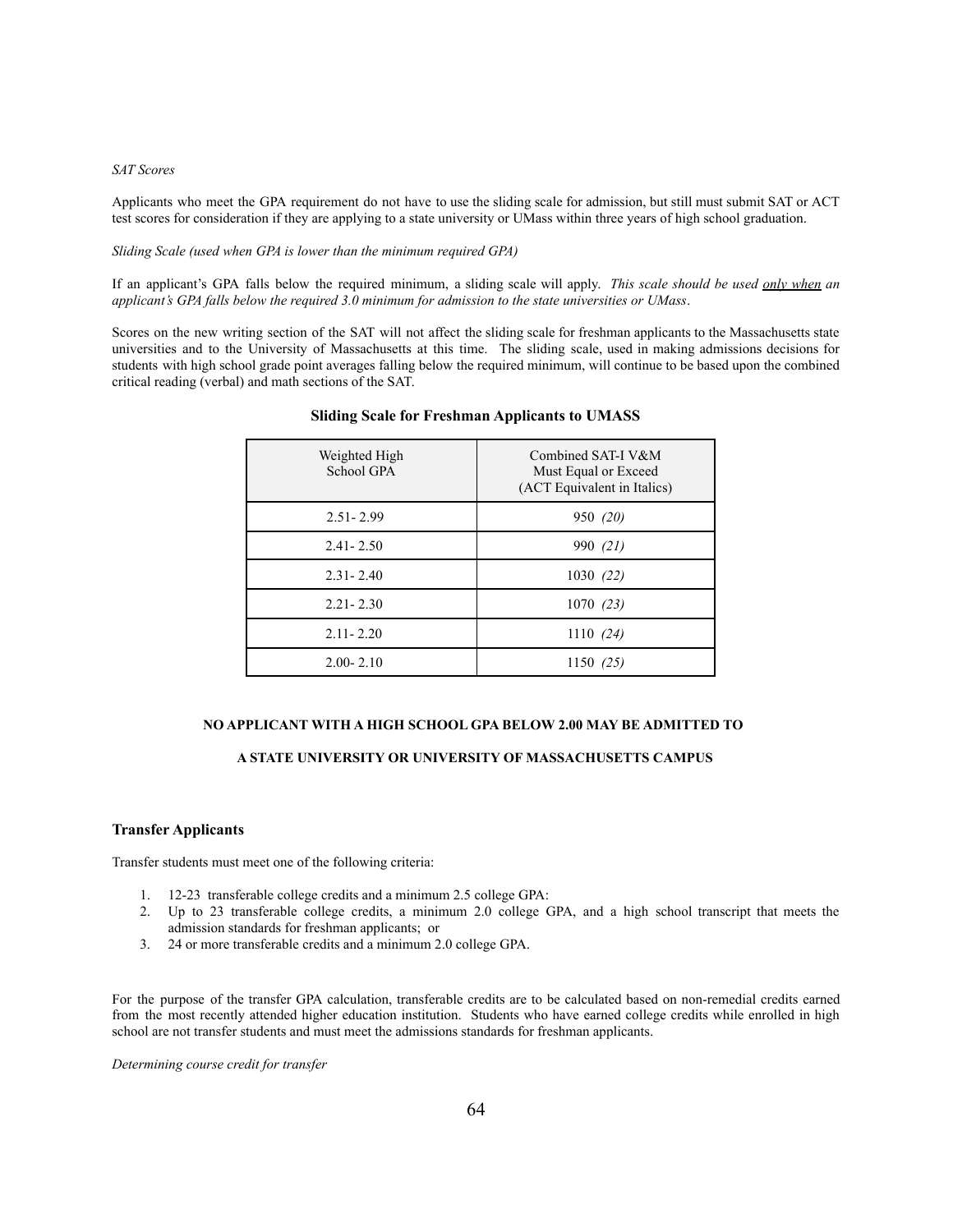College credits earned need only be transferable to the accepting institution in order to be counted, and not necessarily transferable to a specific degree Program. Remedial coursework is not transferable. For the purpose of the transferable GPA calculation, transferable credits are to be calculated based on non-remedial credits earned at the most recently attended higher education institution.

### *MassTransfer Policy*

**MassTransfer** provides any student in the Massachusetts public higher education system the intermediate goal of completing a portable general education transfer block which satisfies general education requirements across institutions.

**MassTransfer** also provides community college students who complete designated associate degrees with the benefits of the full transfer and applicability of credit, guaranteed admission, and a tuition discount (each benefit based on the student's final grade point average) to linked baccalaureate Programs.

### *Non-Traditional Applicants*

Students applying for admission more than three years after high school graduation, or who have completed the GED and whose high school class graduated three or more years prior to applying to college, must show their ability to succeed in college based upon their high school and/or college transcripts.

Some campuses may consider standardized test scores and other factors as part of the admissions process for non-traditional applicants.

Students who drop out of high school, earn a GED, and apply to college within three years of when their high school class graduated, are subject to the same admission standards as students applying within three years of graduation from high school.

### **EXCEPTION ALLOWANCES**

### **English as a Second Language (ESL) Applicants**

English as a Second Language (ESL) applicants must complete the 16 required college preparatory courses with two exceptions:

- 1. ESL applicants may substitute up to two college preparatory electives for the two required foreign language courses and,
- 2. ESL applicants may substitute up to two years of college preparatory ESL English courses for college preparatory English courses.

### **Learning Disabled Applicants**

Applicants with professionally diagnosed and documented learning disabilities (documentation must include diagnostic test results) are exempt from taking standardized tests for admission to any public institution of higher education in the Commonwealth. Such students, however, must complete 16\*\* required academic courses with a minimum required GPA of 3.00 or present other evidence of the potential for academic success.

\*\*An applicant may substitute two college preparatory electives for the two required foreign language courses only if the applicant has on file with the high school results of a psycho-educational evaluation completed within the past three years that provides a specific diagnosis of a learning disability and an inability to succeed in a foreign language.

### Eligibility for admission is not an entitlement of admission for any applicant, including learning disabled students.

This policy frames minimum standards for admission to Massachusetts state universities and UMass. Institutions are free to set higher standards and/or to impose additional requirements*.* In any case, meeting minimum standards